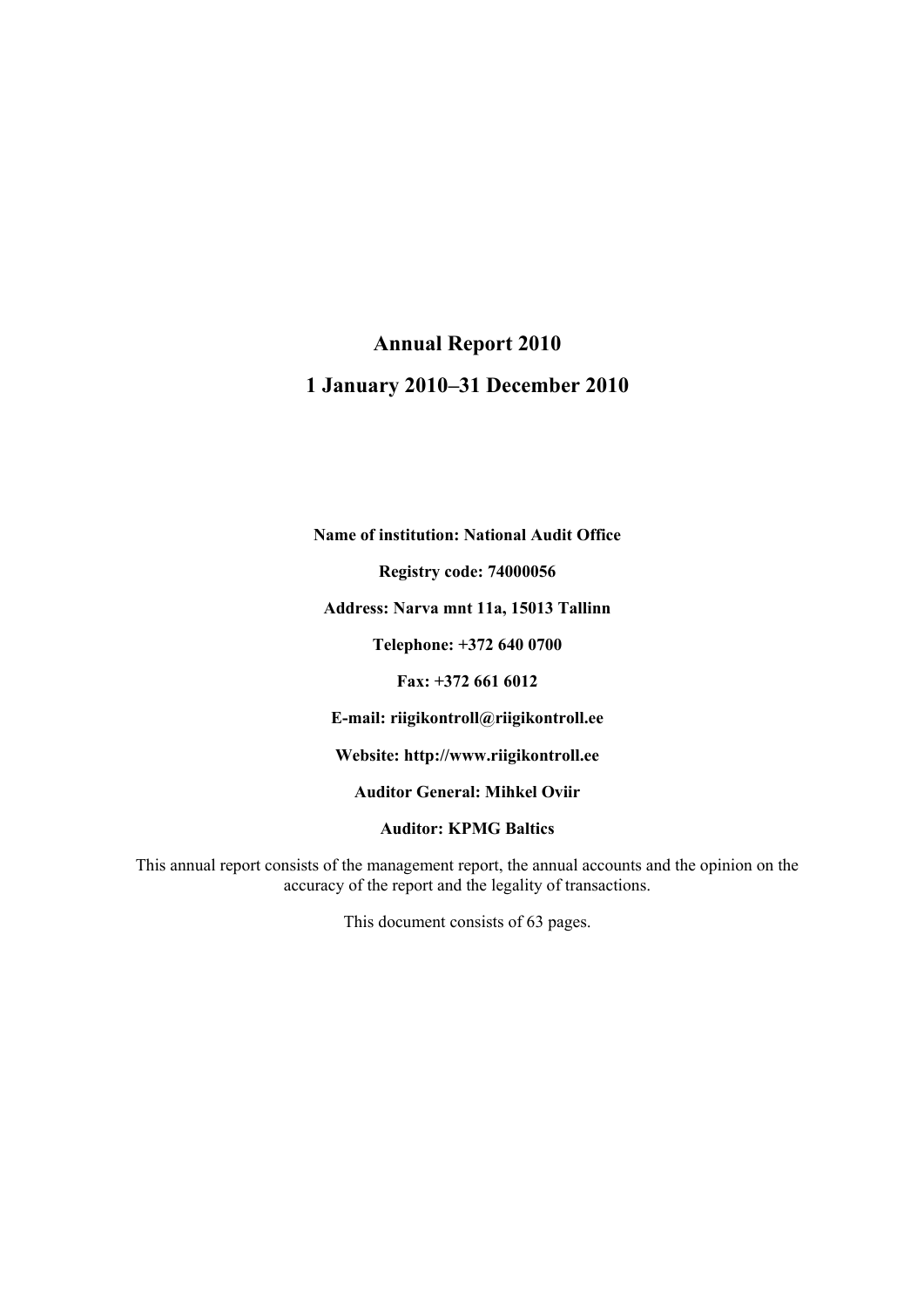#### **Dear Reader,**

In 2010 the National Audit Office once again worked hard to ensure that the state truly benefits from its professional observations, conclusions and recommendations. Taxpayers have the right to demand a lot from us. Taxpayers want to see results that are worth the money spent on the National Audit Office.

Our resources are limited like everything else in our small state. This is why we have to focus on important things and avoid spreading our attention too thin. Getting bogged down in details will not let us focus on major issues which are of primary importance in the state's life and on which hundreds of millions or perhaps even billions are spent.

Auditing has traditionally been focused on the past in the entire world, but the world of auditing has changed and keeps on changing. In recent years the supreme audit institutions of the world have refocused on the future, because not much can be done with hindsight in light of the speed at which things move today.

This new direction means that the past and the present are looked at in order to provide political decision-makers – the parliament and the government – with information about the future at the right time.

The National Audit Office must be firm, but act on the principle that a critical evaluation given by someone must always be accompanied by a positive programme or a suggestion of how things could be done better. We are not out to draw blood or send someone to prison, but as an audit organisation based on international standards and practices, we make recommendations on how to improve the functioning of systems.

One of the duties of a modern European supreme audit institution is to say whether or not the government is telling the truth to the parliament in its reports on the use of budget funds, and another is to give the parliament information about how the government is implementing policies and what the government is achieving with taxpayers" money. Thus, the function of the National Audit Office is to provide decision-makers with a panoramic view: an impartial outsider"s take that does not pretend to be the one and only truth.

Reports of the National Audit Office have to tell people in their own language, and not in the language of officials, what the state is doing with their money and whether or not people are getting what has been promised to them for their money. The National Audit Office of Estonia is therefore obliged to give information at the right time, as this helps to make decisions and create policies whose results will only be seen several years down the line. The role of our audits is to raise awareness of issues and encourage an exchange of ideas about how to resolve or prevent problems as rationally as possible.

Mihkel Oviir Auditor General

April 2011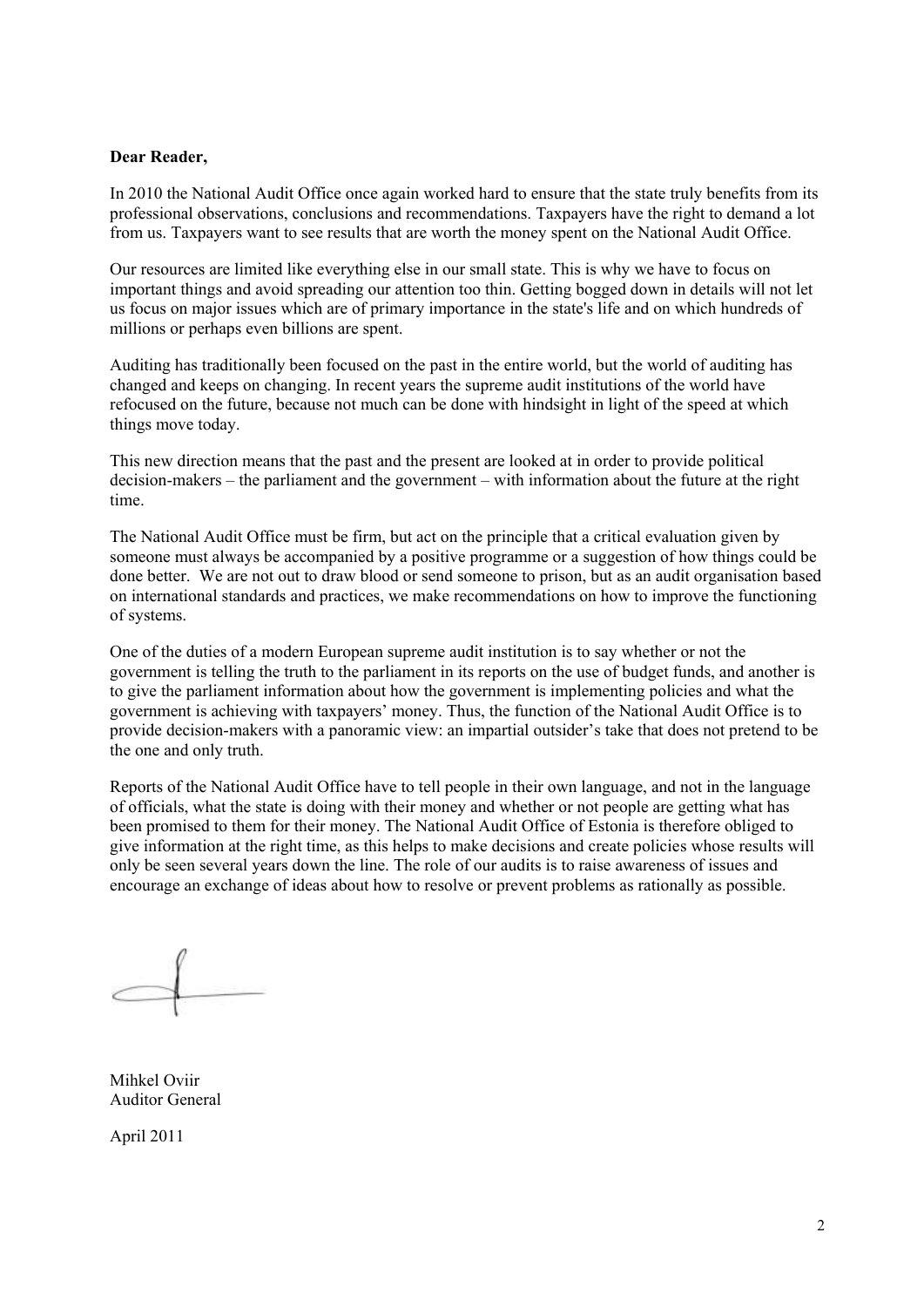# Table of Contents

| 1.1.  |                                                                                                       |  |
|-------|-------------------------------------------------------------------------------------------------------|--|
| 1.2.  |                                                                                                       |  |
| 1.3.  |                                                                                                       |  |
| 1.4.  |                                                                                                       |  |
| 1.5.  |                                                                                                       |  |
| 1.6.  |                                                                                                       |  |
| 1.7.  |                                                                                                       |  |
| 1.8.  |                                                                                                       |  |
| 1.9.  |                                                                                                       |  |
| 1.10. |                                                                                                       |  |
|       | 2. Speeches of the Auditor General and response to the interpellation of a member of the Riigikogu in |  |
| 2.1   | Speech of Auditor General Mihkel Oviir to the Riigikogu on 27 November 2010  32                       |  |
| 22    | Response of the Auditor General Mihkel Oviir to the Riigikogu regarding the Climate and               |  |
|       |                                                                                                       |  |
|       |                                                                                                       |  |
|       |                                                                                                       |  |
|       |                                                                                                       |  |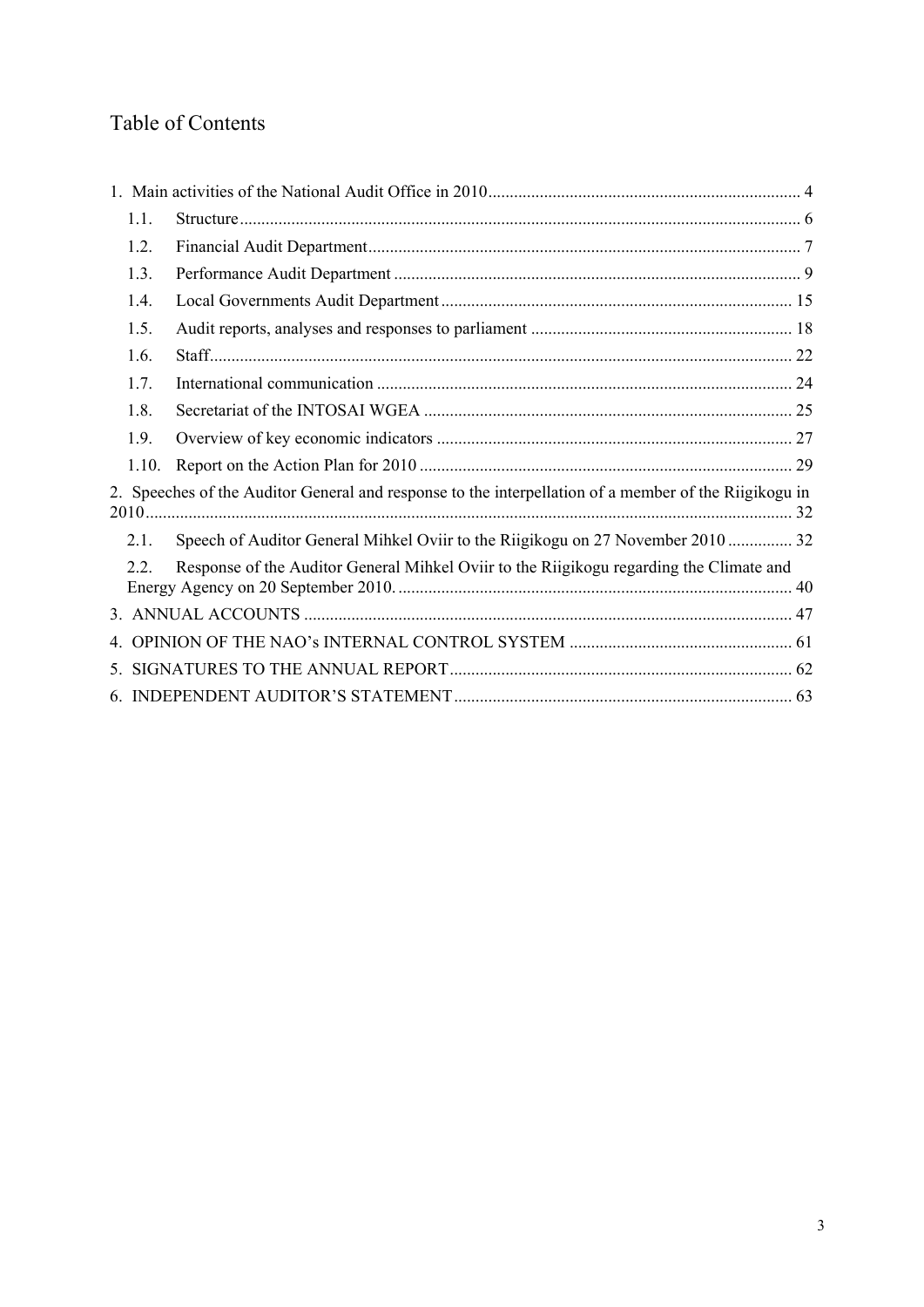## <span id="page-3-0"></span>**1. MAIN ACTIVITIES OF THE NATIONAL AUDIT OFFICE IN 2010**

#### **Who does the National Audit Office work for?**

The National Audit Office (hereinafter also referred to as the NAO) is an independent auditor that acts in the interests of and is hired by the taxpayer, whose task is to investigate how state and local authorities have spent the taxpayer"s money and what they have given them for it. The results of the NAO"s work are aimed, above all, at the Riigikogu, the government and the public.

Whilst the NAO and ministers are discussion partners whose duty is to work in the interests of ensuring that the state takes care of taxpayers" affairs as well and as economically as possible, the Riigikogu is both the guide and the mediator of the discussion. On one hand, it provides a framework for discussions with laws and on the other hand, it uses the information obtained by the NAO to evaluate how the government has considered the will of the representatives of the people i.e. adhered to laws when spending the state's money. The NAO is not interested in the formal compliance of activities with laws alone, but takes an equal interest in whether or not our laws and the government"s actions are sufficient to ensure purposeful and expedient use of funds and the kind of reporting which gives an adequate view of spending. This means that the purpose of communication with the Riigikogu is to make proposals for improvement of public governance (i.e. above all, the use of taxpayers' money). The NAO is not authorised to punish anyone or exercise authority on its own, but merely to help decision-makers by making recommendations.

On the basis of the audits carried out over the year the NAO prepares an annual summary report to the Riigikogu on the use and preservation of state assets in the previous budgetary year. This is a constitutional obligation of the NAO.

The main role of the taxpayer in this is obviously that of the owner: without the taxpayer, there would be no money to spend and it would be impossible to audit how it is spent, or to criticise either spending or auditing. Regardless of the subject matter, the main issue is always the taxpayer"s or the owner"s money, which is why the audit results of the NAO reach the public through our website and the media.

Both the Constitution and the National Audit Office Act declare that the NAO is an independent institution that decides on whether and when to conduct an audit and what its focus should be. However, the NAO is not interested in the kind of independence where nothing depends on it. We are prepared to consider the requests of those we work for within the scope of the criteria we have set for ourselves (to conduct audits whose results can be generalised with regard to general government in a broader sense; the highest possible number of citizens seriously affected by the subject; the amount of money). The subjects of audits are mainly identified as a result of monitoring. This means gathering systematic information about the areas of life that interest the NAO in order to obtain an overview of the problems and the actions of the state in resolving them. In addition to searching for new audit subjects, we observe the state of affairs in areas that have already been audited, monitoring the fulfilment of the recommendations made in the audit or making plans for follow-up audits.

The phrase used for institutions like the NAO in international jargon is "supreme audit institution", which means that in addition to its main activity, which is auditing, it also has a say in other control activities in the public sector. The NAO"s auditors advise officials on the development of management, accounting and internal control systems, and internal audits. The main goal is, of course, to control as much of the taxpayers' money as possible at the lowest possible cost.

#### **The nature of financial audits**

The State Budget Act stipulates that the NAO"s duty is to assess the annual report prepared by the Government of the Republic. All audit departments have to express an opinion on this report, and in order to fulfil this function, financial audits are planned and carried out in such a manner that the state"s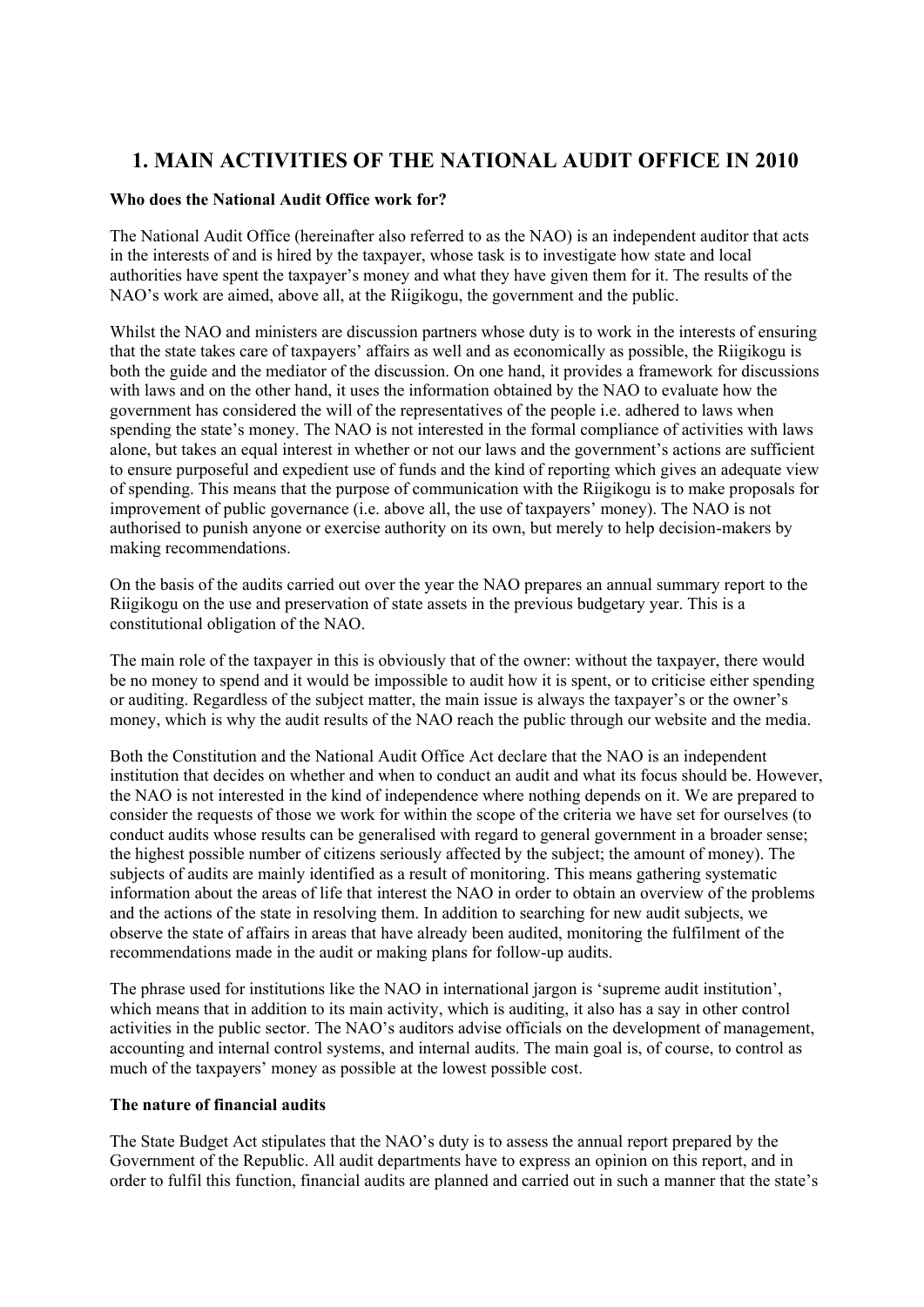primary cash flow, assets and liabilities are all audited. Based on risk assessments this may mean financial audits in ministries and their agencies as well as in state foundations, state-owned companies, etc.

The NAO carries out its audits according to the INTOSAI (International Organisation of Supreme Audit Institutions) auditing standards, which stipulate that a financial audit consists of the following:

- an audit of annual accounts, which contains an opinion on the financial statements; and
- an audit of legality, which focuses on the lawfulness of transactions, i.e. assesses the adherence to applicable legislation (performance of compliance requirements).

When we audit Annual accounts, we want to assure the reader that the annual accounts correctly recognise the activities of the reporting entity during the period and its financial situation at the end of the period. When we audit the legality of transactions, we assess whether or not the audited entity has, in its economic activities, adhered to the most significant legislation applicable to its operations.

Without making any assessments, we also point out the observations made about the financial management and internal control systems in the course of the audit.

#### **The nature of performance audits**

The objective of a performance audit is to give the Riigikogu, the government and the public information about how well the state has achieved the goals it has set for itself. Mostly, this means informing the public about any deficiencies in the state"s activities and guiding the officials in charge to attend to these problems. However, the NAO does not merely point out the deficiencies and describe them, but it also tries to analyse the reasons behind the problems and suggest ways of resolving them. Another goal of performance audits is to identify the best administrative practice and to contribute to its promotion.

Problems in daily life and the public sector's actions in resolving them are the objects of performance audits and the monitoring activities on which these audits are based. The NAO tries to focus on problems which influence many people over a long period of time and where the existence of systematic omissions in the state"s activities can be assumed. Avoiding any interference with party politics, the NAO also considers whether or not the government has done or planned to do anything to resolve the problem in question when it selects subjects for its performance audits. However, the NAO may also audit a problem for which the government does not have a specific action plan, but which is important for the achievement of a national goal determined at a more general level.

A performance audit focuses on three aspects: economy, efficiency and effectiveness.

**Economy** (minimisation of expenses incurred for the achievement of goals) is usually not separately audited by the NAO, but assessments of the economy may be made when efficiency is investigated.

When the NAO assesses **efficiency**, it analyses the processes administered by the public sector – how the results of activities can be improved with the same resources or achieved at a lower cost and whether this is possible at all.

The NAO analyses the following when assessing **effectiveness**:

- the achievement of the goals declared in legislation and planning documents; and
- the actual impact of an activity compared to the intended impact (if information about the impact is unavailable or inadequate, the NAO attempts to gather information on its own).

The NAO is also interested in the prerequisites of efficiency and effectiveness. This means analysing whether or not the public sector takes account of the principle of sound administration and the needs of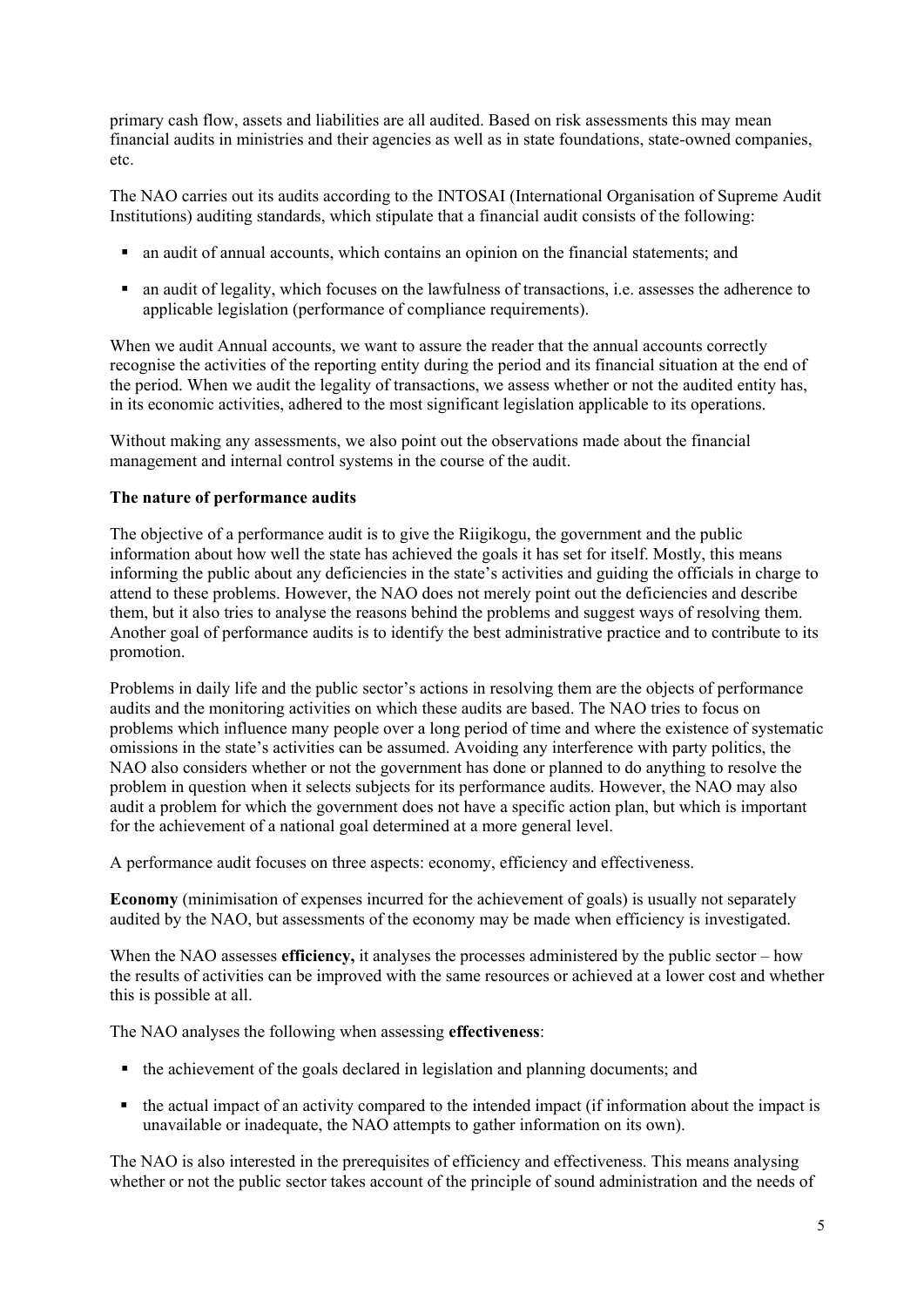society when planning and implementing its activities. The NAO may also investigate whether or not the government is pursuing any purposeful activity for the achievement of a certain social goal, how this activity is developed, whether and how it complies with the government"s other activities, and whether or not it is adequately managed. Considerable attention is paid to the availability and reliability of reporting information that characterises expenses, results and impact.

### <span id="page-5-0"></span>**1.1. Structure**

The structure of the NAO in 2010 was the following:

- Financial Audit Department (Director of Audit Ines Metsalu);
- **Performance Audit Department (Director of Audit Tarmo Olgo); and**
- Local Governments Audit Department (Director of Audit Airi Mikli).

The work of the Auditor General and the Audit Departments was supported by the Administrative Service; Information and Communication Technology Service; Methodology, Planning and Analysis Service; Human Resources Service; Accounting Service; International Relations Service; and Legal Advisor. The general manager of these services is Director of Corporate Affairs Tõnis Saar.

The Secretariat of the INTOSAI Working Group on Environmental Auditing also operates under the NAO and is managed by Director of Corporate Affairs Tõnis Saar.



· Legal Advisor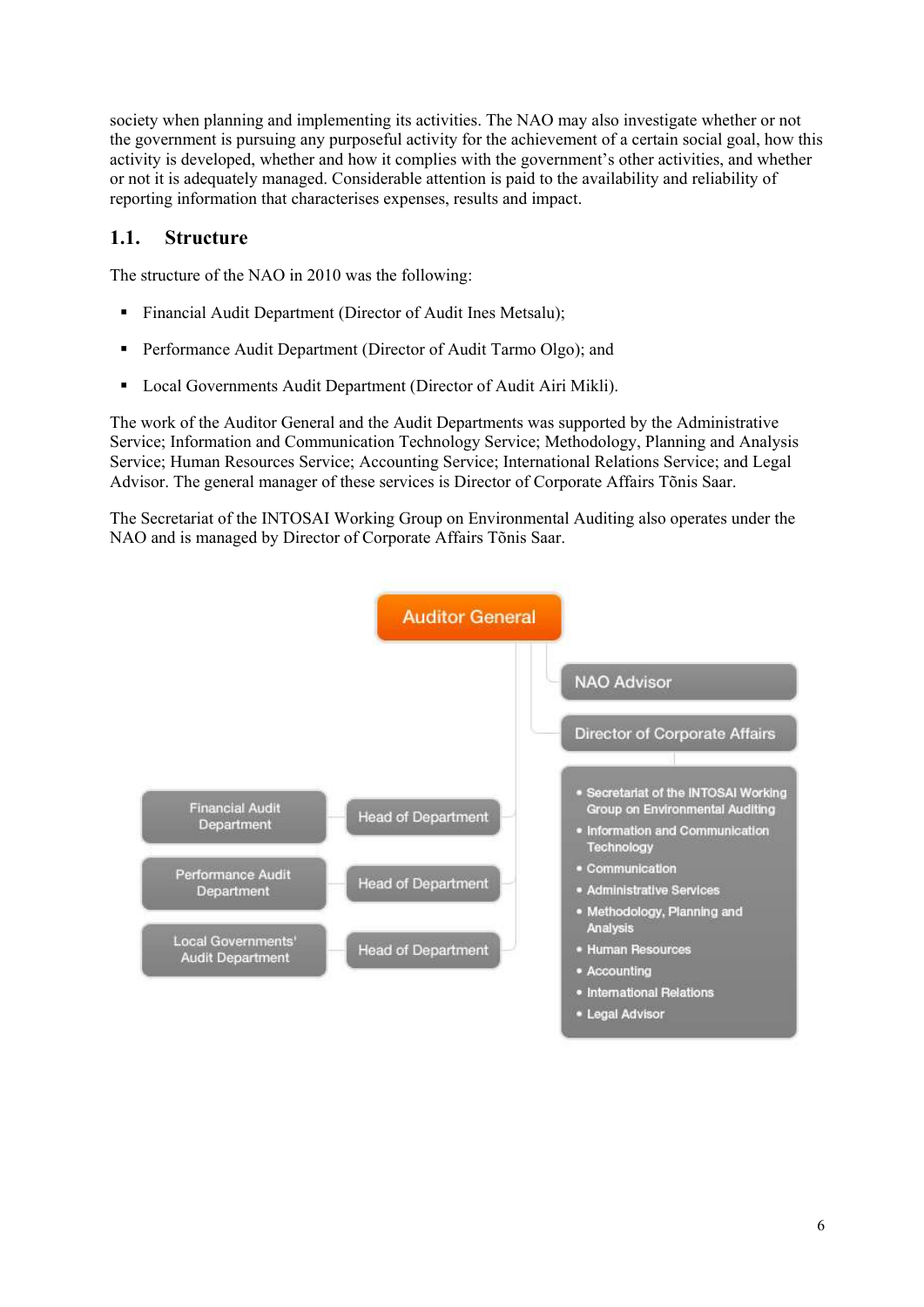### <span id="page-6-0"></span>**1.2. Financial Audit Department**

The task of the Financial Audit Department is to express an opinion of the correctness of the state"s consolidated annual report and the legality of its transactions. This obligation was placed on the NAO with the State Budget Act. Another task of the Financial Audit Department is to express an opinion on the annual accounts and the legality of the transactions of constitutional institutions.

In order to give an opinion of the consolidated annual report of the state, the Financial Audit Department audits the accounting and transactions of all ministries every year. When the NAO audits ministries, it cooperates with the internal audit entities of the ministries whenever possible, as pursuant to the State Budget Act such entities are obliged to audit the annual accounts and the legality of the transactions of ministries. The state"s annual accounts are consolidated with the annual accounts of foundations established by the state, companies in which the state is a shareholder and profit-making state agencies. The NAO does not audit these entities, but relies on the work of certified auditors when expressing its opinions.

When giving an opinion of the accuracy of the annual accounts of the ministries and state, the National Audit Office assesses the compliance of the annual accounts with the Generally Accepted Accounting Principles of Estonia, the Accounting Act and relevant regulations of the Minister of Finance.

When assessing the legality of transactions, the NAO checks whether or not the transactions were concluded in accordance with the State Budget Base Act and the Annual State Budget Act. The NAO also checks whether or not the requirements stipulated in the Public Procurement Act and the State Assets Act were adhered to in the case of important transactions.

The procedure for auditing the public sector changed in 2011 and the NAO also has to assess the accuracy of the annual accounts of every ministry as well as the legality of their transactions. This means that NAO will be obliged to give its opinion not only at the level of state, but also at the level of accounting entities, i.e. ministries. Although it increases the workload of the NAO, the state as a whole will be able to save resources, as the current irrational and overlapping organisation of work between the NAO and the internal auditors will end.

The goal set for the department when it was established in November 2008 was to develop, within the subsequent three years and in the course of auditing the state's consolidated annual reports, the capacity to perform the duties of a so-called group auditor in giving an opinion of the state"s consolidated annual report for 2011. On one hand, this obligation arises from the state"s consolidated reporting system applied in Estonia and on the other hand from the INTOSAI Standards and the National Audit Office Act, the State Budget Act and the Authorised Public Accountants Act. Acting as a group auditor entails guiding the activities of all auditors operating in the public sector and it should improve the quality of public sector audits, because audits are carried out on the same basis, under the same management and in a streamlined manner.

The activities required for the achievement of the established goal continued alongside the audits in the past year. The department submitted its proposals for the specification of legislation (incl. the National Audit Act and the State Budget Act) to the Ministry of Finance in order to guarantee clear objectives of financial audits and the NAO"s position as a group auditor. A training plan was developed for financial auditors to help them prepare for the professional examination and a twenty-day training cycle was passed from 2009 to 2010. The methods used in financial audits were reviewed and updated in light of the new financial audit implementation guidelines of the INTOSAI. The NAO also ordered an external opinion of the quality of its financial orders for the second consecutive year in order to learn from the experience of certified auditors in the private sector.

Monitoring the development of state accountancy and contributing thereto by making recommendations is an important activity of the Financial Audit Department. The organisation of accounting is under separate scrutiny in audits, because the Government of the Republic is planning to implement a common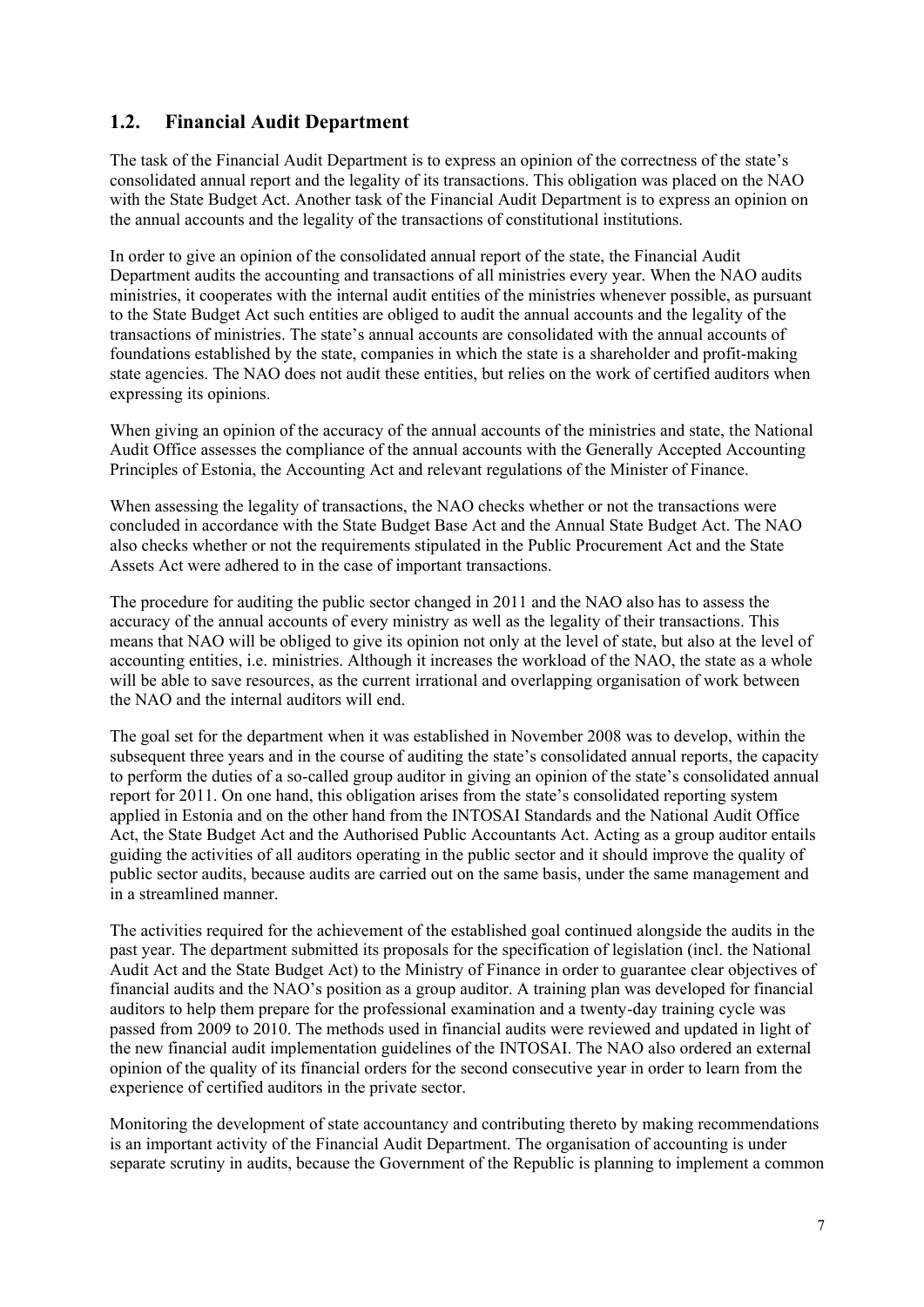information system for financial, personnel and payroll accounting in all state agencies, and to introduce e-bills, other e-documents and a web-based reporting system.

Another area that was scrutinised by the Financial Audit Department was implementation of the new Authorised Public Accountants Act and the ensuing changes in the auditing of public sector entities and the organisation of work in internal audit departments of the public sector. The Authorised Public Accountants Act that entered into force in 2010 also applies to the financial audits carried out by the NAO. Certified auditors who have passed professional examinations of auditors in the special part of public law are the only auditors who have the right to audit public sector entities from 2011.

We had 20 positions in the Financial Audit Department at the end of 2010: 1 director of audit, 3 audit managers, 7 senior auditors and 9 auditors. Four new positions were created during the year to perform the extra duties assigned to the department from 2011. There were no vacancies in 2010.

#### **Most significant audit results**

The Financial Audit Department organised 18 audits in the year, all of which ended with the publication of audit reports. The NAO used the observations and conclusions made in the course of the audit of the state"s consolidated annual report in its overview of the use and preservation of state assets.

#### **Report of the National Audit Office on the state's consolidated annual report for 2009**

The opinion of the NAO is that the state's annual report for 2009 is true in all material respects and economic transactions have been carried out in accordance with the State Budget Act in all material respects. The centralisation of support services should increase its focus on the development of further IT solutions as well as the provision of day-to-day IT help, and on the implementation of an electronic document management system. IT development is extremely important in order to ensure that the centralisation has the intended effect. It is necessary to avoid unnecessary rushing at the expense of thorough preparations, i.e. the transition should not be permitted or forced unless everyone is ready for this both organisationally and in terms of IT solutions. The NAO also advised to monitor that the ability of the staff to understand the content of the transaction is considered in planning the composition and workload of the people who will be working in the accounting centres and to demand that ministries provide detailed descriptions of the structure of their internal control systems when accounting is centralised.

The audited economic transactions of 2009 were generally carried out in compliance with the State Budget Acts. The NAO only made a comment about the renovation of St John"s Church in St Petersburg to the Ministry of Culture. The State Concert Institute EESTI KONTSERT, which operates in the area of government of the Ministry of Culture, breached the State Budget Act when it renovated this church by taking a loan and exceeding the limit stipulated in the Act when entering into the contract (the cost of the contract exceeded the investment budget prescribed for the year by 50%) on the account of future budget years.

When the NAO audited the legality of transactions, it found that ministries had still not planned their budget revenue and expenditure (incl. investments) accurately. Similarly to previous years, investments were used to cover household expenses and vice versa, and obligations that are prohibited by the State Budget Act were sometimes taken. The NAO noted about the State Budget Execution Report that its manner of presentation does not allow the reader to compare the state budget accepted as a legal act with its actual execution.

In conclusion, however, it can be said that accounting in state accounting entities, i.e. ministries and constitutional institutions has improved year by year. This has allowed the Ministry of Finance to prepare an increasingly more accurate and thorough financial report about the state as a whole.

Ines Metsalu Director of Audit, Financial Audit Department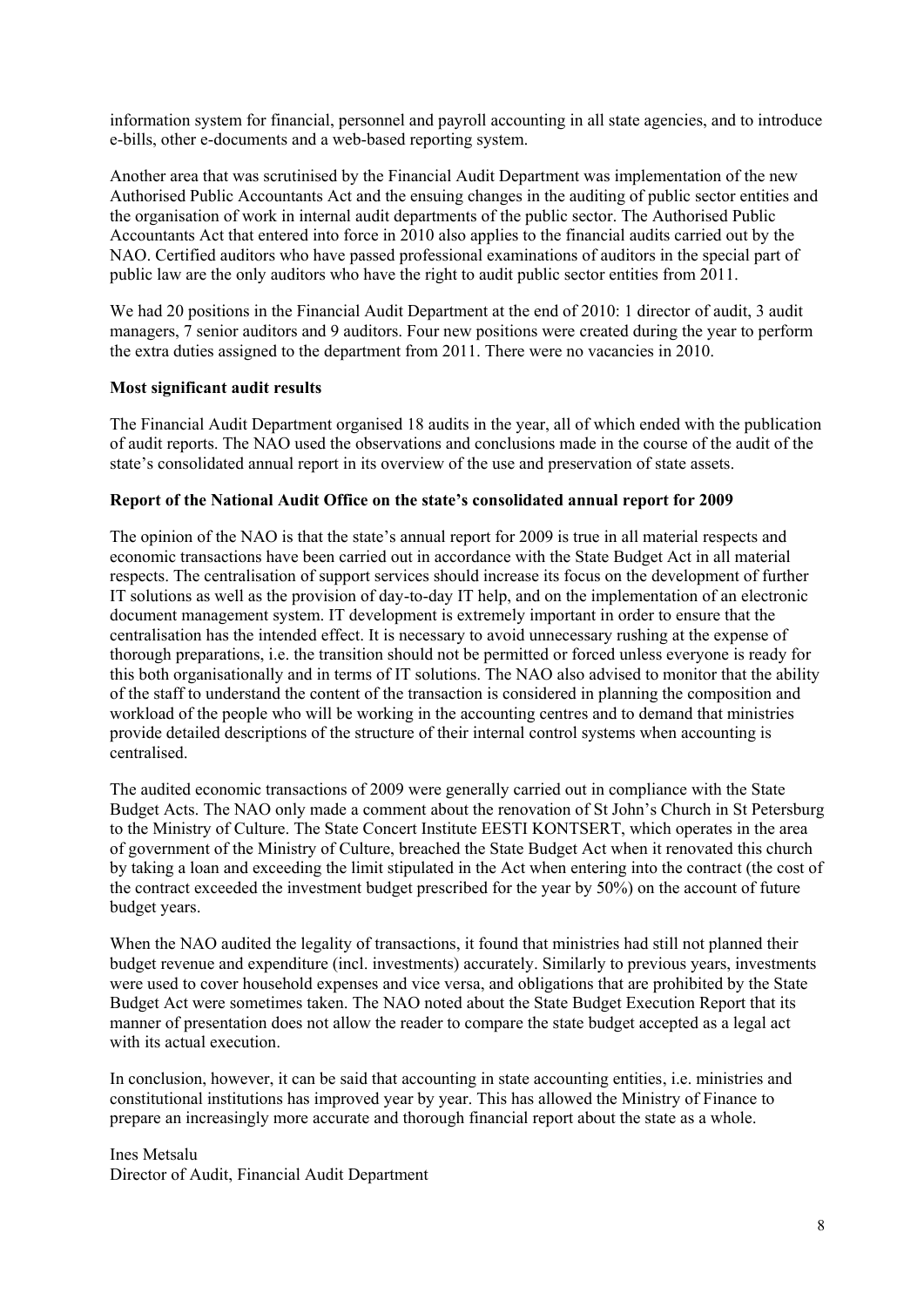### <span id="page-8-0"></span>**1.3. Performance Audit Department**

The Performance Audit Department assesses the efficiency, effectiveness and economy of the state"s activities in all ministries, in the state agencies operating in their area of government, in legal entities in public law and in foundations where the rights of a founder or a member are exercised by ministries. The Performance Audit Department also audits state-owned companies where the ministers who manage ministries must represent the state"s interests in carrying out the majority interests that belong to the state in these companies.

Since 2009 the Performance Audit Department has focussed on assessing the state's performance in the following areas: the natural environment, the economic environment, the area of social affairs and health, and the state's infrastructure.

In the course of the audits, the department drew the attention of the decision-makers to the following:

- $\bullet$  the good state of public finance may be an illusion and fragile, unless we focus on increasing the competitiveness of our economy and sustainable development of various sectors;
- important reforms that require the decisions of the government and the Riigikogu have still not been implemented; and
- we must look further ahead when we make decisions and take more notice of the impact of things already done.

There were 31 positions in the department, incl. 1 directors of audit, 5 audit managers, 10 senior auditors and 15 auditors. There we no vacancies at the start of 2010. The department hired 4 auditors and 1 senior auditor in the year. 1 senior auditor left the department in the year. The department had 35 filled positions by the end of the year.

The main objectives of the department were to give the Riigikogu and the public an overview of the sustainability of state forest management and the state"s activities in recovering packaging waste in the area of environment, the success of in-service training and re-training of adults in the area of education, the effectiveness of enterprise support in the area of the economy, the sustainability of the hospital network in the area of healthcare and to assess the effectiveness of the state"s activities in supporting disabled persons in the area of social affairs. Attention was also paid to the problems of financing the area of culture in 2010.

The strategic internal goal of the department was to improve the professional competence of auditors and to guarantee that NAO staff have the high level of skills and knowledge required to audit the public sector. In order to improve their audit skills, performance auditors took part in the 11 modules of a longterm training programme, which covered subjects from the areas of public administration, law and economy as well as audit methodology. Teachers from academic institutions, practitioners and the NAO"s own employees take part in carrying out the training programme.

In 2010 the department completed 14 performance audits, prepared an expert opinion on the initial public offering (IPO) of the shares of Eesti Energia and gave an overview of the use and preservation of state assets to the Riigikogu. The department also carried out thorough audit operations in the Climate and Energy Agency in order to respond to the queries submitted by members of the Riigikogu.

At the international level, environment auditors helped introduce international guidelines for auditing the areas of forestry, mining, fishery, climate change and sustainable energy in cooperation with the WGEA Secretariat managed by the NAO. Completed environmental audits were showcased at various international seminars, and our team was involved in training the employees of other supreme audit institutions as teachers.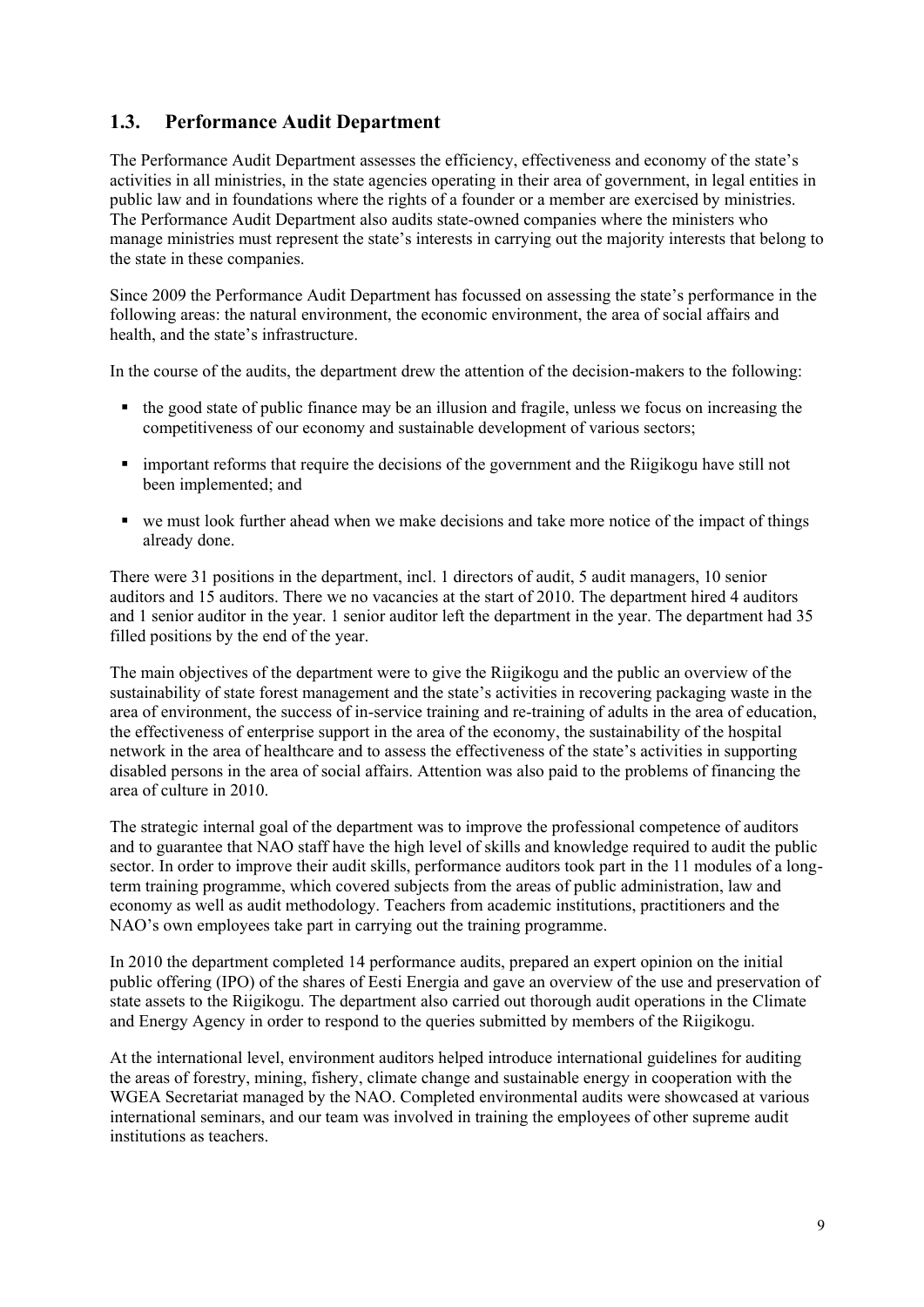#### **Most significant audit results**

#### **Sustainability of the hospital network**

In the course of the audit the National Audit Office found that the active treatment hospital network set out in the hospital network development plan is too big and unsustainable, because not all hospitals will have enough patients, qualified doctors or money for improvement of the hospitals in the future.

The population of Estonia has decreased constantly after Estonia regained its independence, and this decrease has been the biggest (7.9%) in regions with smaller hospitals. The service areas of hospitals planned during the establishment of the hospital network were bigger than they actually are by now. Also, the trends of recent years have shown that increasingly more patients from rural areas seek treatment from the regional or central hospitals in cities rather than the hospitals in their own counties. Rural hospitals receive less money due to the decrease in the number of patients, which means that they are unable to hire qualified staff and develop quality methods of treatment.

However, a hospital cannot function without qualified staff. It became evident in the course of the audit that 16% of doctors working in hospitals have attained retirement age and the share of retirement-age doctors in county hospitals is more than a quarter. The situation will become particularly complicated within ten years, because the number of new doctors is not sufficient considering the size of the age groups that are about to attain retirement age. The situation is especially difficult in county hospitals where the share of retirement-age doctors is the biggest, but which have managed to hire only a couple of young full-time doctors.

Hospitals estimate that 8.5 billion kroons should be invested into the modernisation of active treatment hospitals. Although the state has supported the modernisation of some hospitals with EU funds, it does not cover the investment needs of all hospitals. Hospitals themselves cannot make the necessary investments using only the funds earned for the provision of treatment services. The state should therefore assess and decide whether it can afford such a large hospital network and find money for investments.

Considering the above, the NAO found that the development plan of the Estonian hospital network and the current hospital network exceed Estonia's needs and, above all, what the state can afford. The Ministry of Social Affairs has failed to seize the opportunity to guide the development of the hospital network. To the contrary, the ministers' decisions about the list of general hospitals and establishment of requirements for hospital types made so far have led to the situation where the current hospital network is even larger than stipulated in the hospital network development plan.

On the basis of the audit the NAO advised the Minister of Social Affairs to prepare a new hospital network development plan in 2010, which would be a compromise between regional provision of specialised medical care and the available resources.

#### **The state's activities in supporting disabled persons and persons receiving pension for incapacity for work**

The audit results indicated that the current system for supporting disabled persons and persons receiving pension for incapacity for work does not function reasonably – it does not guarantee comprehensive assistance that reaches those who actually need it. The state, however, spends more than three billion kroons per year on disability benefits and pensions for incapacity for work.

The main drawbacks of the system for supporting disabled persons are the state's inability to assess the additional expenses arising from disabilities from all angles, which means that actual assistance in the form of medicines and technical aids remains unavailable for some when support is paid. Support is not paid for expenses already incurred but as cover for additional expenses disabled persons are anticipated to incur, which means that people may use the money for other purposes than those intended by the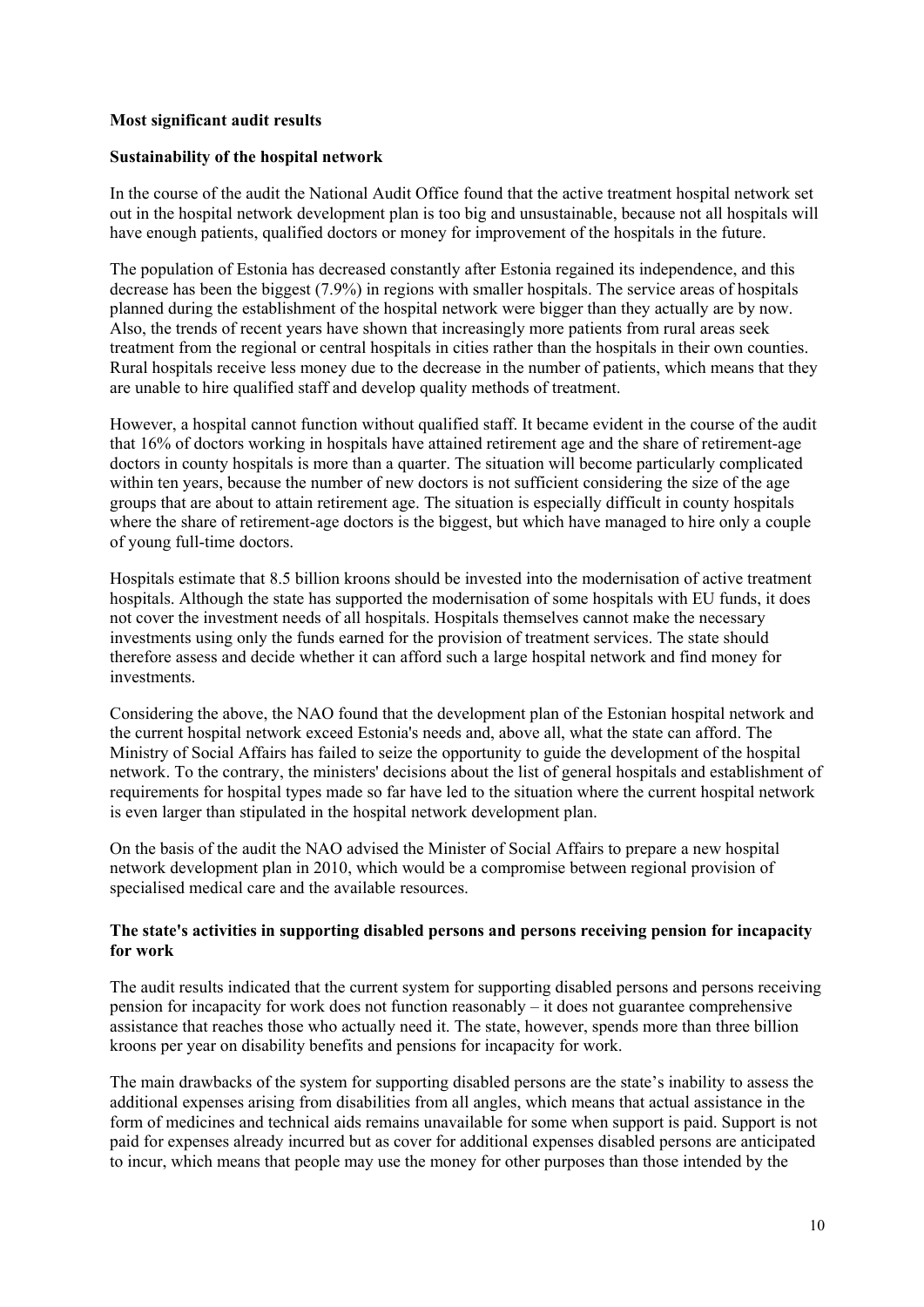state. For example, people may spend the money on other necessities instead of medicines or technical aids.

As disabled persons do spend more on medicines and technical aids, the National Audit Office advised the Minister of Social Affairs to change the system of compensating for medicines and technical aids in such a manner that the state would enable disabled persons to buy the medicines and technical aids they need at lower prices. The National Audit Office also advised the Minister of Social Affairs to analyse the system for supporting other age groups (children and old-age pensioners) and compensating other additional expenses, and to consider terminating payment of monthly support for anticipated additional expenses to disabled persons.

In the opinion of the National Audit Office the biggest drawback in the system for supporting persons receiving pension for incapacity for work is that the system does not motivate people who have lost the capacity for work to return to the labour market, as they are not offered any rehabilitating labour and health services, and the state assesses a person's incapacity for work rather than their capacity to do different work or learn a new trade. The state also pays the pension for incapacity for work to persons whose income is not small and who can successfully support themselves with work.

The audit indicated that 60% of all persons receiving pension for incapacity for work did not earn any other income at the same time – they are basically supported by the state. Only 35% of all persons receiving pension for incapacity for work who had lost part of their capacity for work (40-90%) were earning wages. However, 5% of people who had fully lost their capacity for work had also earned income.

The National Audit Office advised the Minister of Social Affairs to change the system for assessment of permanent incapacity for work in such a manner that the person"s capacity for work rather than the loss thereof is assessed first and foremost. Without abandoning the principle that as many persons receiving pension for incapacity for work as possible could be working, the National Audit Office believes that payment of the pension for incapacity for work should be tied to the income earned by the person at the same time. This requires the establishment of the maximum income a person can earn without losing the right to receive pension for incapacity for work. The state should also create a work-related rehabilitation programme, which would give people the opportunity to retrain and create the preconditions for their return to the labour market.

#### **In-service training and retraining of adults**

The National Audit Office found in its latest audit that the organisation of in-service training and retraining of adults is not systematic and does not support employees in gaining or updating their qualifications. Although the state is spending almost two billion kroons on adult training between 2008 and 2013, it has not managed to reach a consensus on the kind of qualified workforce that is needed in the changing economic environment. The state also lacks an overview of the training that has taken place, the money that has been spent and the results that have been achieved, all of which are needed for the planning of further training and assessment of results.

The audit indicated that the organisation of the in-service training and re-training of adults is highly fragmented – at least 16 different agencies and 25 measures co-funded by the European Union are involved in the financing and organisation of such training. Adult training is coordinated by the Ministry of Education and Research, although in practice the activities of a number of agencies have been sidelined in coordination mechanisms. For example, the Development Plan for Estonian Adult Education 2009-2013 does not incorporate activities in the areas of government of the Ministry of Agriculture, the Ministry of the Interior, the Ministry of the Environment or the Government Office, even though a total of approximately 800 million kroons in funding is planned to be allocated to them for the organisation of in-service training and re-training for adults (i.e. almost 40% of all funding planned for adult training).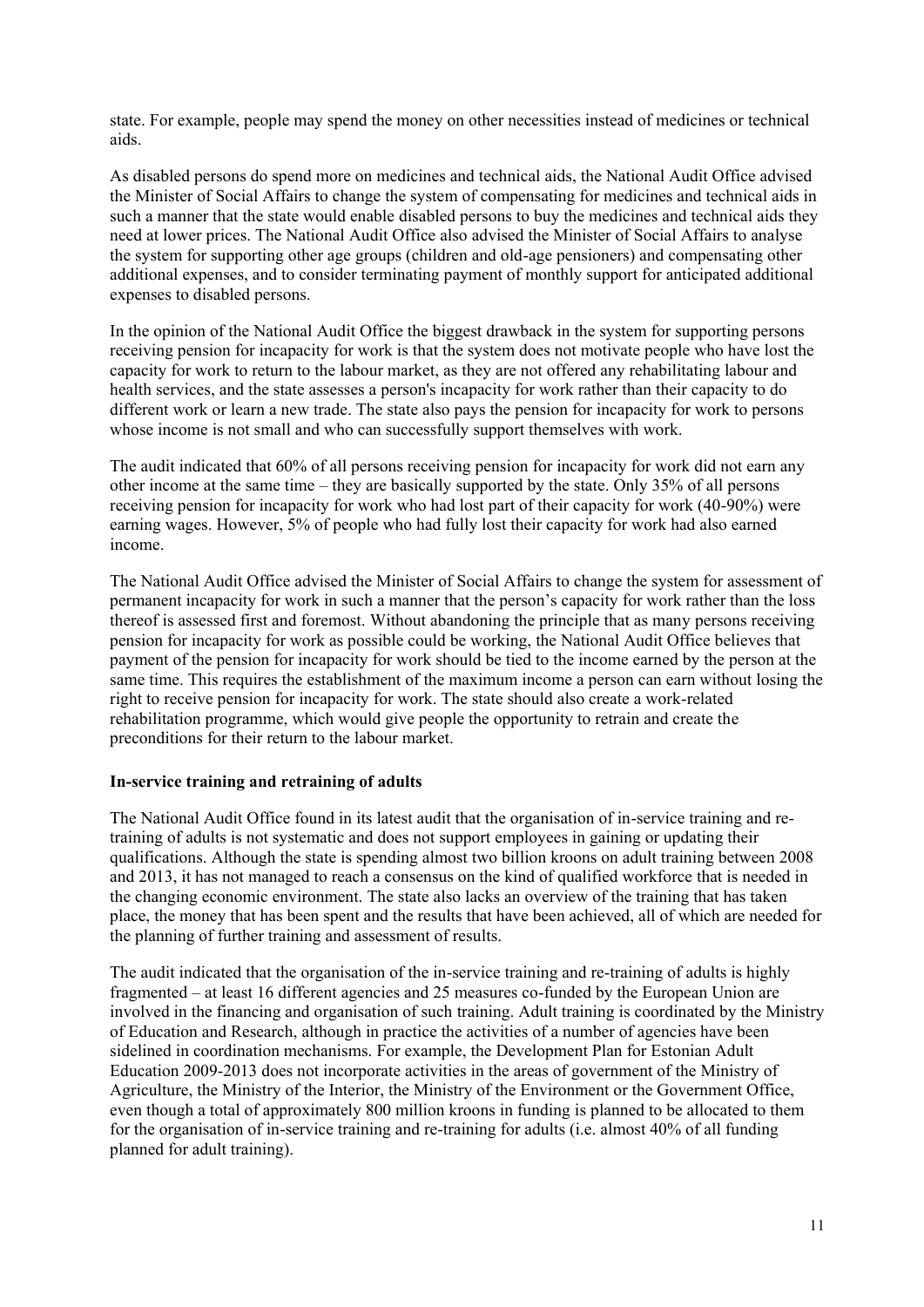Due to the lack of centralised management, agencies are identifying training needs and planning and assessing training separately, rendering the system inefficient and often leading to overlaps.

As a result of its audit, the NAO recommended that coordination in the field be improved. Better coordination and the development of quality assurance would also help to ensure that funds are used more economically and efficiently. Taking into account the national objectives of improved competitive ability and economic growth, more funding should to be channelled into training, which will see participants gain new or update their existing qualifications and into re-training.

#### **Impact of state's enterprise support on the competitiveness of the Estonian economy**

The NAO pointed out in the audit although the state distributed more than seven billion kroons as enterprise support from 2004-2009, it has not helped make Estonia"s economy more competitive – the low productivity and export capacity of companies, which are the basis of an economy"s competitive advantages, have not improved much as a result of the state's support.

The reason why enterprise support is so ineffective is the inflexible and fragmented support system that has no focus. It tries to approach a myriad of problems at the same time and often fails to take account of the actual needs of companies. The state spreads the support money across various economic sectors, but only a few companies actually benefit from the support and its impact on economy and economic sectors is almost non-existent.

The results of the audit confirm the earlier opinions of economic experts that the state"s enterprise support system has benefited only a few separate companies (whose integration with Estonia's economy is weak), and there has been no noticeable improvement in economic indicators or cooperation between companies.

The state"s lack of interest in evaluating the impact of its enterprise policy has contributed to the limited impact of enterprise support. The Ministry of Economic Affairs and Communications has no idea whether or not the support, guarantees and loans granted via Enterprise Estonia and the Credit and Export Guarantee Foundation have had any impact on business or what that impact might be. The situation is compounded by the fact that policies are based on European Union funds (90% of the enterprise support in 2010 is money from the European Union), which for many years have focussed on the distribution of money and reporting on effective percentages of use rather than trying to ascertain whether or not the distributed funds have created any permanent benefits.

The NAO advised the Ministry of Economic Affairs and Communications to review the existing enterprise policy in order to increase the impact of enterprise support. Instead of merely distributing the money received from the European Union, the state should integrate the various and currently separate business promotion measures – education, research and development, taxation, business regulation and support – in order to increase the competitive strength of Estonia's economy. The NAO believes that in addition to strengthening its overall financial position, the state also has to pay attention to redesigning the structure of Estonia"s economy and improving its competitive strength so that the next period of recession does not result in employment as high as the current one. In the long run, the welfare of every person living in Estonia depends on the success of the state"s business policy.

#### **Sustainability of state forest management**

The NAO found in its audit that the State Forest Management Centre is carrying out felling on prime state forests – old trees on fertile soils – at a rate faster than such forest can regenerate, i.e. reach a similar age of felling maturity. This reduces the chance of future generations being able to manage state forests as profitably as is currently being done, since the best trees at the right age for felling will, at some point, simply run out.

The NAO found that, taking into account the division of state forests by species and age, the extent of annual clear cutting in mesotrophic, mesoeutrophic and nemoral forests must be considerably reduced: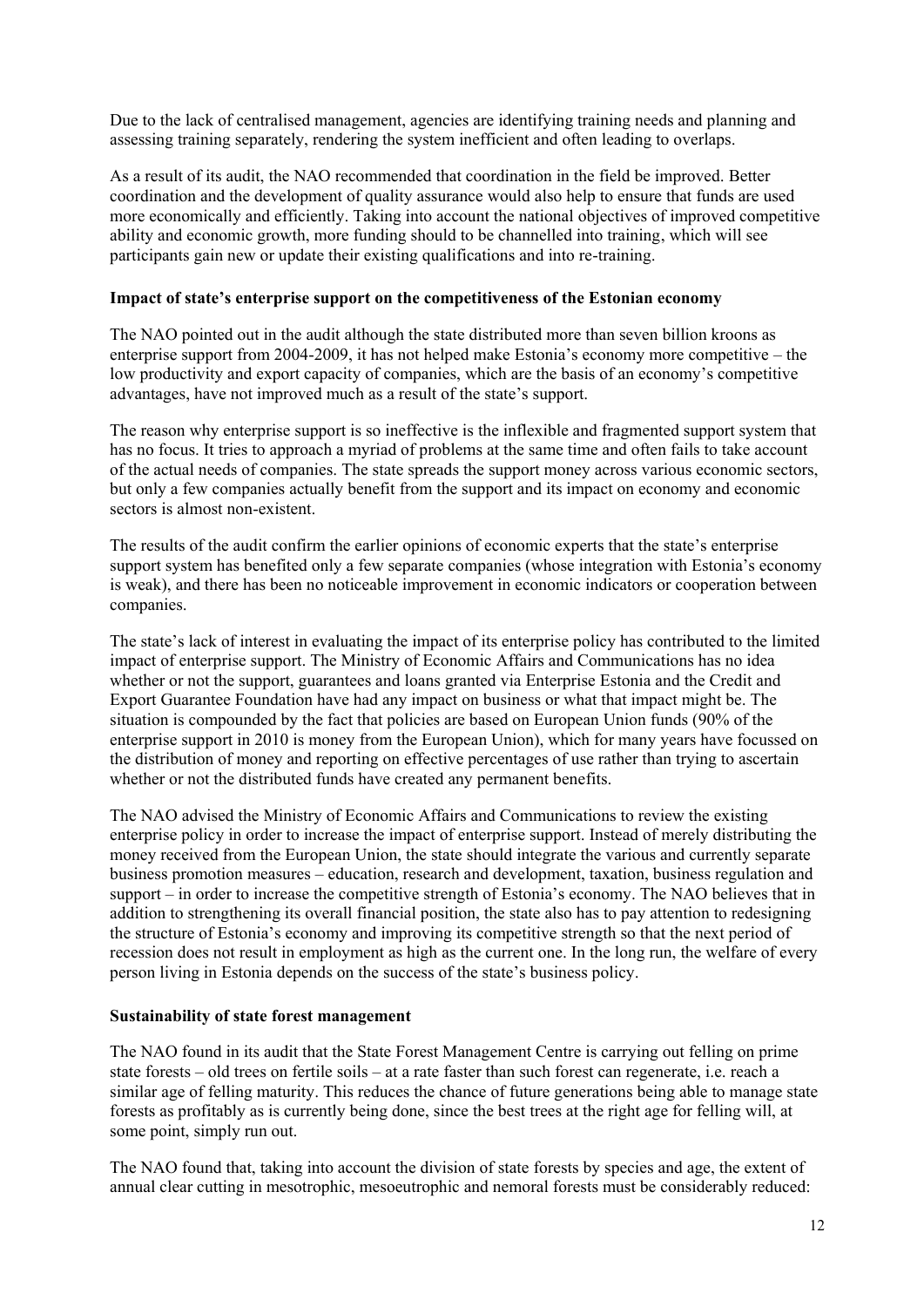compared to the volumes planned for 2010, by ca. 30% in majority pine forests; by 40–50% in majority spruce forests; by ca. 50% in majority birch forests; and by ca. 70% in majority aspen forests.

The audit also pointed out that it would be impossible to sustain the forest ecosystem, which is currently in good condition, if the present rate of felling continues. The decrease in the area of old forests and the felling of younger and younger forests reduces the natural value of forests as a whole, since older forests display greater biodiversity and form habitats for a larger number of different species, included endangered and protected ones.

The NAO advised the Ministry of the Environment to amend the legislation that regulates forest management in such a manner that it would require consideration of different forest types and the spatial location of the forests to be felled when felling is planned. The amended forest management regulations must ensure that the area of old forests does not decrease by forest type and that the network of protected areas does not become less cohesive as a result of management.

#### **Effectiveness of collection and recovery of packaging waste**

The results of the audit indicated that packaging companies do not collect or recover the packaging they bring to the market to the required extent. The main reasons for this are the inadequate supervision exercised by the state over packaging companies, the recovery organisations that represent them and the recoverers of packaging waste, and the limited awareness of residents of the need to collect packaging waste.

Estonia failed to meet the target rates of packaging recovery set by the European Union in 2009 due to inadequate supervision. According to the calculations of the NAO the state could have collected approximately one billion kroons in packaging excise from the companies in 2009, because the quantity of collected and recovered packaging waste was smaller than it should have been. However, this money is lost to the State Treasury, because state supervision has not been able to identify the offenders and it is not known which of the companies have failed to perform their obligations.

The audit pointed out that the Environmental Inspectorate, the Tax and Customs Board or the Environmental Information Centre that keeps the Packaging Register have been unable to guarantee that packaging companies and recovery organisations give information about the actual quantity of packaging brought to the Estonian market and how much of it is recovered. The analysis carried out by the NAO indicated that supervisory agencies have not checked the data submitted by the packaging companies belonging to recovery organisations (an estimated 80-90% of all packaging companies) at all.

The NAO advised to demand the payment of packaging excise duty immediately after the packaging is brought to the market in order to ensure that the packaging excise duty achieves its goal, which is to force companies to collect and recover the required quantity of packaging. However, this means that the inspection of packaging companies and the data they submit must be more efficient.

The audit also highlighted that one of the reasons why not enough packaging is recovered is the limited awareness of people, and disposing of packaging waste is often inconvenient for people. The audit carried out by the NAO indicated that 54% people living in Estonia do not know that they can dispose of packaging waste free of charge. Sorting waste would considerably reduce waste removal charges, because packaging waste comprises almost a half of the volume of waste bins.

#### **Grants of the Ministry of Culture, the Cultural Endowment and the Gambling Tax Council to concert and performance activities**

The NAO found that the system for distribution of operating and project grants in the area of music and theatre via the Ministry of Culture, the Cultural Endowment of Estonia and the Gambling Tax Council is inefficient, because the objectives, target groups, supported activities and also the decision-makers overlap to a large extent.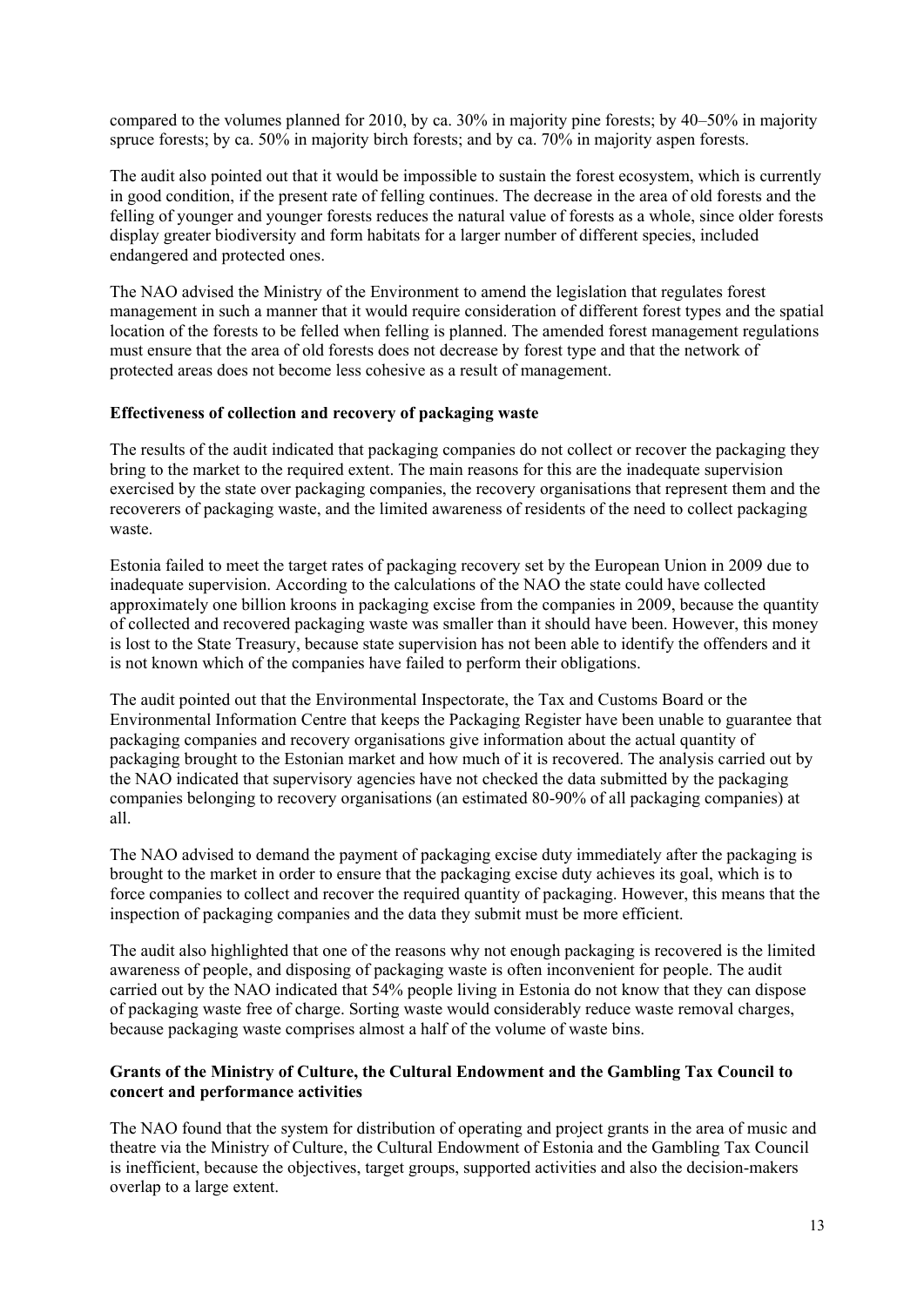The audit highlighted that the Ministry of Culture has not adhered to the Performing Arts Institutions Act when allocating grants to theatres and concert organisations. Content and procedural requirements were both ignored in financing concert activities and the system developed for financing theatres did not comply with the basis given in the Act.

Also, programmes of the Ministry of Culture and the grants of the Cultural Endowment of Estonia and, to a lesser extent, the Gambling Tax Act have partially been used for the provision of additional financing to state performing arts institutions, which is why the state has no overview of how much the maintenance of performing arts institutions that are financed from the state budget actually costs.

As the roles of the grants given by the Ministry of Culture, the Cultural Endowment of Estonia and the Gambling Tax Council are almost indistinguishable and control systems are unable to always guarantee that the money is used lawfully and expediently, the NAO finds that maintaining three separate systems for supporting concert and performing activities is not justified.

#### **Results of the development of the state's information systems**

The audit of the efficacy of the development processes of state information systems revealed that it often remains unclear what benefit an information system is meant to provide to the state. The majority of development projects are instigated without evaluating their technical and financial feasibility and necessity. Moreover, in many cases some of the required parties fail to be included in the development projects, as a result of which the information systems which are created do not always meet the expectations of users.

The audit also pointed out that the duration and budgets of developments are not being planned with sufficient accuracy and that project-based cost accounts are not being kept. The upkeep costs of the systems created are not being assessed, and there are generally no criteria for the assessment of the success of projects.

Omissions in the development of information systems result in missed development project deadlines, increased costs and dissatisfaction among the owners and users of the information systems.

In order to boost the efficacy of the development of state information systems, the NAO has recommended that clear requirements be established by the Ministry of Economic Affairs and Communications for the instigation, implementation and reporting on development projects related to state information systems and that a common electronic environment for the management of projects be created.

#### **Availability of public services in counties**

The audit revealed that insufficient attention is being paid to the availability of public services in Estonian counties and that there is no comprehensive plan for the formation of a network of public departments.

Public services are not uniformly available, because there is no comprehensive vision of the location of state agencies, management of the development of the nationwide service network is fragmented and decisions about services that are important for people are made on the basis of how much money is available.

The NAO advises the government and ministers to take the essential steps that would guarantee the availability of important public services at least in county centres and improve the process of reorganising state agencies. Any reorganisation should be based on the needs of people and be well thought through, and the associated expenditure must be in balance with the expected benefits.

#### Tarmo Olgo

Director of Audit, Performance Audit Department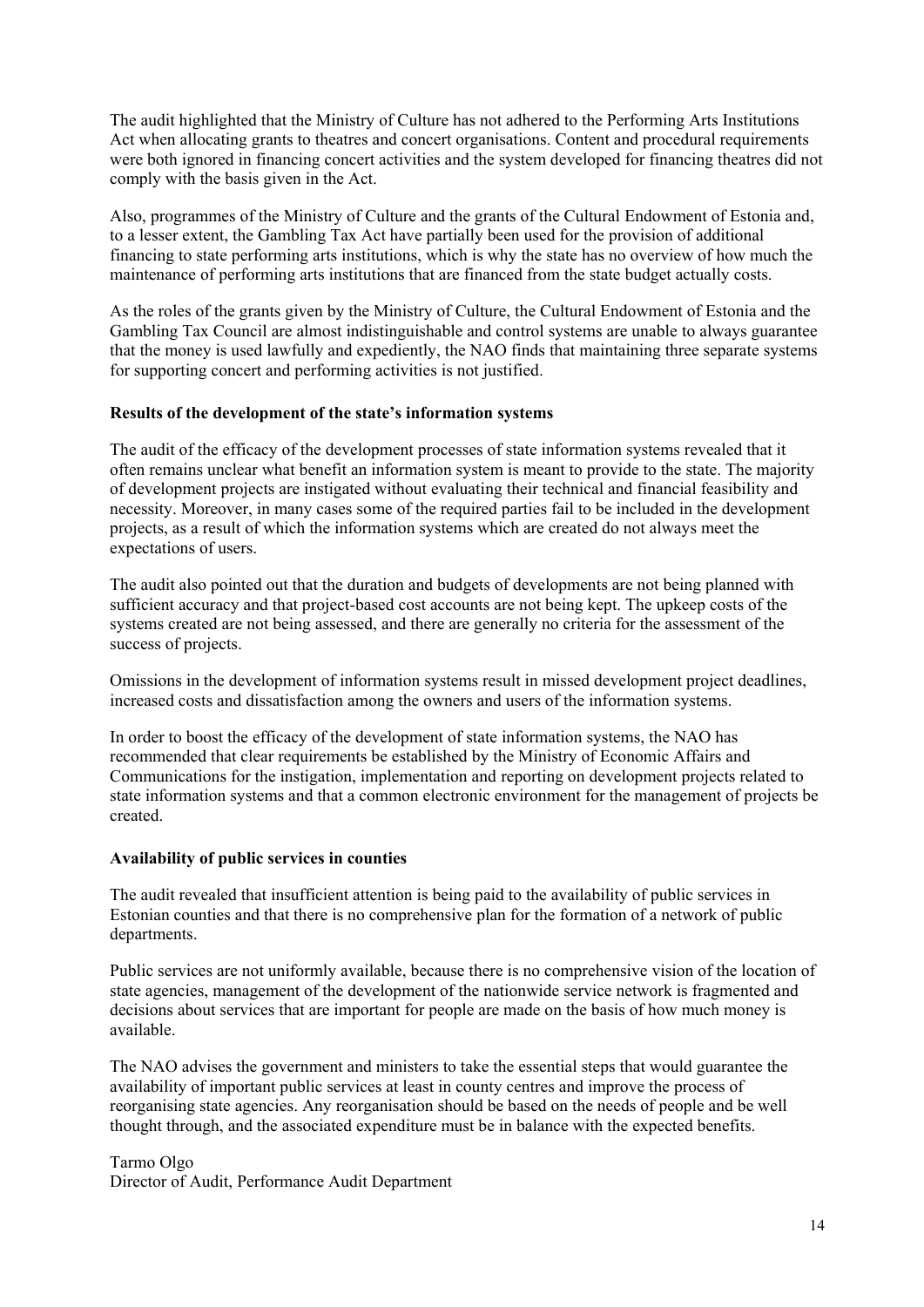### <span id="page-14-0"></span>**1.4. Local Governments Audit Department**

The Local Governments Audit Department audits the lawfulness of the internal control systems, financial management, financial accounting and economic activities of local authorities and the foundations and non-profit organisations founded by local authorities in which a local government is a member, and in companies where a local government has a dominant influence, as well as the reliability of their information technology systems and the lawfulness and effectiveness of the use of the state assets granted to local authorities and of the ad-hoc aid allocated from the state budget and funds allocated from the state budget for performance of state functions.

13 positions were planned and filled in the Local Governments Audit Department at the beginning of 2010: 3 audit managers, 4 senior auditors, 5 auditors (the service relationship of 1 audit manager and 1 auditor has been suspended) and a director of audit. The department has carried out audits with two teams instead of the earlier three, as the service relationship of an audit manager was suspended in 2010. The department had to make changes in the organisation of its work and the composition of its team in order to cope with the planned work. There were no vacancies in the department at the end of 2010.

In brief, the goals set to the department for 2010 were as follows:

- to highlight the problems and risks that prevent the sustainable, efficient and honest functioning of local authorities;
- making proposals for improvement of the legal environment at the state and local levels in order to improve the administrative capacity of local governments, create pre-conditions for strengthening local governments and improving the quality of public services; and
- increasing public control for the purpose of preventing the threat of corruption and other violations with impartial conclusions, opinions and recommendations.

The audits carried out in 2010 focussed on the foundations and non-profit organisations established by local authorities and on the companies controlled by local authorities. Attention was also paid to the coping problems of local authorities that resulted from the quick changes in their financial situation.

Another goal in 2010 was to improve the professional knowledge of our auditors. The auditors took part in a diverse training programme and some of them also improved their skills and knowledge of conducting financial audits. The extensive training programme will continue also in 2011, which is why the organisation of audits takes a little longer than usual. However, the increasingly better knowledge of our auditors makes it possible to carry out better audits.

Six of the 15 so-called field audits or overviews, which cover local authorities and were initiated in 2009, were completed in 2010. Our auditors also participated in the audit "Quality of Public Services in Information Society", which was carried out by the Performance Audit Department, and checked the financial data of local authorities in order to give an opinion on the consolidated annual report of the state. In addition to the audit operations, the department prepared a part of the overview of the use and preservation of state assets which was submitted to the Riigikogu by the Auditor General. The department also helped prepare the Auditor General's opinions on various draft acts.

In 2010 the department focussed its attention on harmonising the organisation and methodology of audits. Special attention was given to the implementation of the Compliance Audit Guidelines (ISSAI 4100).

Since a clear division of duties and funding between different levels of authority in the coming years is extremely important for the development of the organisation of local authorities, the Local Governments Audit Department spent most of its time on monitoring the course of the process. The next tasks are to describe the public services of local authorities and to determine their minimum levels.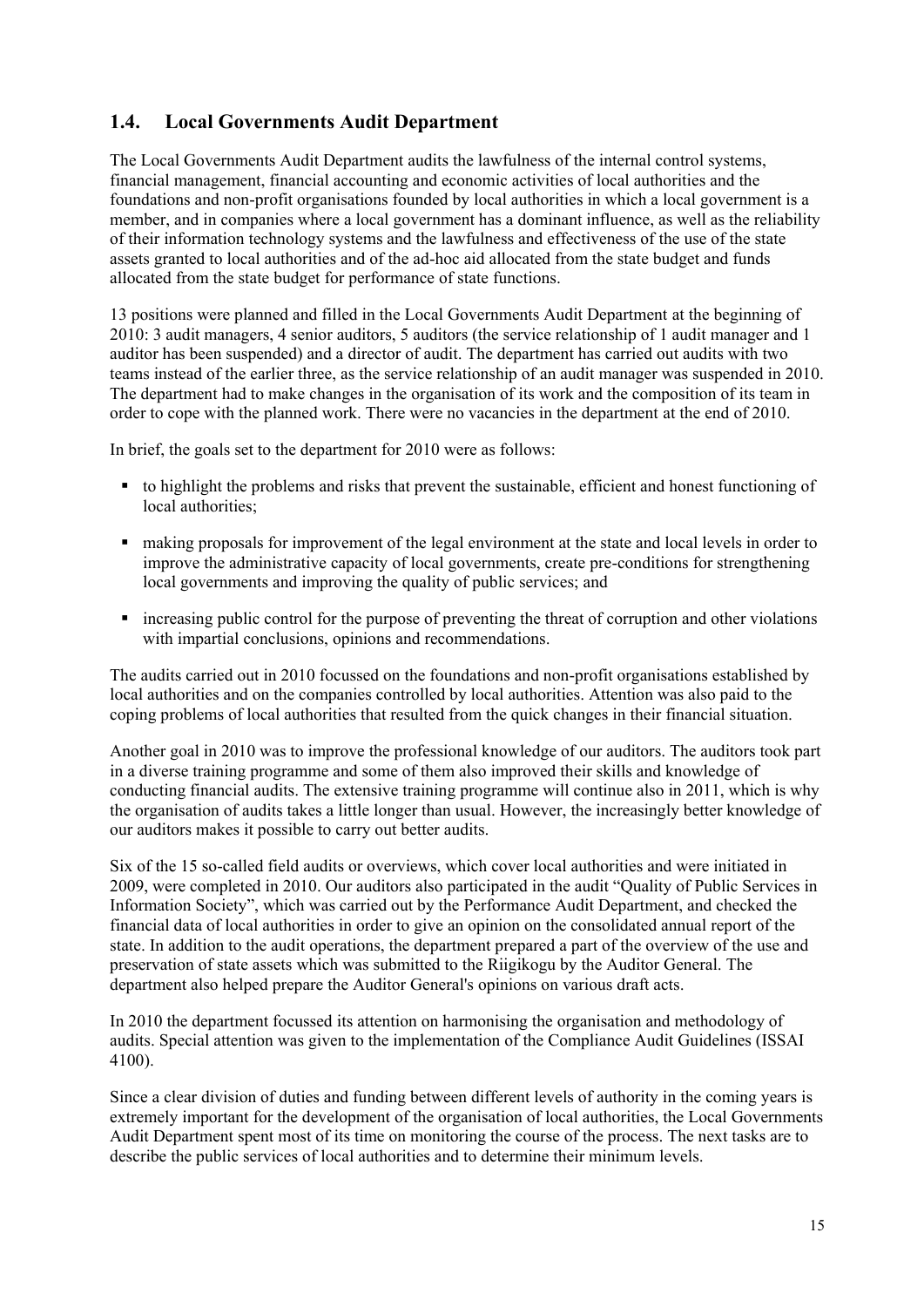The department has constantly attended meetings with local government leaders and county and national local government associations, and introduced the work of the department as well as the results of the completed audits. A good example of these is the local government and regional development roundtable organised by the President of the Republic of Estonia, where the department introduced the audit "Prevention of Corruption in the Organisation of Work of Municipalities, Towns and Cities". Other activities that deserve a mention include the training day organised by the department in the Police Board for teams that investigate crimes of corruption and the training for certificated auditors, who audit or would like to audit local authorities, which was organised in cooperation with the Board of Auditors. The ruling made by the Supreme Court meant that streamlining the relationship of the state and local authorities became a priority in 2010 and the department also contributed to the respective discussion "How to Make the Organisation of Local Government Funding Comply with the Constitution?" held between the Auditor General, the Committee of the Riigikogu, the Chancellor of Justice and others. The same subject has also been discussed in the Ministry of Finance.

The audit that received the most attention in 2010 was "Prevention of Corruption in the Organisation of Work of Municipalities, Towns and Cities", which was introduced in many counties. Representatives of the department have been invited to discuss the subject at several roundtables, such as the discussions organised by Transparency International Estonia.

The problems of local authorities have received more attention from the state and the public with the help of the audits carried out by the department. The problems highlighted and the recommendations made in audit reports are considered in the development of legislation concerning local authorities, as the audits conducted by the NAO are referred to in the explanatory notes to draft acts. The amendments to the Financial Management of Local Authorities Act and to the Public Procurement Act, which were adopted in 2010, could be separately highlighted. This confirms that audits of municipalities, towns and cities have pointed out the actual problems and weaknesses of local authorities and the reasons behind them.

#### **Most significant audit results**

#### **Granting cultural, sports and youth work grants to citizens' associations from municipality, town and city budgets**

As a result of the audit, the NAO ascertained that all audited local authorities had paid grants for cultural and sports activities and youth work. The payment of support cannot be considered transparent because many local authorities have no rules for such a procedure, and in those that do cases of "special treatment" were frequently found. Once a grant had been allocated, the audited municipalities, towns and cities showed no interest in what the money was used for, or only did so formally.

#### **Analysis of the changes that took place in 2009 in the expenditure and revenue and financial statuses of municipalities, towns and cities**

The NAO analysed the changes that took place in 2009 in the expenditure, revenue and financial statuses of local authorities. The NAO is of the opinion that many local authorities have been too slow in reacting to the changes in the economic environment. There were delays in accepting the need to reduce costs and in implementing relevant measures, as a result of which there was significant spending of reserve funds amassed in previous years. With revenue continuing to decrease, this has placed local governments in a difficult position in 2010.

#### **Organisation of public procurements by companies, foundations and non-profit organisations established or partially owned by municipalities, towns and cities**

The NAO found that a significant part of public purchases are still made without public procurements. A number of companies and their local government owners do not understand that operating in a manner that is transparent and promotes competition helps reduce both waste and the threat of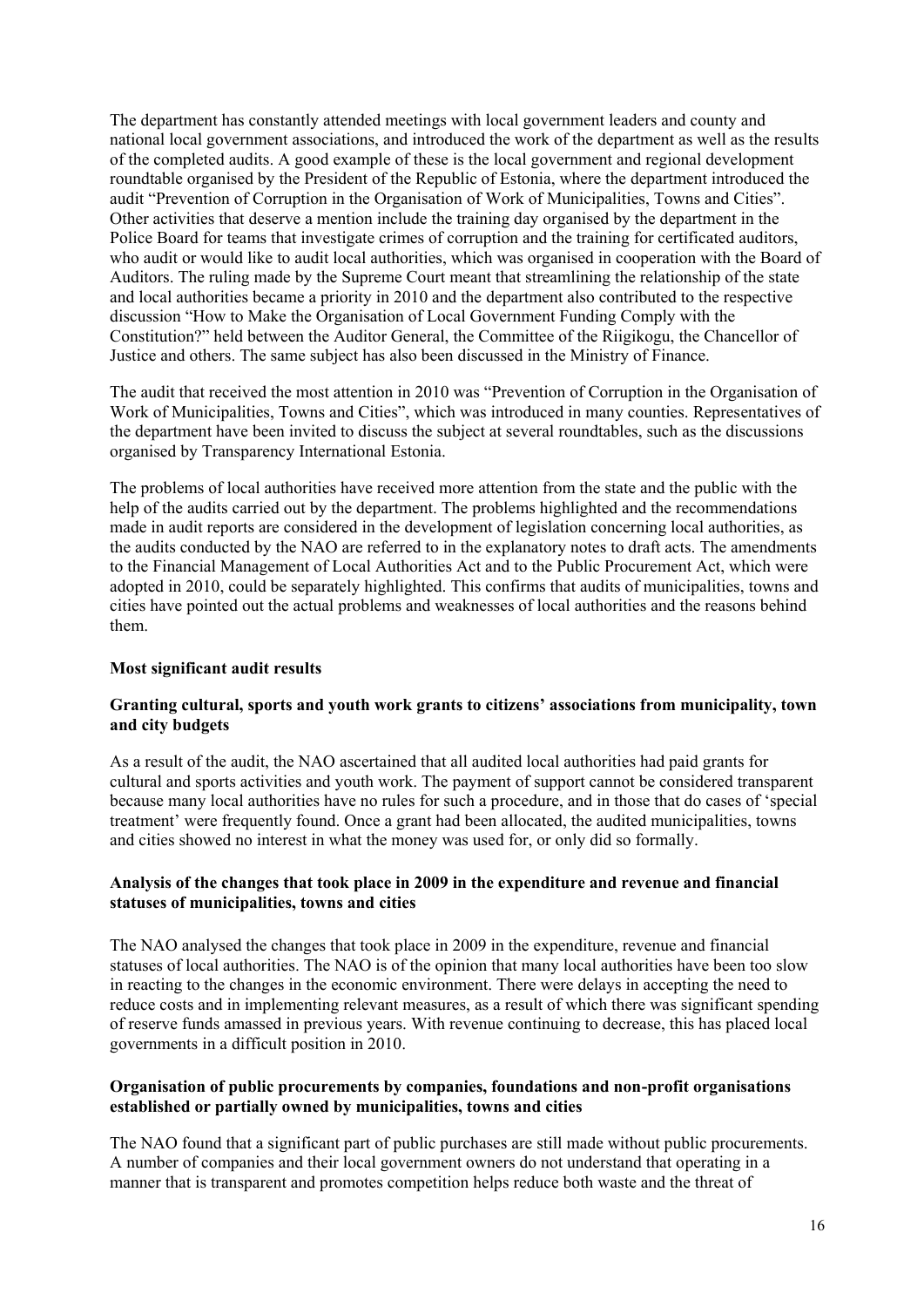corruption in companies. At the same time, the state has not done everything in the area of public procurement to guarantee a clear and unambiguous legal framework and instruction as well as state supervision that proceeds from the actual activities of companies.

#### **Participation of municipalities, towns and cities in companies and foundations**

There are quite a few companies and foundations that operate under the control of local authorities: ca. 380 in April 2010. It is considerably higher than the number of local authorities. As these companies usually offer services that are important for the local community, the interest of local residents calls for a sustainable management of such companies. Moreover, cases where the activities of a company are financed largely from the municipality, town or city budget, i.e. where tax revenue is used for the management of the company are not rare. According to the NAO, local authorities have not always established observable goals for their participation in the audited companies and foundations. However, there were serious omissions in the organisation of management in the audited companies and the NAO finds that public interests are not well protected in the companies where local authorities have holdings.

#### **Organisation of local road maintenance**

Many local authorities have not been following the law in the organisation of road maintenance for a long time, but the state as the entity that established the requirements has done nothing to improve the situation. One of the consequences of the failure to meet the requirements in the opinion of the National Audit Office is that it is impossible to ascertain whether or not a local government has taken sufficient measures to guarantee safe traffic on local roads.

The audit also revealed that amount of financing required for local road maintenance has not been ascertained in Estonia. This is why politicians cannot agree on how much tax revenue should be allocated to local road maintenance, and their opinions are not based on actual needs.

#### **Overview of the land of municipalities, towns and cities**

The overview once again highlights the problem that rapid completion of the land reform is looking unlikely. There have been many discussions of how to start the completion, whether to create a land reserve of the state from the land not yet reformed so the land can be sold or given in the use of local authorities, or whether unreformed land should be given to local authorities first of all. As the overview focuses on the issues of municipal land more broadly than just the land reform, the National Audit Office has not considered the possible options for completing of the reform. The overview also does not answer the question of how much land local authorities should own. Local government leaders find that there is not enough land, but this cannot be confirmed, as the need of local authorities for land has not been ascertained. National databases do give a complete overview of the land ownership of private persons, but it is impossible to obtain a complete overview of the land owned by municipalities, towns and cities. Local authorities do not have to enter their land in the Land Register, as they get the title to the land after it is entered in the Land Cadastre. Only the Land Board keeps unofficial records of the municipal land entered in the Land Cadastre and the bases of its ownership by collecting the data it may need in its activities.

#### Airi Mikli

Director of Audit, Local Governments Audit Department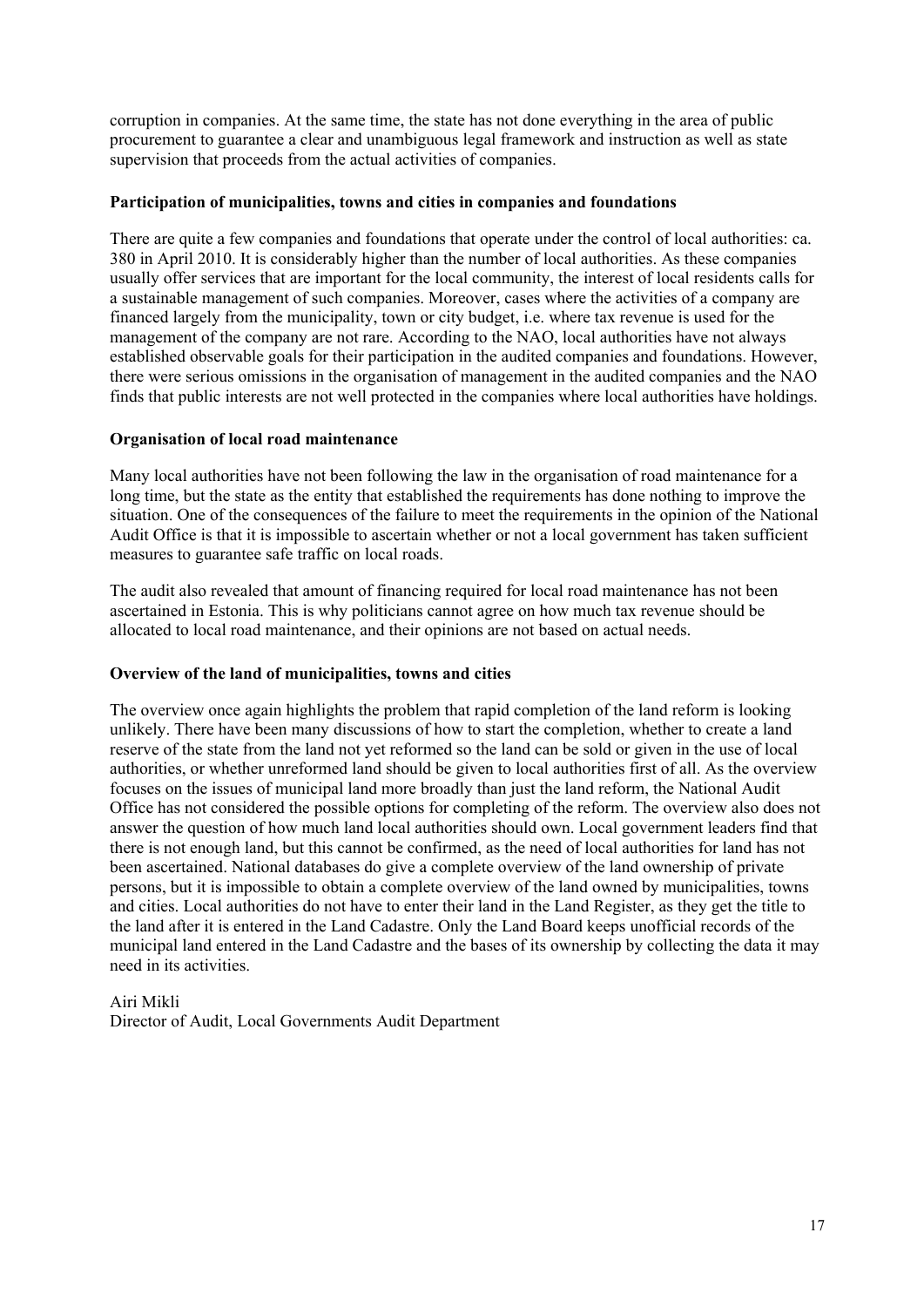### <span id="page-17-0"></span>**1.5. Audit reports, analyses and responses to parliament**

Audits are presented according to ministries and their areas of administration. If an audit concerns the area of government of several ministries, it is presented for all of the ministries and institutions in question.

#### **Ministry of Education and Research**

10 May 2010 – Accessibility of public services in counties

16 July 2010 – Accuracy of the Annual Accounts 2009 and legality of the transactions of the Ministry of Education and Research

31 August 2010 – Accuracy of the Annual Report 2009 and the legality of the transactions of the state

17 September 2010 – In-service training and retraining of adults

1 December 2010 – Follow-up audit of specialised schools and juvenile committees

#### **Ministry of Justice**

12 February 2010 – Results of the development of the state"s information systems

10 May 2010 – Accessibility of public services in counties

16 July 2010 – Accuracy of the Annual Accounts 2009 and the legality of the transactions of the Ministry of Justice

31 August 2010 – Accuracy of the Annual Report 2009 and the legality of the transactions of the state

#### **Ministry of Defence**

12 February 2010 – Results of the development of the state"s information systems

29 July 2010 – Accuracy of the Annual Accounts 2009 and legality of the transactions of the Ministry of Defence

31 August 2010 – Accuracy of the Annual Report 2009 and the legality of the transactions of the state

11 November 2010 – Opinion of the National Audit Office on the Annual Accounts 2009 of the Baltic Defence College

#### **Ministry of the Environment**

10 May 2010 – Accessibility of public services in counties

30 August 2010 – Accuracy of the Annual Accounts 2009 and legality of the transactions of the Ministry of the Environment

31 August 2010 – Accuracy of the Annual Report 2009 and the legality of the transactions of the state

17 September 2010 – In-service training and retraining of adults

20 September 2010 – Sustainability of state forest management

6 December 2010 – Effectiveness of collection and recovery of packaging waste

7 December 2010 – Supervision of the use of plant protection products and mineral fertilisers

#### **Ministry of Culture**

28 January 2010 – Grants of the Ministry of Culture, the Cultural Endowment of Estonia and the Gambling Tax Council to concert and performance activities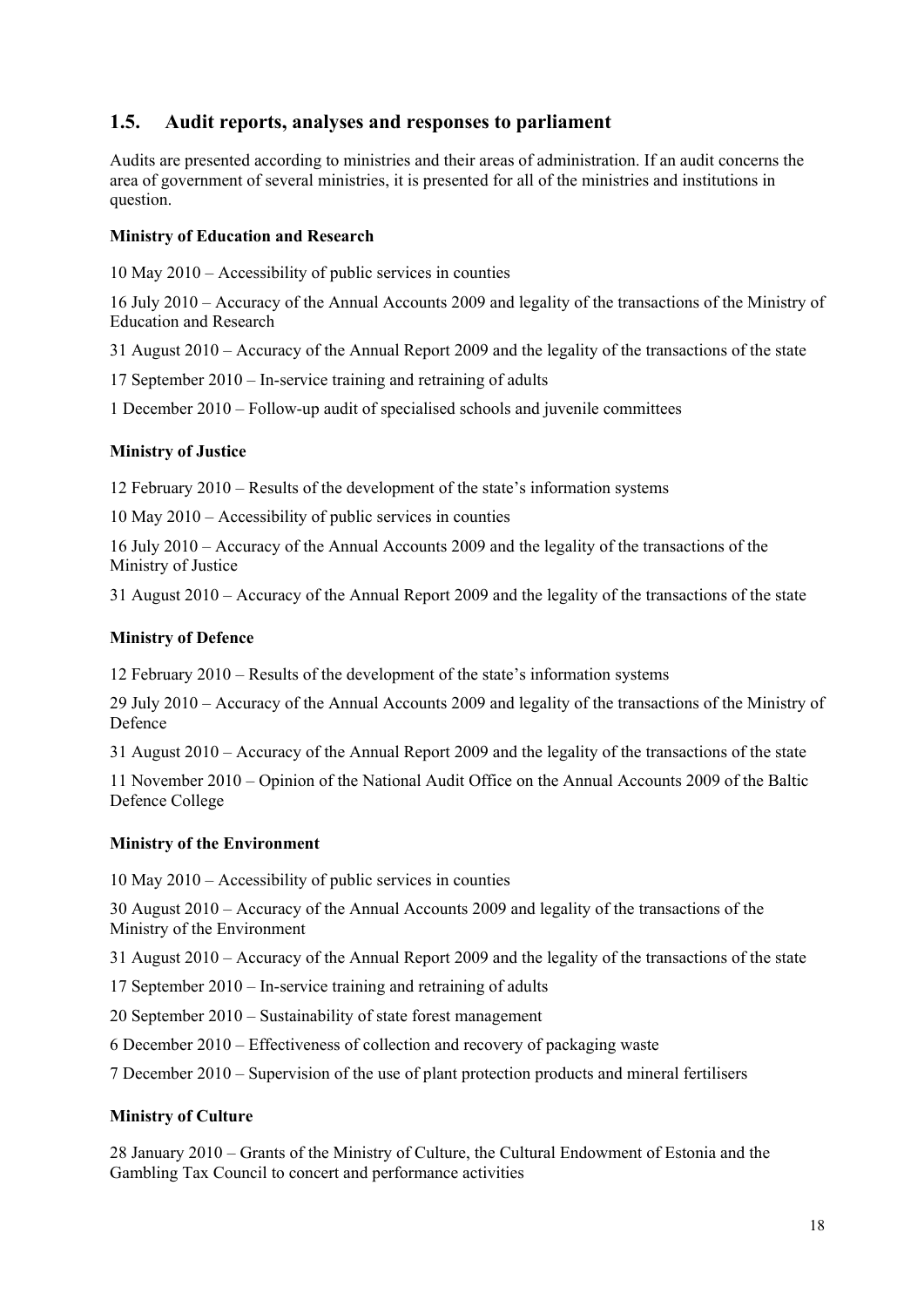10 May 2010 – Accessibility of public services in counties

15 July 2010 – Accuracy of the Annual Accounts 2009 and legality of the transactions of the Ministry of **Culture** 

31 August 2010 – Accuracy of the Annual Report 2009 and the legality of the transactions of the state

15 December 2010 – Distribution of investments in the Ministry of Culture

#### **Ministry of Economic Affairs and Communications**

12 February 2010 – Results of the development of the state"s information systems

10 May 2010 – Accessibility of public services in counties

28 July 2010 – Accuracy of the Annual Accounts 2009 and legality of the transactions of the Ministry of Economic Affairs and Communications

23 August 2010 – Impact of state's enterprise support on the competitiveness of the Estonian economy

31 August 2010 – Accuracy of the Annual Report 2009 and the legality of the transactions of the state

17 September 2010 – In-service training and retraining of adults

29 September 2010 – Organisation of local road maintenance

2 November 2010 – Quality of public services in information society in 2010

#### **Ministry of Agriculture**

10 May 2010 – Accessibility of public services in counties

15 July 2010 – Accuracy of the Annual Accounts 2009 and legality of the transactions of the Ministry of Agriculture

31 August 2010 – Accuracy of the Annual Report 2009 and the legality of the transactions of the state

17 September 2010 – In-service training and retraining of adults

7 December 2010 – Supervision of the use of plant protection products and mineral fertilisers

#### **Ministry of Finance**

10 May 2010 – Accessibility of public services in counties

30 July 2010 – Accuracy of the Annual Accounts 2009 and legality of the transactions of the Ministry of Finance

23 August 2010 – Impact of state"s enterprise support on the competitiveness of the Estonian economy

31 August 2010 – Accuracy of the Annual Report 2009 and the legality of the transactions of the state

6 December 2010 – Effectiveness of collection and recovery of packaging waste

#### **Ministry of the Interior**

12 February 2010 – Results of the development of the state"s information systems

10 May 2010 – Accessibility of public services in counties

27 July 2010 – Accuracy of the Annual Accounts 2009 and legality of the transactions of the Ministry of the Interior

- 31 August 2010 Accuracy of the Annual Report 2009 and the legality of the transactions of the state
- 17 September 2010 In-service training and retraining of adults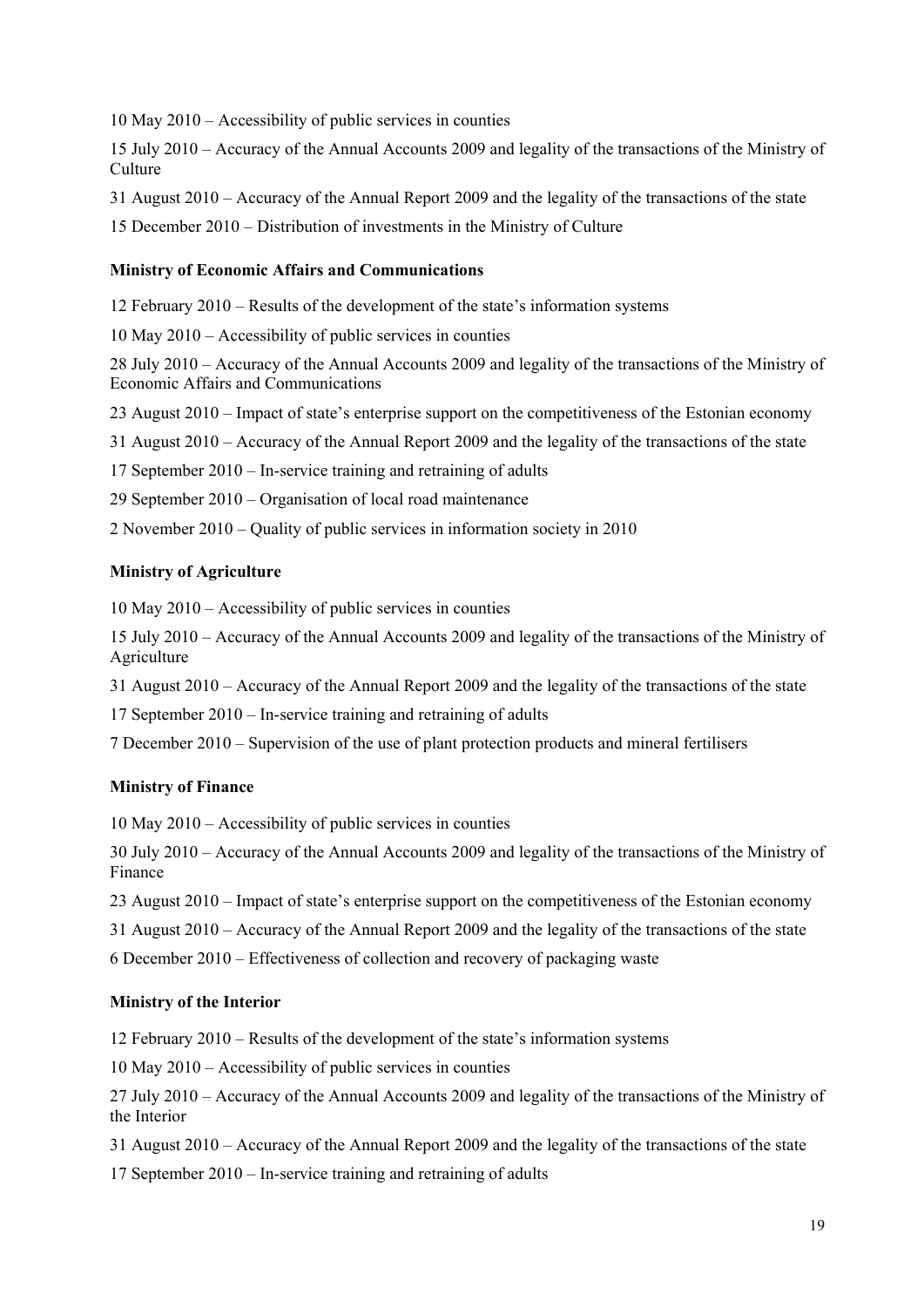2 November 2010 – Quality of public services in information society in 2010 16 December 2010 – Overview of the land of municipalities, towns and cities

#### **Ministry of Social Affairs**

2 February 2010 – Sustainability of the hospital network

10 May 2010 – Accessibility of public services in counties

15 July 2010 – Accuracy of the Annual Accounts 2009 and the legality of the transactions of the Ministry of Social Affairs

31 August 2010 – Accuracy of the Annual Report 2009 and the legality of the transactions of the state

17 September 2010 – In-service training and retraining of adults

18 October 2010 - The state's activities in supporting disabled persons and persons receiving pension for incapacity for work

#### **Ministry of Foreign Affairs**

20 July 2010 – Accuracy of the Annual Accounts 2009 and the legality of the transactions of the Ministry of Foreign Affairs

31 August 2010 – Accuracy of the Annual Report 2009 and the legality of the transactions of the state

#### **Constitutional institutions**

24 May 2010 – Accuracy of the Annual Accounts 2009 and legality of the transactions of the Supreme Court

24 May 2010 – Accuracy of the Annual Accounts 2009 and legality of the transactions of the Office of the Chancellor of Justice

25 May 2010 – Accuracy of the Annual Accounts 2009 and legality of the transactions of the Chancellery of the Riigikogu

31 May 2010 – Accuracy of the Annual Accounts 2009 and legality of the transactions of the Office of the President of the Republic

19 July 2010 – Accuracy of the Annual Report 2009 and the legality of the transactions of the Government Office

23 August 2010 – Impact of state"s enterprise support on the competitiveness of the Estonian economy

31 August 2010 – Accuracy of the Annual Report 2009 and the legality of the transactions of the state

17 September 2010 – In-service training and retraining of adults

#### **Local authorities**

25 February 2010 – Granting cultural, sports and youth work grants to citizens" associations from municipality, town and city budgets

20 April 2010 – Analysis of the changes that took place in 2009 in the expenditure and revenue and financial statuses of municipalities, towns and cities

21 April 2010 – Organisation of public procurements by companies, foundations and non-profit organisations established or partially owned by municipalities, towns and cities

10 May 2010 – Accessibility of public services in counties

2 July 2010 – Participation of municipalities, towns and cities in companies and foundations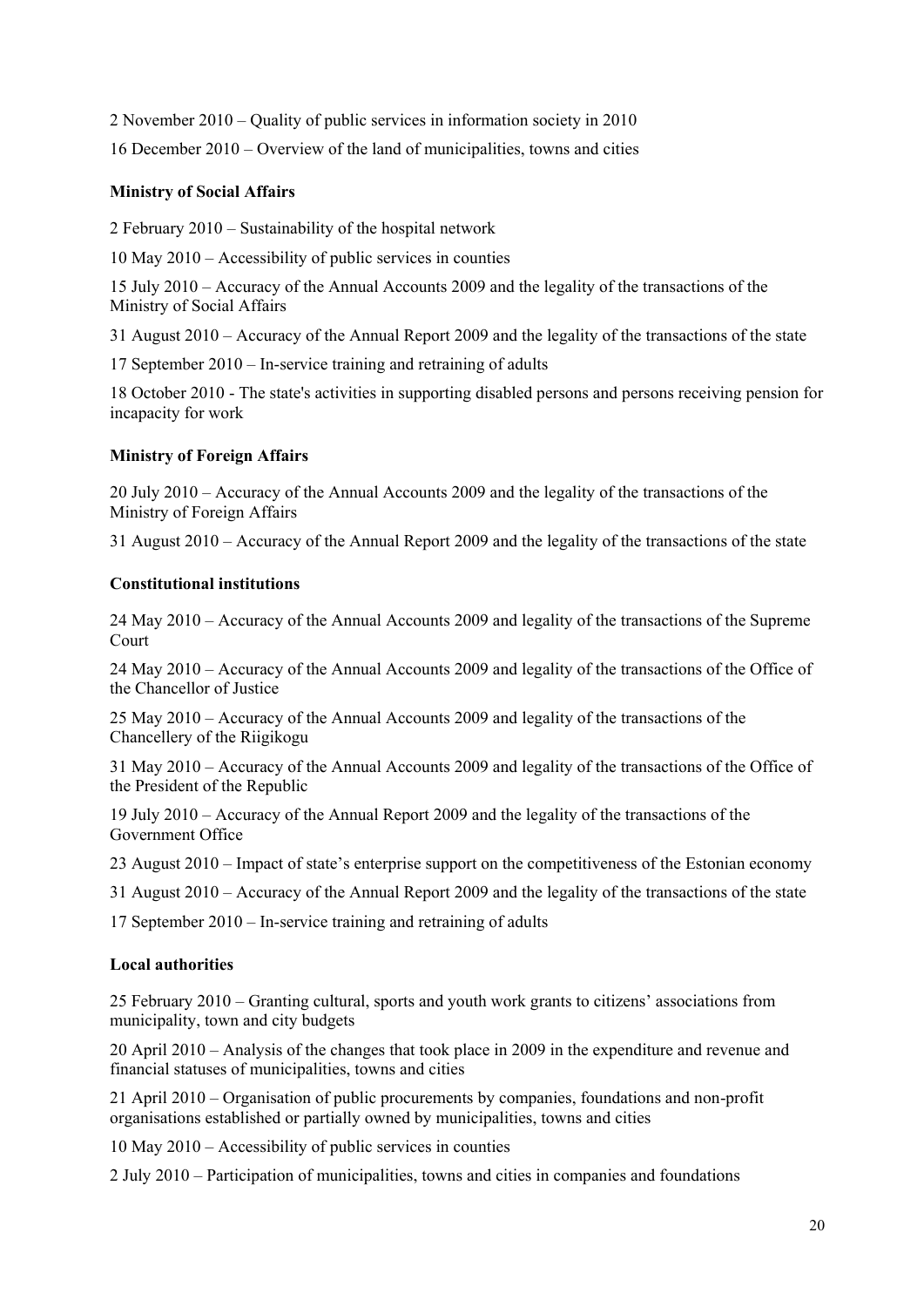31 August 2010 – Accuracy of the Annual Report 2009 and the legality of the transactions of the state

17 September 2010 – In-service training and retraining of adults

29 September 2010 – Organisation of local road maintenance

- 1 December 2010 Follow-up audit of specialised schools and juvenile committees
- 16 December 2010 Overview of the land of municipalities, towns and cities

#### *Miscellaneous*

20 September 2010 – Response of Auditor General Mihkel Oviir to the Riigikogu regarding the Climate and Energy Agency on 20 September 2010.

6 October 2010 – Overview of use and preservation of state assets in 2008

8 November 2010 – Response of Auditor General Mihkel Oviir to the Riigikogu regarding the election advertisement allegedly financed by the Estonian Confederation of Owners on 8 November 2010.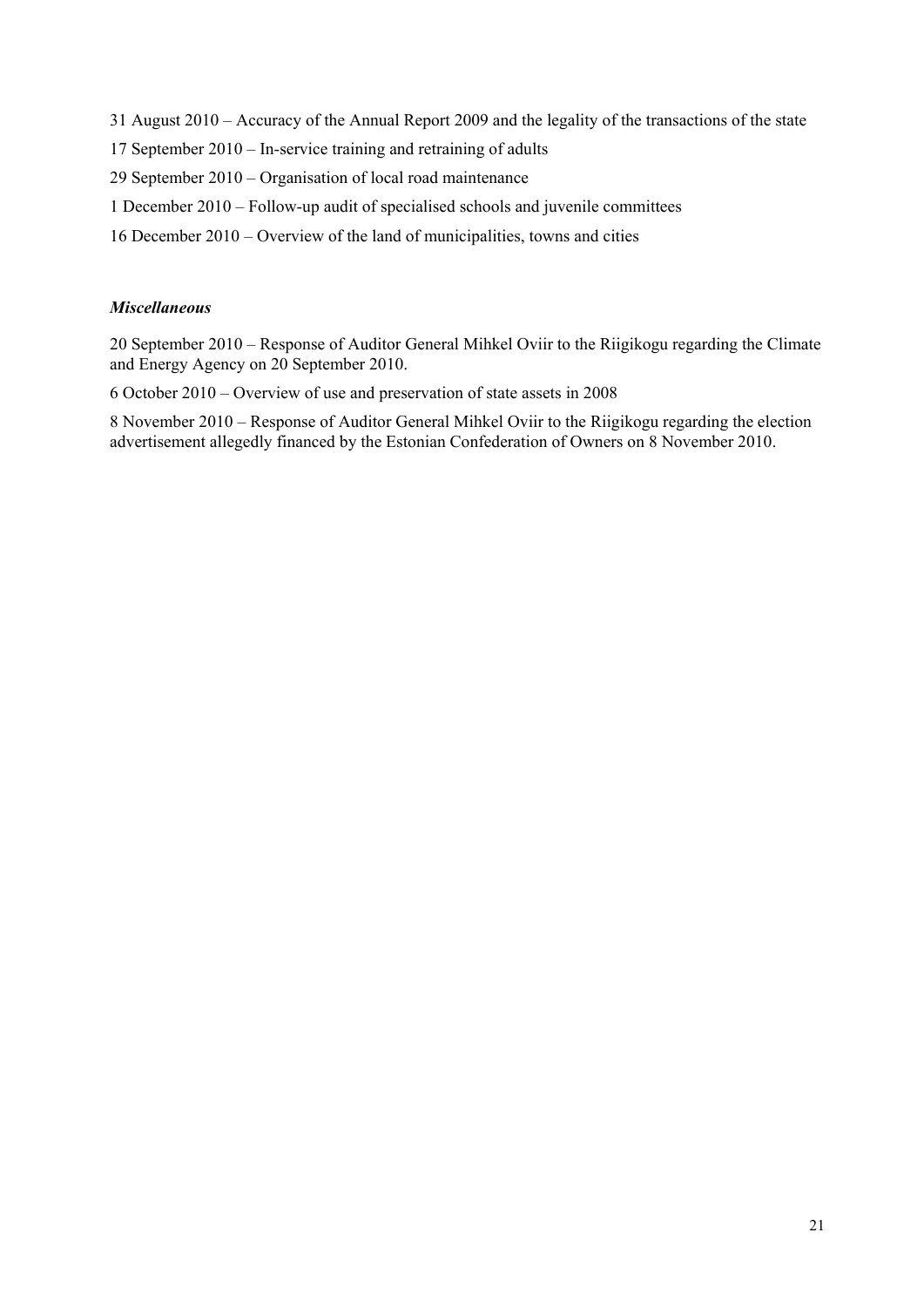### <span id="page-21-0"></span>**1.6. Staff**

98 people had a service relationship with the NAO at the end of 2010 and 86 of them were working actively. The overall staff turnover was 3%. The previously reduced number of staff is now recovering and the organisation will be back to its former size (at the level of 2007) by autumn 2011 due to the additional duties of the Financial Department.

The development and training activities in 2010 supported the systematic development of the professional skills of auditors. Training focussed on the methodology in 2008 and 2009, which was supported by field training and professional training, but in 2010 the emphasis was clearly on qualification training. Carrying out the training plan that supports the acquisition of the qualification of a financial and a performance auditor continued. The grant from the European Social Fund helped instigate the development of a systematic qualification plan. A Training Council, which is still operating, was established in order to make sure that the plan is carried out as well as possible.

The NAO will cooperate with the University of Tartu and Tallinn University of Technology in order to develop its training opportunities. In the latter of the two universities, the NAO took part in the creation of the curriculum of auditing.

The total volume of internal and external training was 97 hours per employee on average.

13% of the employees of the NAO have worked here for more than ten years and the share of employees who have been with us for 1-5 years remains high due to the establishment of the department that audits local authorities. The ratio of new employees who joined us in the year (10%) is 6% higher than in 2009. It is worth mentioning that the managers of our main area of activity and the managers of our services are predominantly in the group of employees who have been with the NAO for a long time.





A clear majority of the employees in the NAO have higher education (97%) and 33% of them have an academic degree (equalised degrees are hot considered). Only 3% of employees do not have higher education. The number of employees who are continuing their education in master's or doctorate studies is also high: 11% of the employees are about to complete their studies and defend a master's degree or doctoral degree.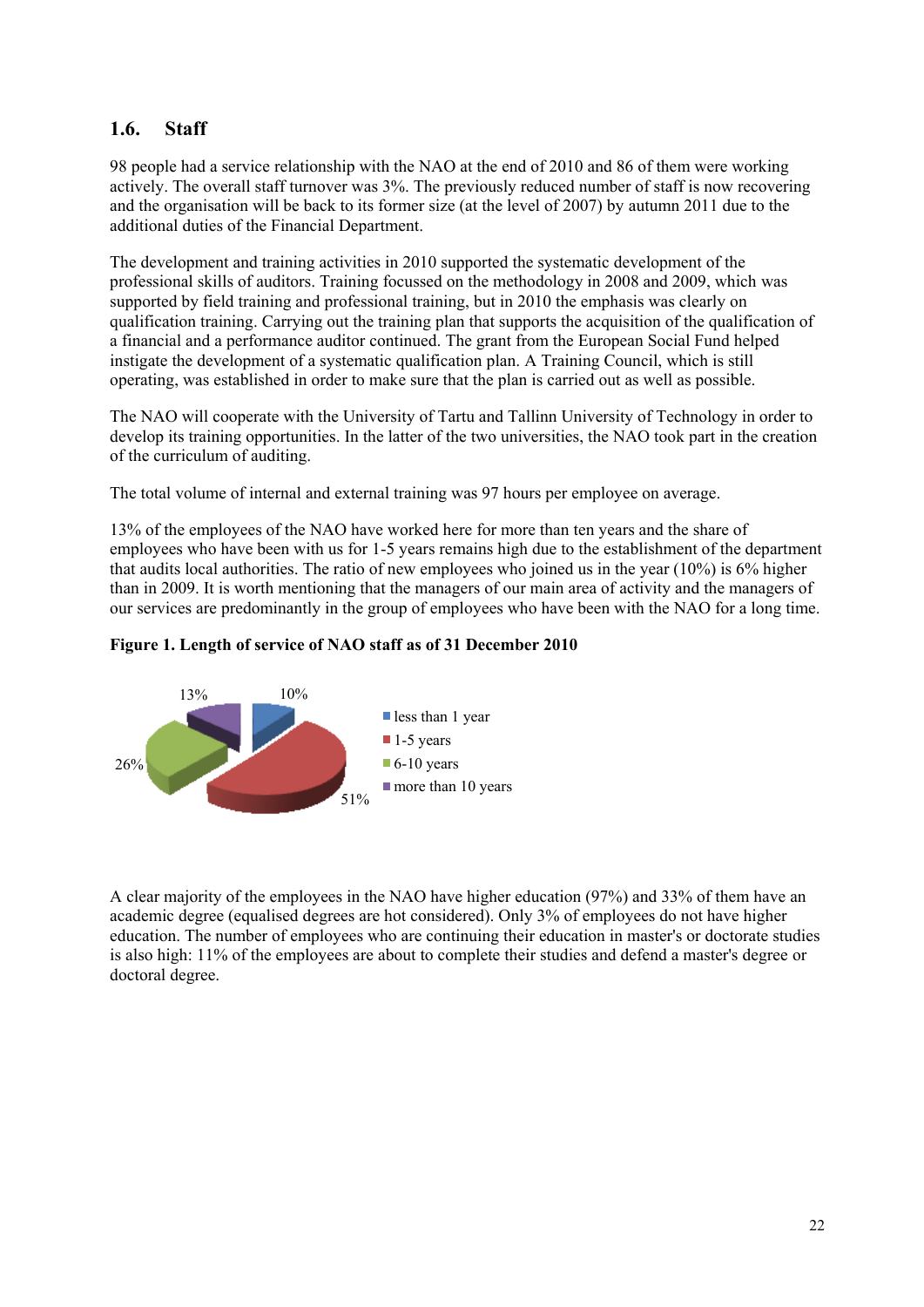#### **Figure 2. Level of education of NAO staff as of 31 December 2010**



28% of the staff were male and 72% female as of the end of 2010. The share of women in the gender division of the NAO"s staff has increased slightly (3%).

The average age of staff is 38 years and the largest age group is 31-40 (51%), followed by the group of employees aged 21-30 (20%).

Kairi Kübarsepp Human Resources Manager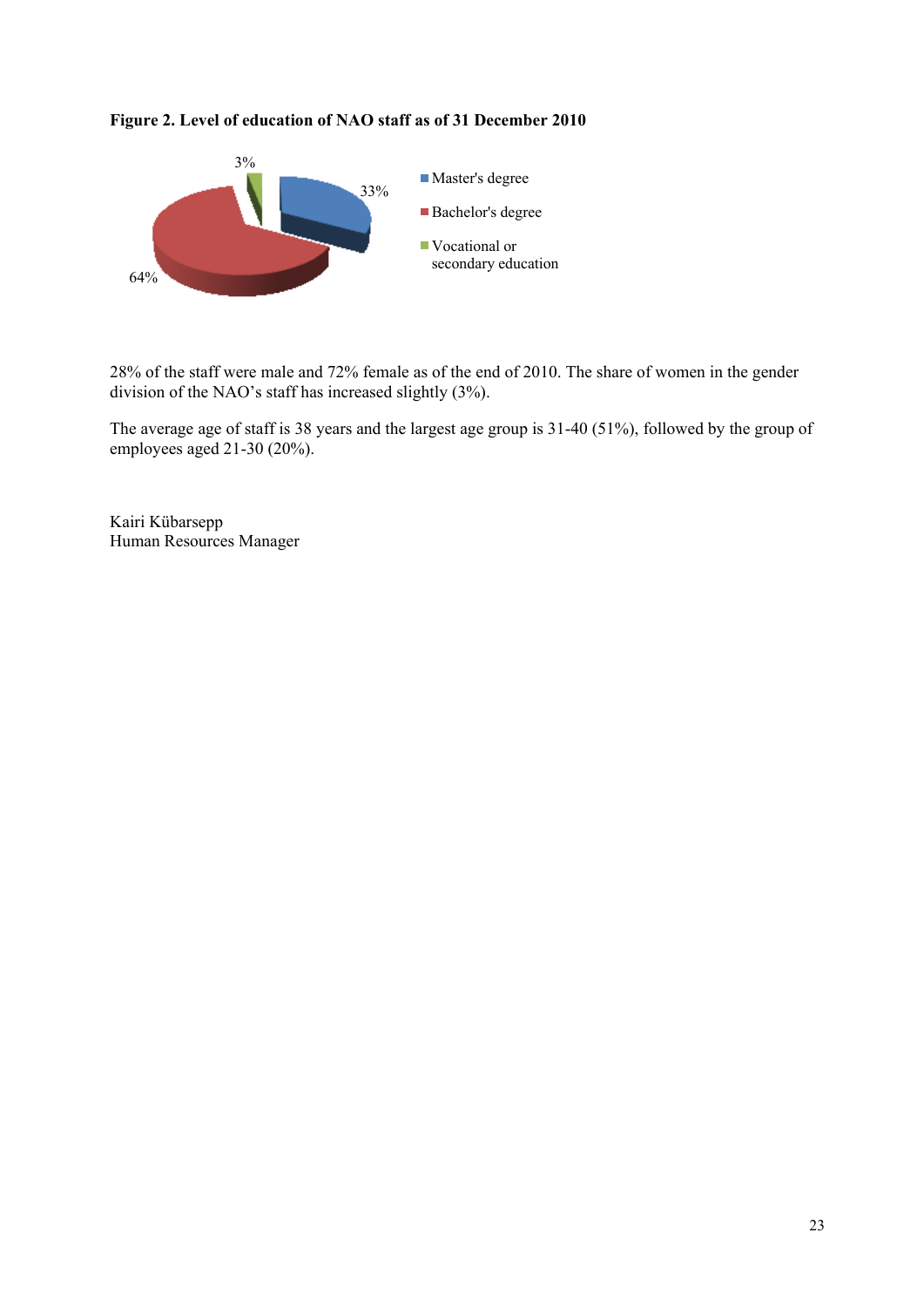### <span id="page-23-0"></span>**1.7. International communication**

2010 was the year when the International Organisation of Supreme Audit Institutions (INTOSAI) organised its  $20<sup>th</sup>$  congress. The representatives of 152 countries met in Johannesburg, South Africa, to take a look at the results of the organisation"s activities in the last three years and plan the activity strategy for the next six years. The main subjects of the congress were the value of supreme audit institutions and the benefits arising from their activities, and environmental auditing and sustainable development. The congress adopted the strategic plan for 2011-2016, the International Standards of Supreme Audit Institutions (ISSAI) and the Johannesburg Accords, which sets forth the lines of action of INTOSAI regarding the promotion of transparency, reporting obligation and good governance in the work period that lies ahead.

Similarly to the last couple of years, the INTOSAI Working Group on Environmental Auditing and its management remained the priority of the NAO in foreign relations. As the head of the working group, the Auditor General submitted a report on the performance of the working group for 2008 to 2010 and introduced the work plan for 2011-2013. The Secretariat of the INTOSAI Working Group on Environmental Auditing made a significant contribution to the preparation and discussion of the second main subject of the congress. The audit guidelines and other documents prepared in the last three years were introduced. The head of the secretariat introduced the views of the working group and later took part in the preparation of the conclusions and recommendations of the congress.

In general, participation in the INTOSAI Capacity Building Committee and in the Working Group on Privatisation, Economic Regulation and Public-Private Partnerships, the INTOSAI task force created in relation to the global financial crisis, and also in the working groups of the Contact Committee of the Heads of the Supreme Audit Institutions of the EUROSAI and the European Union continued in a manner similar to 2009. Considering the priority of foreign relations and the limited human and financial resources, the NAO has decided not to participate in any new working groups and in the joint undertakings planned by the Contact Committee of the Heads of the Supreme Audit Institutions of the European Union.

Representatives of the NAO participated in 41 international events outside Estonia: the congress, a conference, seminars, meetings of working groups, training, etc., which covered 388 days in total., incl. people of the Financial Audit Department with 5, representatives of the Local Governments Audit Department with 16, officials of the Performance Audit Department with 112 and people from various services with 255 days. The activities of the NAO were introduced to guests from the Accounts Chamber of the Russian Federation, the European Commission, the OECD, the Parliament of Moldova, the Embassy and Court of Accounts of Turkey, and a week of training was organised for the environmental auditors of the supreme audit institutions of Jordan. We also took part in several surveys carried out by INTOSAI and EUROSAI, gave our opinions of documents presented to the INTOSAI Congress as well as other documents, answered questionnaires about the financial management and auditing of the public sector, cooperated with various international organisations (OECD, UNEP, UNFCCC), etc.

We participated in the annual meeting of the Contact Committee of the Heads of the Supreme Audit Institutions of the European Union and the meeting of representatives of the supreme audit institutions of the Baltic States, Nordic countries and Poland. The director of the National Audit Office is a member of the Peer Review team that carries out the external evaluation of the Supreme Audit Office of Slovakia.

As a result of its international activities carried out in 2010, the NAO strengthened its image of an innovative audit organisation that is prepared to take responsibility and successfully performs its obligations among the supreme audit institutions of other countries and international organisations.

Rein Söörd International Relations Manager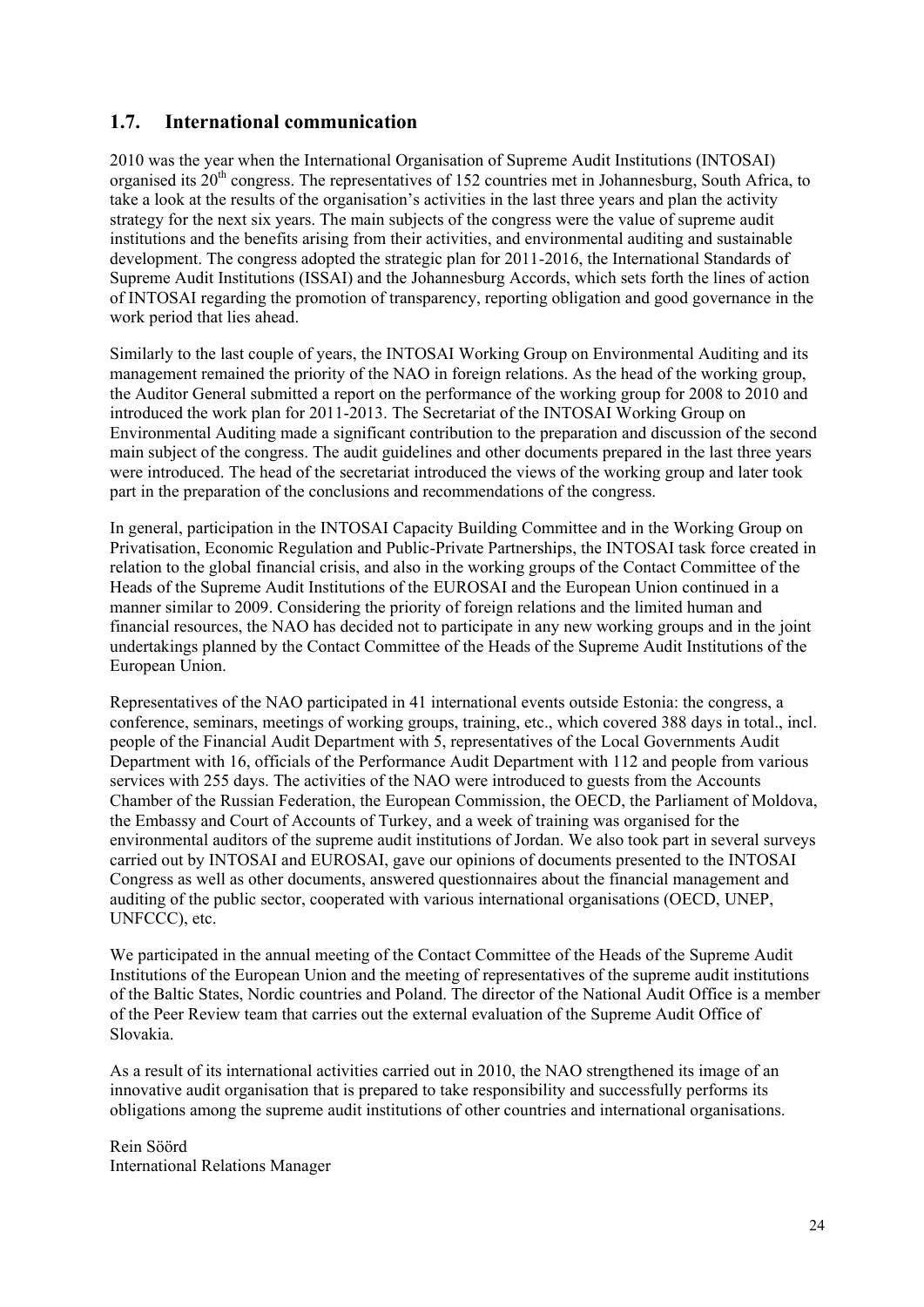### <span id="page-24-0"></span>**1.8. Secretariat of the INTOSAI WGEA**

The INTOSAI Working Group on Environmental Auditing (WGEA) was established in 1992. The supreme audit institutions of over 70 countries belong to this working group, which is the organisation's largest working group with almost 200 members. The goal of the WGEA is to promote environmental audits in Member States as well as in countries that are not members of the WGEA. The work of the WGEA is led by a Steering Committee, which consists of 17 audit institutions.

The Estonian National Audit Office became the president of the INTOSAI Working Group on Environmental Auditing in 2007. The Secretariat of the WGEA is led by the Director of the National Audit Office, and it employs two senior advisers.

Duties of the Secretariat of the INTOSAI WGEA:

- to coordinate the performance of the working group's work plan and to update it regularly;
- to represent the INTOSAI WGEA at the international level;
- to organise meetings of the Steering Committee of the INTOSAI WGEA etc. and to prepare their materials (incl. the agenda) and minutes;
- to obtain an overview of the environmental audits of Member States and to analyse the development trends of methodology in cooperation with the environmental audit team of the NAO;
- to update and comment on the materials and reports of draft work plans in cooperation with the environmental audit team of the NAO;
- to organise the editing of INTOSAI WGEA project reports in English and translation of the materials submitted to INTOSAI into the five official working languages of the INTOSAI (English, French, German, Spanish and Arabic);
- to administer the database of environmental audits;
- to administer and develop the WGEA website [http://www.environmental-auditing.org;](http://www.environmental-auditing.org/) and
- to edit and distribute the electronic newsletter *Greenlines*.

A work plan was developed for 2008-2010 pursuant to which the INTOSAI WGEA has to launch and carry out five major projects in three years:

- inter-regional parallel audit of climate change (led by Canada);
- regional parallel audits (subjects selected by regions themselves; led by regional coordinators);
- preparation of guidelines for auditing how governments cope with climate change (led by Norway);
- $\blacksquare$  preparation of guidelines for auditing the achievements of governments in implementing sustainable energy (led by the Czech Republic); and
- preparation of guidelines for auditing how governments cope with the performance of environmental requirements in forestry (led by Indonesia), extraction of mineral natural resources (led by Tanzania) and fishery (led by the Republic of South Africa).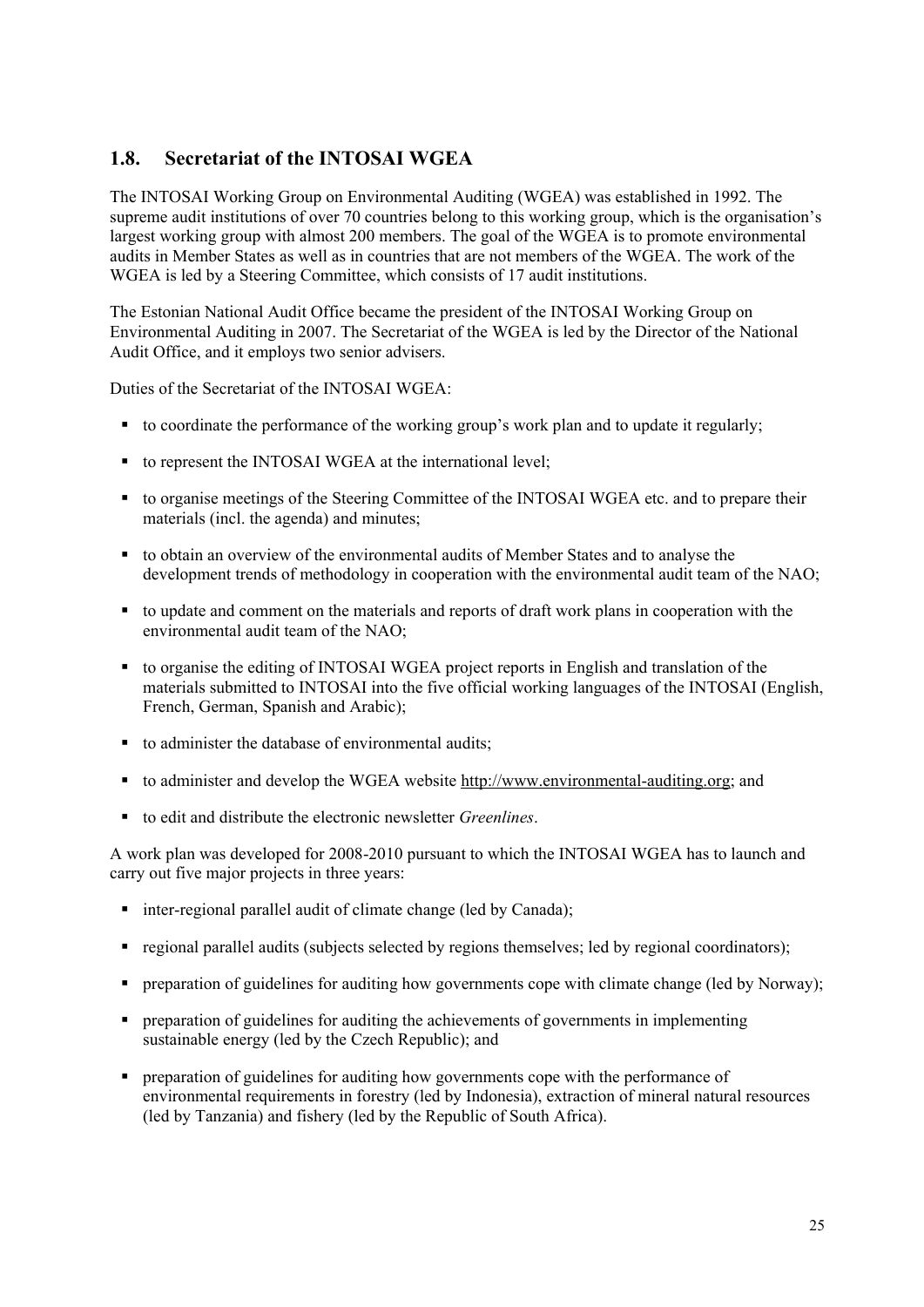2010 was the last in the three-year work period of the INTOSAI Working Group on Environmental Auditing (INTOSAI WGEA) and the main objective was to complete the goals and projects set forth in the work plan three years earlier.

The Secretariat of the INTOSAI WGEA organised two meetings in 2010:

- SC9 ( $9<sup>th</sup>$  meeting of the steering committee) from 15 to 18 February in Tanzania. The objective of the meeting was to review and approve the last versions of all project documents and communication plans. The second main subject covered the work plan for 2011-2013 and the detailed agenda of the meeting of the entire work group (WG13) held in June 2010.
- WG13  $(13<sup>th</sup> meeting of the working group) from 7 to 11 June 2010 in China. The results of the$ 2008-2010 work period, which focussed on auditing climate change, were summarised at the meeting. Discussion of the guidelines of five environmental audits (climate change, sustainable energy, mining, forestry and fishery) were completed. An overview was given of the results of the 6<sup>th</sup> environmental survey, and reports on the activities of regions and of the head of the working group were presented. A separate day was dedicated to climate change and the results of the global and EUROSAI climate change audits were introduced. One of the most important subjects for discussion were the work plan for 2011-2013 and its approval for submission to the INTOSAI Congress.

The joint project with UNEP (United Nations Environment Programme) was completed in 2010 and a document about auditing international environmental conventions, Auditing the Implementation of Multilateral Environmental Agreements (MEAs): A Primer for Auditors was issued. The joint report of 14 countries about the results of the climate change audit was also published, and the project was led by the Office of the Auditor-General of Canada.

INTOSAI WGEA published two new websites: how to audit the subjects associated with biodiversity and how to audit climate change. Training materials on how to audit biodiversity were prepared under the guidance of the supreme audit institutions of Brazil and Canada.

The Secretariat of the INTOSAI WGEA is planning to organise the following meetings in 2011:

 $SC10$  ( $10<sup>th</sup>$  meeting of the steering committee) from 8 to 11 March 2011 in Morocco. Its main objective was to approve all project plans for 2011-2013.

WG14 (14<sup>th</sup> meeting of the working group) from 7 to 11 November 2011 in Argentina.

Tõnis Saar Head of the Secretariat of INTOSAI WGEA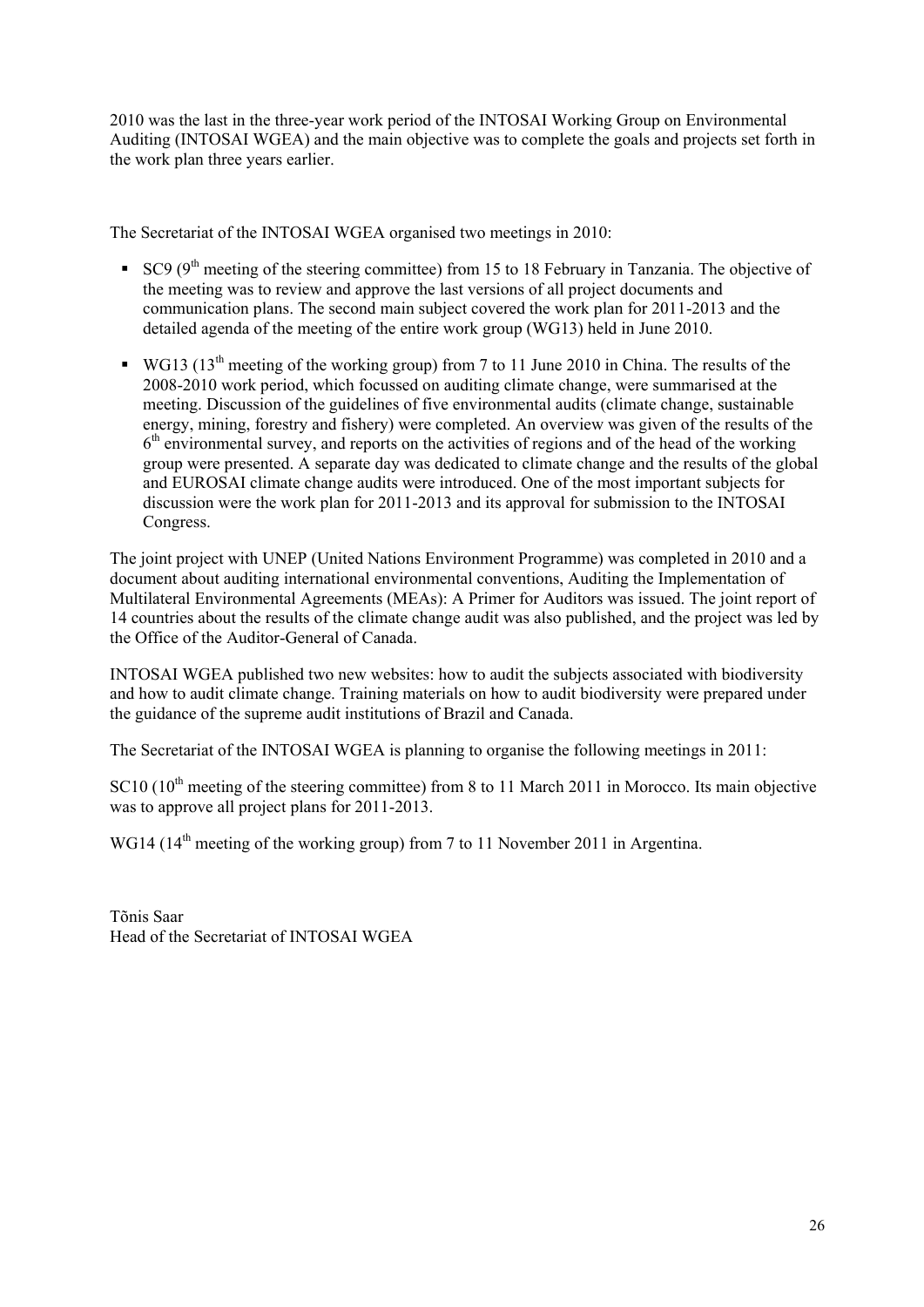|                                                            | 2010           | 2009           | 2008           | 2007     | 2006     |  |  |
|------------------------------------------------------------|----------------|----------------|----------------|----------|----------|--|--|
| <b>Balance sheet indicators</b>                            |                |                |                |          |          |  |  |
| Assets at end of year                                      | 2914           | 2 5 5 3        | 5 2 0 4        | 3 7 4 6  | 22 988   |  |  |
| Liabilities at end of year                                 | 96 023         | 89 402         | 85 181         | 3 6 2 8  | 2 5 4 5  |  |  |
| Total net assets accrued to state budget at<br>end of year | $-93109$       | $-86849$       | $-79977$       | 118      | 20 4 43  |  |  |
| <b>Income statement indicators</b>                         |                |                |                |          |          |  |  |
| Operating income                                           | 468            | 46             | $\theta$       | 23       | 333      |  |  |
| Operating expenses                                         | 63 938         | 60 860         | 73 539         | 62 373   | 50 327   |  |  |
| Operating profit                                           | 63 470         | 60 814         | 73 539         | 62 350   | 49 9 94  |  |  |
| Financial income and expenses                              | 4813           | 4 3 6 4        | $\theta$       | $\theta$ | $\theta$ |  |  |
| <b>Other indicators</b>                                    |                |                |                |          |          |  |  |
| Average number of employees (persons,<br>full-time)        | 83             | 86             | 96             | 91       | 94       |  |  |
| <b>Budget implementation indicators</b>                    |                |                |                |          |          |  |  |
| <b>Estimated revenue</b>                                   | $\overline{0}$ | $\overline{0}$ | $\theta$       | $\theta$ | $\theta$ |  |  |
| Actual revenue                                             | 468            | 46             | $\overline{0}$ | 23       | 333      |  |  |
| Estimated expenditure                                      | 59 892         | 58 28 2        | 71 082         | 64 236   | 49 070   |  |  |
| Actual expenditure                                         | 58 503         | 56958          | 71 013         | 61 930   | 49 058   |  |  |

### <span id="page-26-0"></span>**1.9. Overview of key economic indicators**

Acquisition of TeamMate audit software is the main reason behind the increase in assets in 2006.

The considerable decrease in assets in 2007 was caused by the change in the owner of the NAO"s building, land and ventilation and cooling system: the NAO transferred them to the Ministry of Finance, who in its turn transferred it to Riigi Kinnisvara AS.

Since 2008 the occupational pensions earned by the balance sheet date but not paid out to former and working public servants are recognised as provisions on the balance sheet of the state accounting entity where they earned the respective benefit. These were previously recognised on the balance sheet of the Social Insurance Board. Liabilities increased by 77,342,459 kroons as a result of this.

Due to the amendment of the Taxation Act, we recognise 2,252,211 kroons (taxes transferred on salaries paid in December) under both prepayments and liabilities. Pursuant to previous accounting principles, accounts in account group 2030 were debited immediately when taxes were paid, which is why prepayments and tax liabilities were not recognised in the balance sheet.

6% interest on the long-term balance of pension provisions registered in the previous year was recognised under financial expenses in 2009. Increases in the state"s old-age pensions of employees have also been recognised as liabilities since 2009.

The reason behind the difference in the budget execution report and the income statement is that the budget execution report is prepared on a cash basis whilst the income statement is prepared on accrual basis.

As a rule, the NAO does not project any revenue for the budget.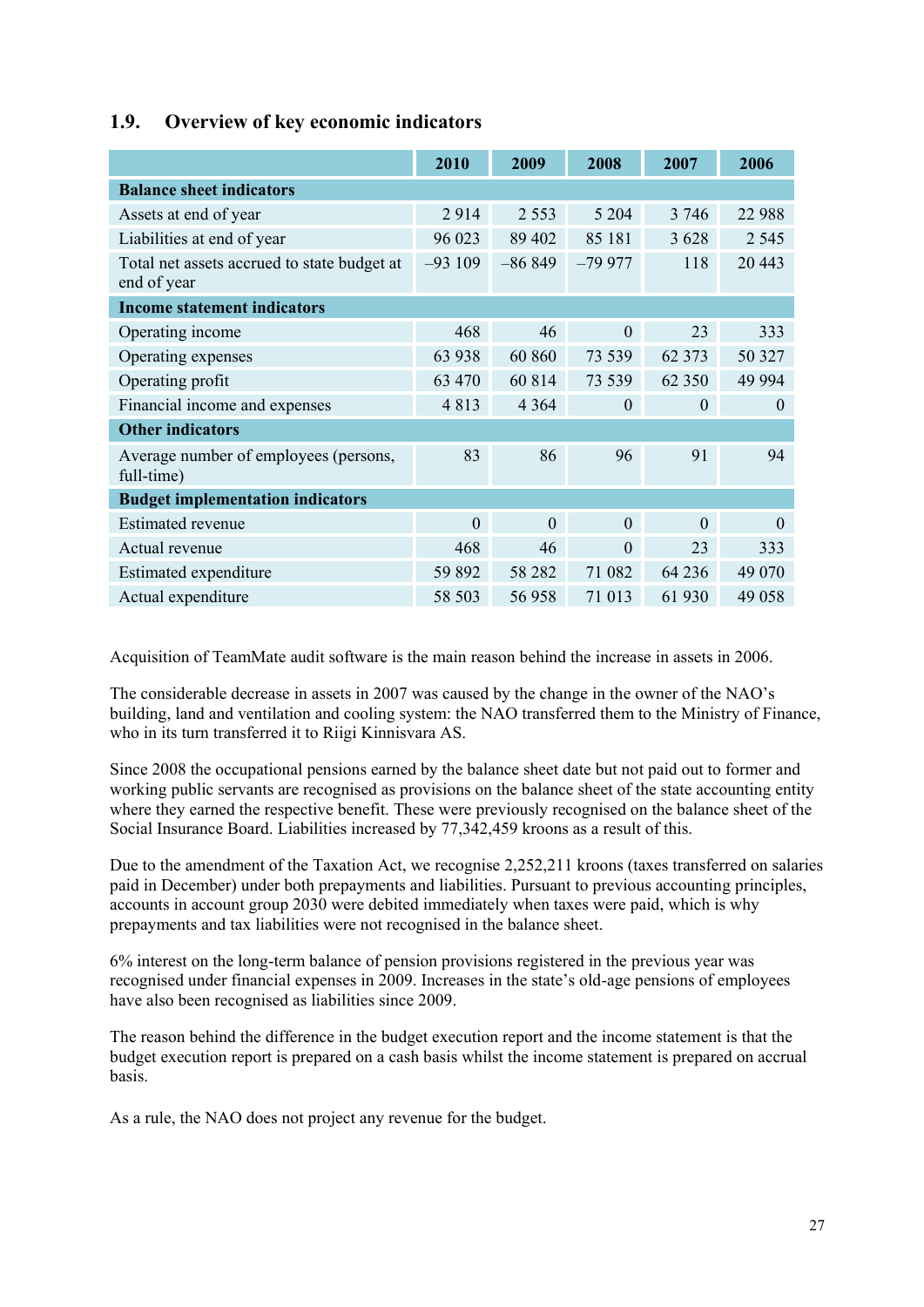The earned revenue consisted of:

- non-monetary targeted financing of training expenses in 2005;
- support received from the Government Office for a project under Measure 1.4 Enhancement of Administrative Capacity in 2006;
- non-monetary revenue of 22,354 kroons received under Measure 1.4 Enhancement of Administrative Capacity and 754 kroons received under the Twinning Project in 2007.
- the 46,164 kroons allocated by EUROSAI for the organisation of the COBIT (Control Objective for Information and Related Technology) seminar was received in 2009; and
- grant of 397,600 kroons received in 2010 from the Government Office under the Development of an Organisation sub-measure of the Increased Administrative Capacity project and a grant of 70,093 kroons received from the INTOSAI Development Initiative.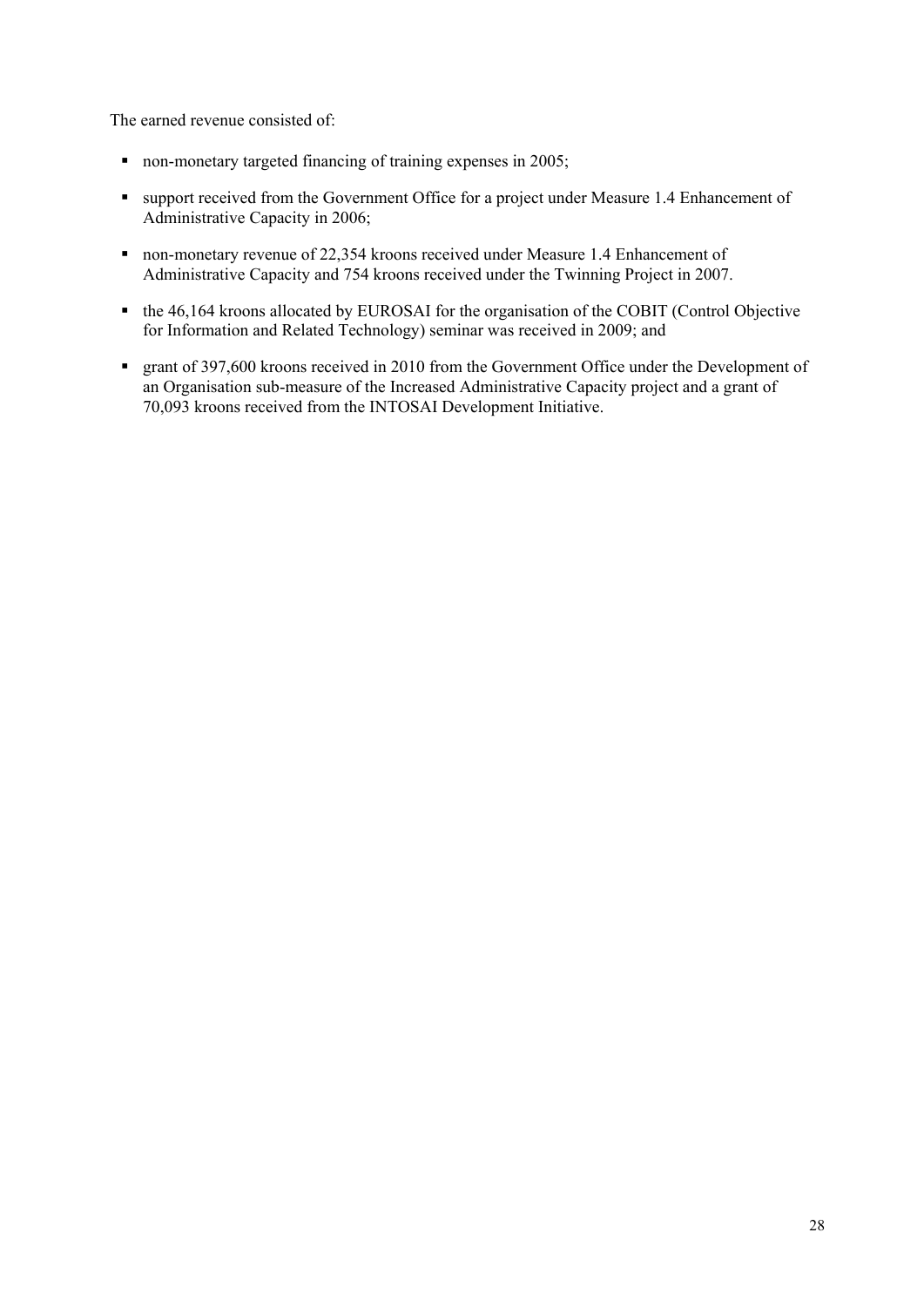### <span id="page-28-0"></span>**1.10. Report on the Action Plan for 2010**

**Strategic objectives:** to develop a professional and modern audit organisation and to ensure that our audits contribute to the efficient use of the money and other assets of the state and local authorities.

#### **Indicator: feedback for the NAO's audits received from the auditees and the Riigikogu.**

Planned achievement level of the indicators at the end of 2010: 75% of auditees think that the overall quality of the audits is at least good every year.

Actual achievement level of the indicator at the end of 2010: 70% of auditees thought that the quality of audits was at least good. (60% in 2006, 84% in 2007, 50% in 2008, 71% in 2009.)

Explanation of the difference in the anticipated and actual achievement level in 2010: The difference was insignificant compared to the objective.

#### **Indicator: the serious problems highlighted by the NAO have been resolved.**

Planned achievement level of the indicator at the end of 2010: Problems have been resolved to the extent of at least 50% as a result of the recommendations made by the NAO (depending on the activities of the auditees). However, we should bear in mind that resolution of some of the problems we have raised takes a long time.

Actual achievement level of the indicator at the end of 2010: ca. 50%. (30% in 2006, 50% in 2008, no data for 2009).

Explanation of the difference in the anticipated and actual achievement level in 2010: A break was taken in the statistical monitoring of the performance of recommendation in 2009 due to the structural changes. The use of follow-up audits has increased considerably in monitoring the performance of recommendations since 2010 (earlier, the NAO collected data in the course of monitoring). As there is no direct keeping of statistics, the achievement level is evaluated on the basis of the reports submitted by the audit departments, which indicate that approximately one-half of the recommendations have been implemented in the reviewed audits.

#### **Indicator: number of certified financial auditors.**

Planned achievement level of the indicator at the end of 2010: 5 certified financial auditors.

Actual achievement level of the indicator at the end of 2010: 3 certified auditors (4 in 2007, 3 in 2008, 2 in 2009, 3 in 2010).

Explanation of the difference in the anticipated and actual achievement level in 2010: The target levels of certified auditors were set as goals several years ago at the time when the Authorised Public Accountants Act was still being prepared and the requirements arising therefrom were not yet clear. Said Act was adopted at the beginning of 2010, but the opportunity for professional examinations created with the Act has not yet materialised. The delay is not related to the National Audit Office. The auditors of the NAO have passed a thorough training programme to prepare them for the professional examination. This is why the failure to achieve the specific interim goal set earlier (5 auditors) is not a significant omission at the moment.

#### **Indicator: staff turnover.**

Initial level of the indicator or its value at the end of 2008: 14% (18% in 2007).

Planned achievement level of the indicator at the end of 2010: Staff turnover does not exceed 10%.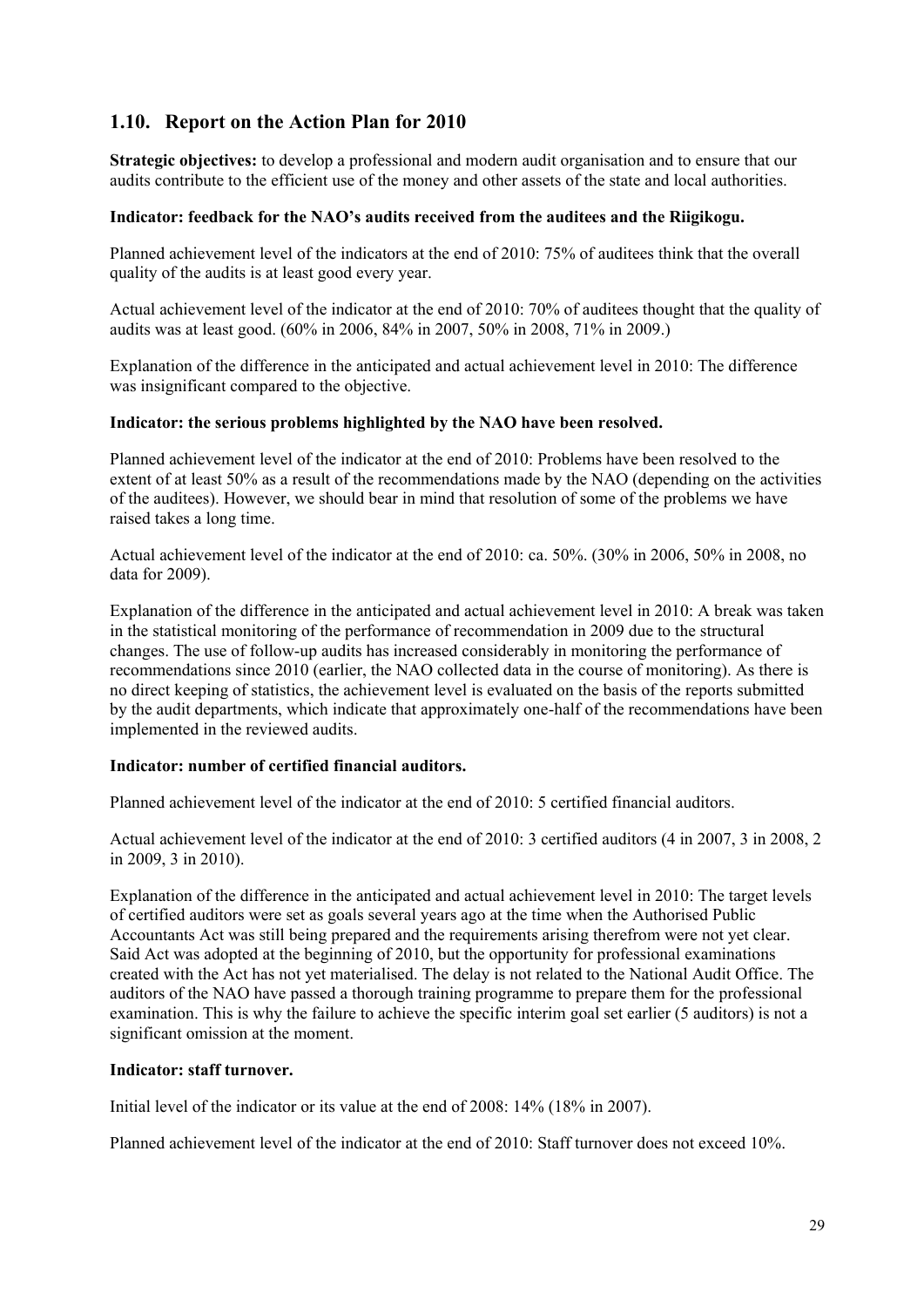Actual achievement level of the indicator at the end of 2010: staff turnover was 3% (18% in 2007, 14% in 2008, 19% in 2009).

Explanation of the difference in the anticipated and actual achievement level in 2010: we believe that in addition to the complicated economic situation, the main reason behind this excellent result is the systematic nature and thoroughness of the personnel decisions made in recent years.

#### **Indicator: the NAO achieves its strategic goals and completes its annual work plan.**

Planned achievement level of the indicator at the end of 2010: The NAO has achieved the influence objectives set in its strategy in all material respects, and the audits and other activities planned in the work plan at the start of every year have been completed by their deadlines.

Actual achievement level of the indicator at the end of 2010: The achievement of influence objectives has not been separately assessed in 2010. The work plan included 44 audits whose completion was planned for 2010. 38 of them (86%) were actually completed, the rest were postponed until 2011 or excluded from the work plan.

Explanation of the difference in the anticipated and actual achievement level in 2010: the number of audits planned for 2010 was three more than in 2009 despite the change in the number of staff. Some follow-up audits were excluded from the work plan when it became evident that carrying out a full-scale audit would not be practical.

#### **Indicator: external expert assessments of the organisation and audit quality.**

Initial level of the indicator or its value at the end of 2008: None.

Planned achievement level of the indicator at the end of 2012: expert assessments show that the NAO is professional and the quality of its work is high.

Planned achievement level of the indicator at the end of 2010: expert assessments show that the NAO is professional and the quality of its work is high.

Actual achievement level of the indicator at the end of 2010: external assessments of audit types which began in 2009 (i.e. financial audits were reviewed and the quality of the majority of reviewed audits was found to be good or satisfactory) continued in 2010 and it is planned to review performance audits in 2011. An opinion on the NAO"s audits as a whole cannot be given thus far. Peer Review assessment will probably be postponed due to changed budget conditions.

Explanation of achievement of the goal: The goal of contributing to the more efficient use of state and local government funds was achieved in the form of the completed audits.

#### **Relevant activities and their immediate output**

The relevant activity of the NAO is auditing. In its nature, the NAO is an advisory agency that does not exercise power itself, which means that the immediate result of its activities can be the recommendations it gives in the format of audit reports, memoranda or in any other manner.

#### **Relevant activities included in the action plan that were not carried out**

Performance audits in the area of defence have come to a halt. The most significant problem in other areas is the postponement of the aforementioned Peer Review, and the completion of several IT projects is also delayed. The main reasons for this are the lack of resources caused by budget cuts (e.g. it has been difficult to find additional auditors for the defence audit team as quickly as necessary; external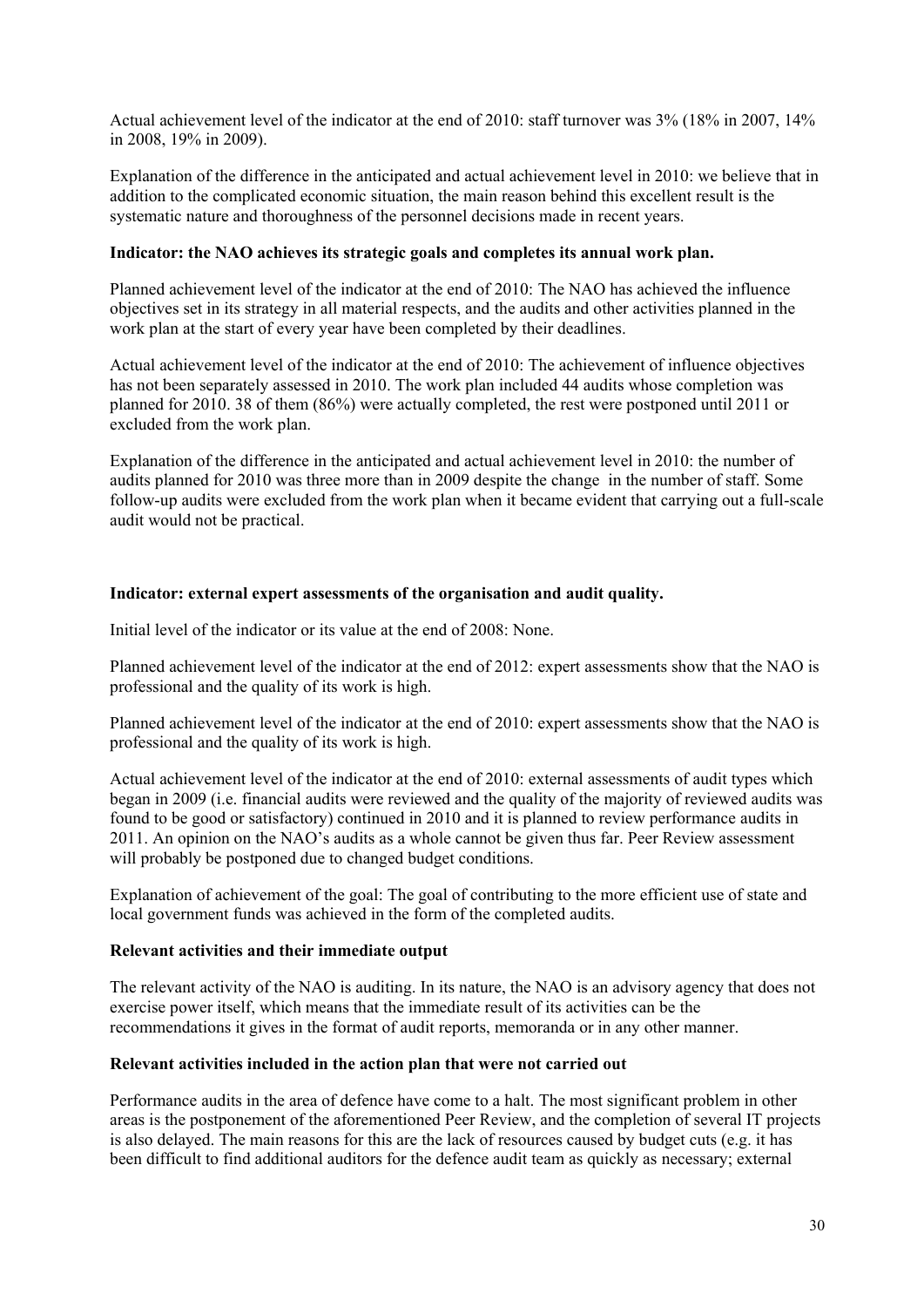assessments, including Peer Review are extremely important, but unfortunately rather time-consuming and expensive – doing them on the account of audit work is not reasonable, etc.).

#### **Overview of improvement of the quality of public services and development of the organisation**

Since the beginning of 2009 the NAO has had three departments based on audit types instead of the former five departments, whose structure was agency-based. A number of important audits were completed in 2010, such as the Report of the National Audit Office on the State"s Consolidated Annual Report 2009, Overview of the Use and Preservation of State Assets, reports in the impact of the state"s enterprise support on competitiveness, sustainability of state forest management, results of packaging waste recovery, distribution of cultural investments, participation of municipalities, towns and cities in companies, etc.

#### **Opinion on completion of the action plan**

In 2010 the NAO continued its work in the situation where achievement of the goals set in 2008 had become more difficult due to the reduced budget and the ensuing reduction of staff. Some objectives (e.g. a full-scale Peer Review) have therefore not been achieved due to a lack of resources. All in all, we can say that our action plan was carried out, but on a clearly reduced scale.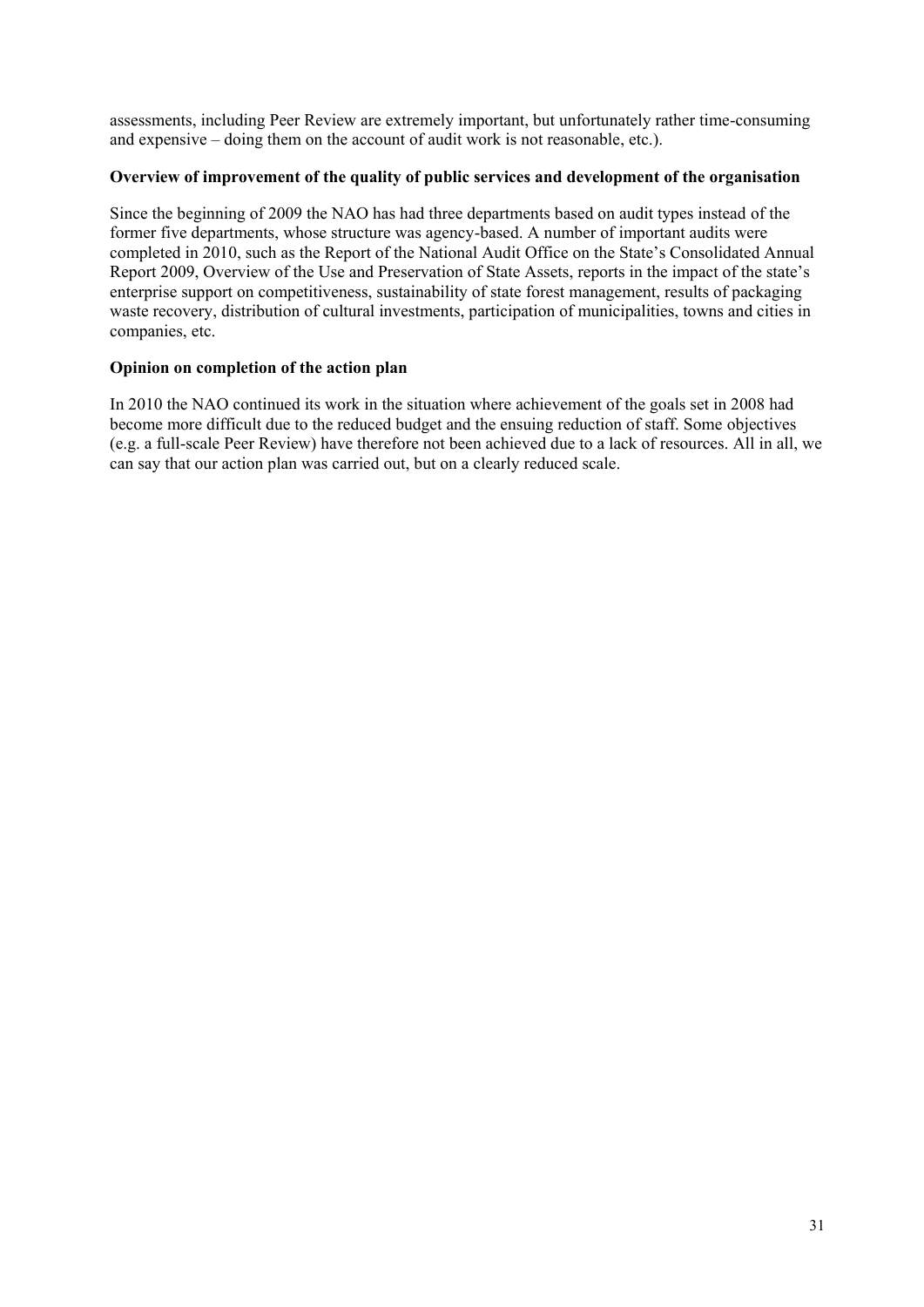## <span id="page-31-0"></span>**2. SPEECHES OF THE AUDITOR GENERAL AND RESPONSE TO THE INTERPELLATION OF A MEMBER OF THE RIIGIKOGU IN 2010**

### <span id="page-31-1"></span>**2.1. Speech of Auditor General Mihkel Oviir to the Riigikogu on 27 November 2010**

#### **Distinguished President and members of the Riigikogu,**

As I take to the rostrum today, I am not representing those who are shedding tears in depression and seeing life in Estonia as a never-ending funeral, but neither am I speaking on behalf of those who live in the midst of illusions and think that everything is hunky-dory.

Between these two extremes is the ordinary life, the real life, and denying its problems may lead to serious consequences.

The task of the National Audit Office is to help decision-makers to understand the real situation, to look at the things going on in the state and its development from a distance, to offer a different angle without using black or rose-tinted glasses.

This angle may disperse many illusions. However, there are times when we have to think about the words of the monk from the cult movie 'The Last Relic' when we take a look at life in Estonia: "Praise the Lord for letting the truth sound like this again!"

The National Audit Office does not take its words as an absolute truth carved in stone, but these words should also not be regarded as some random anonymous comments floating around the Internet.

Our opinions are based on internationally recognised methods of analysis and auditing.

As you all know, the National Audit Office looks into the past only if the past can teach us something for the future. And the members of this as well as the next Riigikogu have a thing or two to learn from 2009.

#### **Ladies and Gentlemen,**

Numerous bulky documents have to be studied in order to understand the current situation and trends in public finance, such as the state budget and the explanatory notes; the action plan or what the Government of the Republic hopes to achieve with budgetary funds; all other materials that specify the budget; and the economic forecast that is the basis of the budget.

That is at least 800 pages of material. And its structure is constantly being changed and data are also corrected.

The government"s position of advantage in informing the public is rather unshakable in a situation like this. Checking the government's claims is extremely time-consuming even for experienced finance specialists.

The majority of citizens and Riigikogu members are probably unable to assess the situation in public finance without the help of specialists.

I would like to assure you the National Audit Office does not have the capacity or strength to analyse all this down to the minutes detail either. However, we are able to focus on the main problems, especially as we have been monitoring the development of certain subjects for years.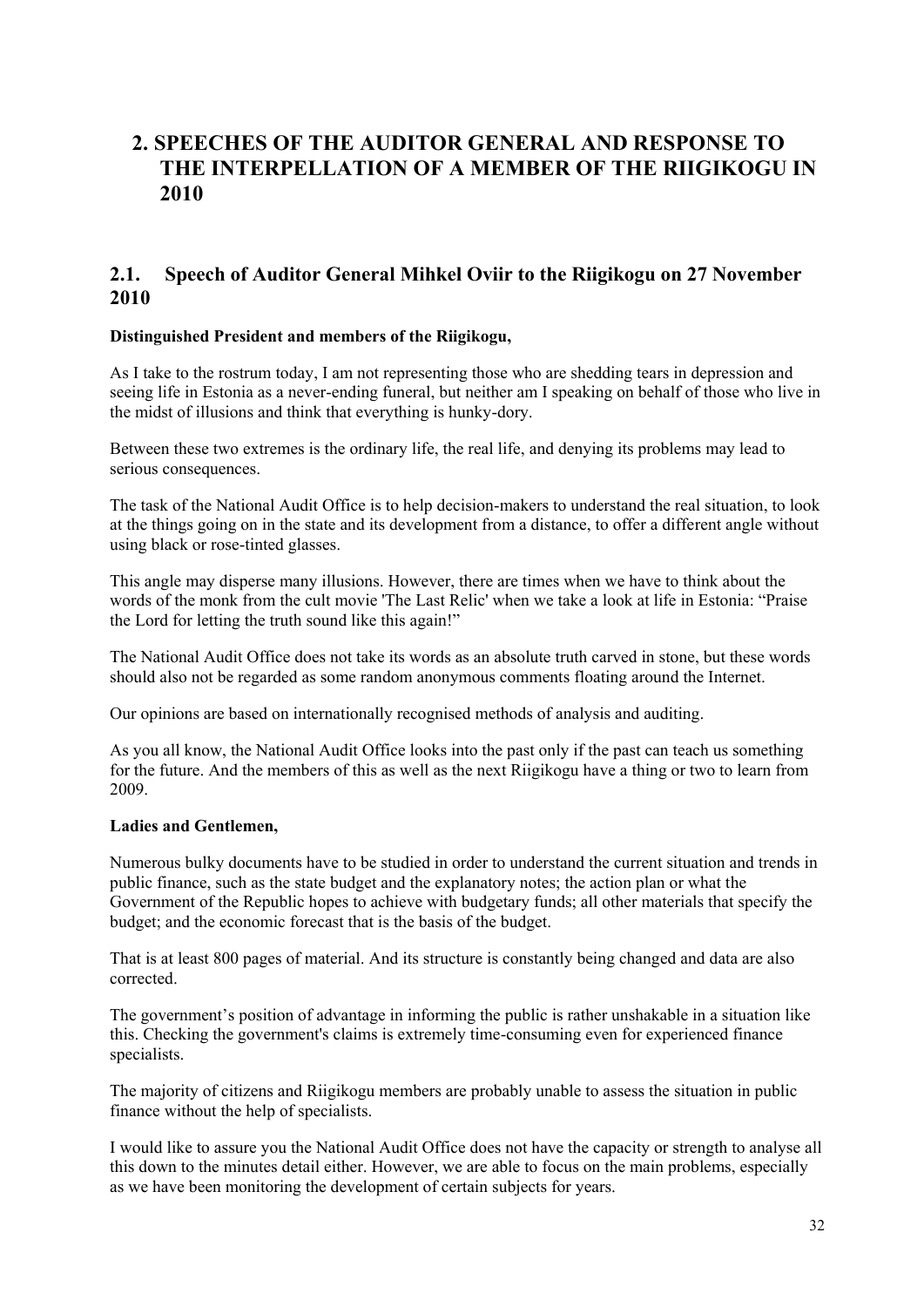We all know that the rest of the world has admired public finance in Estonia due to three indicators: small public debt, small budget deficit and the existence of reserves.

This admiration is deserved, as we really have been successful in making budget cuts, which shows the determination of our government and the Riigikogu.

But I would like to emphasise that these three indicators do not reveal the whole truth when the sustainability of the state budget is assessed. Things are more complicated than that.

In order to assess how strong and sustainable public finance in Estonia is today and will be in the future, we have to analyse the revenue that the state earns, the way it spends its money and the opportunities of the private sector to re-launch stable economic growth.

The government insists that state budget revenue has increased since 1997, it increased during the recession and will continue to increase this year. I can confirm that the government is telling the truth. But we often forget to put this fact in the correct context: the increase in revenue is not a result of an in increase in tax revenue.

Tax revenue, which speaks about the actual health of a state"s economy and the welfare of its people, has decreased significantly irrespective of tax increases.

In 2008 tax revenue comprised 83 per cent of the state budget, but its share in the budget had dropped to 74 per cent in 2009. This year the share of tax revenue in total state budget revenue will drop to 72.8 per cent.

The question we have to ask is what has maintained this level of revenue? Where did the increase come from?

The suddenly increased dividends from state-owned companies, increased support from the European Union and other such sources have kept the revenue level high.

The increase in the profits of several state-owned companies and withdrawal of increasing amounts of dividends at the time when the revenue of private companies has decreased makes you wonder whether we are dealing with hidden taxation of people or whether the economic activities of companies are being damaged, if we consider their need to invest.

However, we cannot rely on the amount of this non-tax revenue remaining high in the long term. The Ministry of Finance has already forecast that the amount of state budget revenue will remain the same for the period from 2011 to 2014.

This means that there will be no extra money for the development of various areas.

Again, we have to ask whether the talk about the exceptionally large investments the state is going to make is a lie?

No, it is not. The government is telling the truth again. But once again, we have to put this truth in the right context. We have to admit that we depend largely on the support granted by the European Union.

The state will make two-thirds of investments with the help of foreign funds in 2010.

The most important ministries from the viewpoint of supporting our economy's competitiveness are the Ministry of Economic Affairs and the Ministry of Education, whose total budgets this year contain 50 and 34 per cent of foreign support, respectively.

The Ministry of Environment is the one that carries out major investments and as much as 80 per cent of its expenditure in 2011 is covered by European Union taxpayers and sales of pollution quota.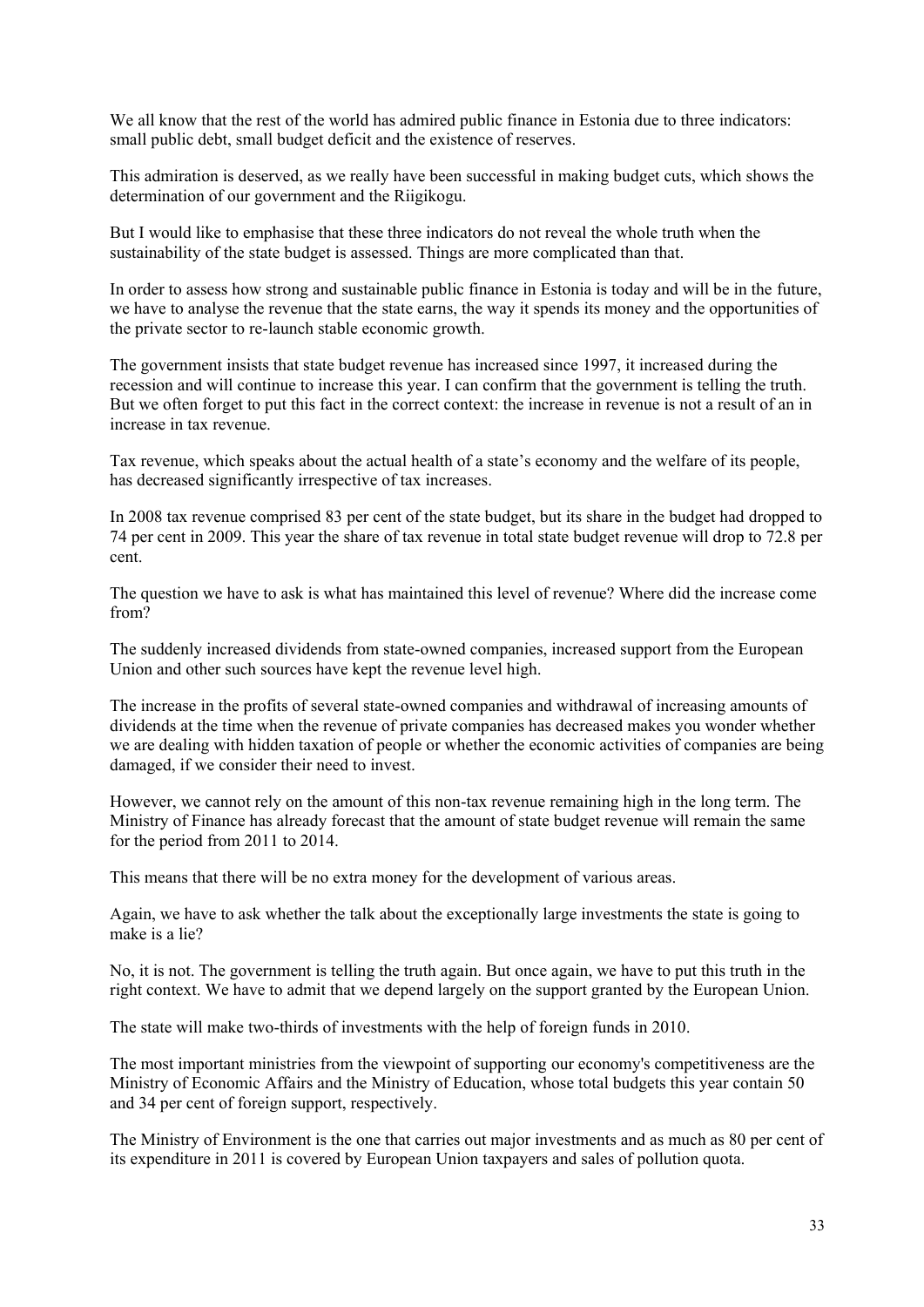European Union support, however, is periodic and we cannot rely on it continuing or its amount remaining the same. It is likely that a pause of a couple of years will occur in financing between budget periods.

The audits carried out by the National Audit Office have also shown that when funds are distributed, most of the steam is spent on sticking to rules instead of the lasting benefits these funds should create.

I said it last year and I will say it again: the opportunity to use European Union funds has changed the way we think and feel about money. Suddenly, there is all this money that we did not have to earn, all this easy money.

What we should be thinking about is whether we would be spending money on certain things if it were money collected from our own taxpayers? I think that the answer in many cases would be no.

I would also like to remind you that the things we create with European Union funds have to be maintained with our own tax funds in the future. Do we have enough money for this?

#### **Dear audience,**

We just spoke about revenue, but we should also take a look at the state's spending. The government's claim that state budget expenditure is increasing is once again true.

As you know, state budget expenditure can be roughly divided in two: firstly, fixed expenditure, i.e. expenditure, which arises from law and is used to finance a certain social package, the cost of maintaining the public sector and other similar expenditure whose impact is generally not one that develops the state's economy.

The other part of the state's expenditure consists of development expenses or financing new activities and priorities.

However, when we take a closer look at things, we see that the state"s expenditure is growing due to the increase in fixed expenditure. The increase in social welfare expenditure is putting particular pressure on the budget.

The state"s so-called available funds, which can be flexibly used to support economic growth and new initiatives, will remain on the level of 11 to 12 billion kroons at least until 2014.

I would like to remind you that the state earned 63.7 billion kroons of tax revenue in 2009 and 63.2 billion kroons of this was used to cover fixed expenditure.

As you can see, almost all of our tax revenue is actually used to cover fixed expenditure. This means that money for development has to be found elsewhere.

This fact means that keeping the state budget in balance will become more difficult in the long term, as demographic developments increase social welfare expenditure.

They consume most of the revenue and there is hardly anything left for new investments and economic growth.

So what can we expect to see in the long run? Several case scenarios and predictions have been offered here.

International rating agency Standard & Poor's published its evaluation of the demographic situation in Estonia about a week ago. It shows that the share of working-age people will decrease to 58% of total population by 2050, whilst the current indicator according to the study is almost 68 per cent.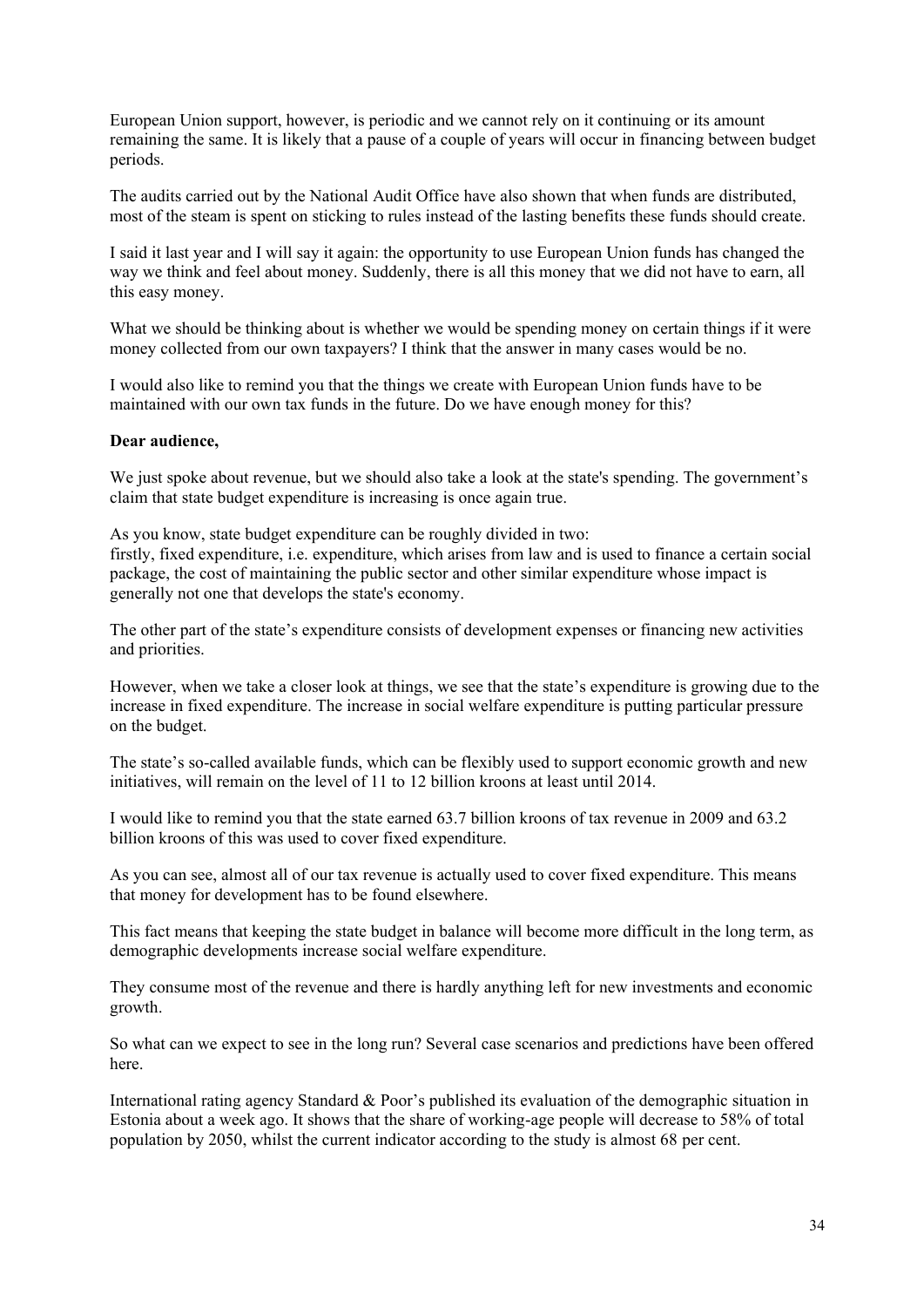The agency believes that this will cause the share of expenditure relating to aging to increase from the current 2 per cent to 13.5 per cent of GDP. The state will be facing a significant budget deficit and a huge debt.

We can of course convince ourselves that something like this will never happen. Maybe not. We have to wait and see.

#### **Dear audience,**

The forecasts of the Ministry of Finance show that from 2010 to 2014, state budget expenditure will exceed revenue by 19.5 billion kroons. The budget expenditure has to be financed one way or another.

The state has decided not to touch its reserves in the nearest future and to borrow instead.

This is why central government debt is increasing. It amounted to 7.7 billion kroons in 2009 and in the opinion of the Ministry of Finance, will amount to 42 billion kroons by 2014. This means that the debt will increase by more than fivefold.

We also have to add the debt of local authorities to this, which is expected to increase from 8.6 billion to 11.1 billion kroons.

Respected Riigikogu member Mart Laar recently said that he broke out in a cold sweat when he read in the annual overview prepared by the National Audit Office that the state is planning to increase its loan burden by five times in years to come.

I, on the other hand, broke out in a cold sweat when I realised that Mart Laar only found out about this by reading the National Audit Office"s overview.

Some people have characterised the information given in the National Audit Office"s overview with the words 'half-truth' and 'skewed', and added that at least half of the claims made in the overview can easily be disproven.

The Minister of Finance also announced that yes, the claim of the National Audit Office about the significant increase in the loan burden is misleading and he would never sign it.

The chairman of the parliamentary fraction of the party to which the Minister of Finance belongs was even more blunt: "The fivefold increase in the loan burden predicted by the National Audit Office can certainly not be seen anywhere."

I must admit, however, that the data they considered suspicious are not a prediction or fantasy of the National Audit Office. The Minister of Finance himself gave these data two months ago in his economic forecast – page 59, table 22.

And no changes were made in this assessment of the debt burden in the explanatory notes to the draft of the next year's state budget, which was only prepared in September and which also introduces the development of the years following the next.

The information can be found on pages 19 and 20, figures 5 and 6. The debt burden of central government in 2014 according to the forecast is 15% of GDP. Which is almost 42 billion kroons.

The economic forecast of the Ministry of Finance is supposed to be a serious document on the basis of which state budgets are prepared. I would like to remind you that the state budget for 2011, which is currently being discussed, was also prepared on the basis of this forecast.

If the forecast capacity is poor and there is no point in taking the government's forecast seriously, then the Minister of Finance should say so. And he should let us know what other parts of the forecast are not reliable.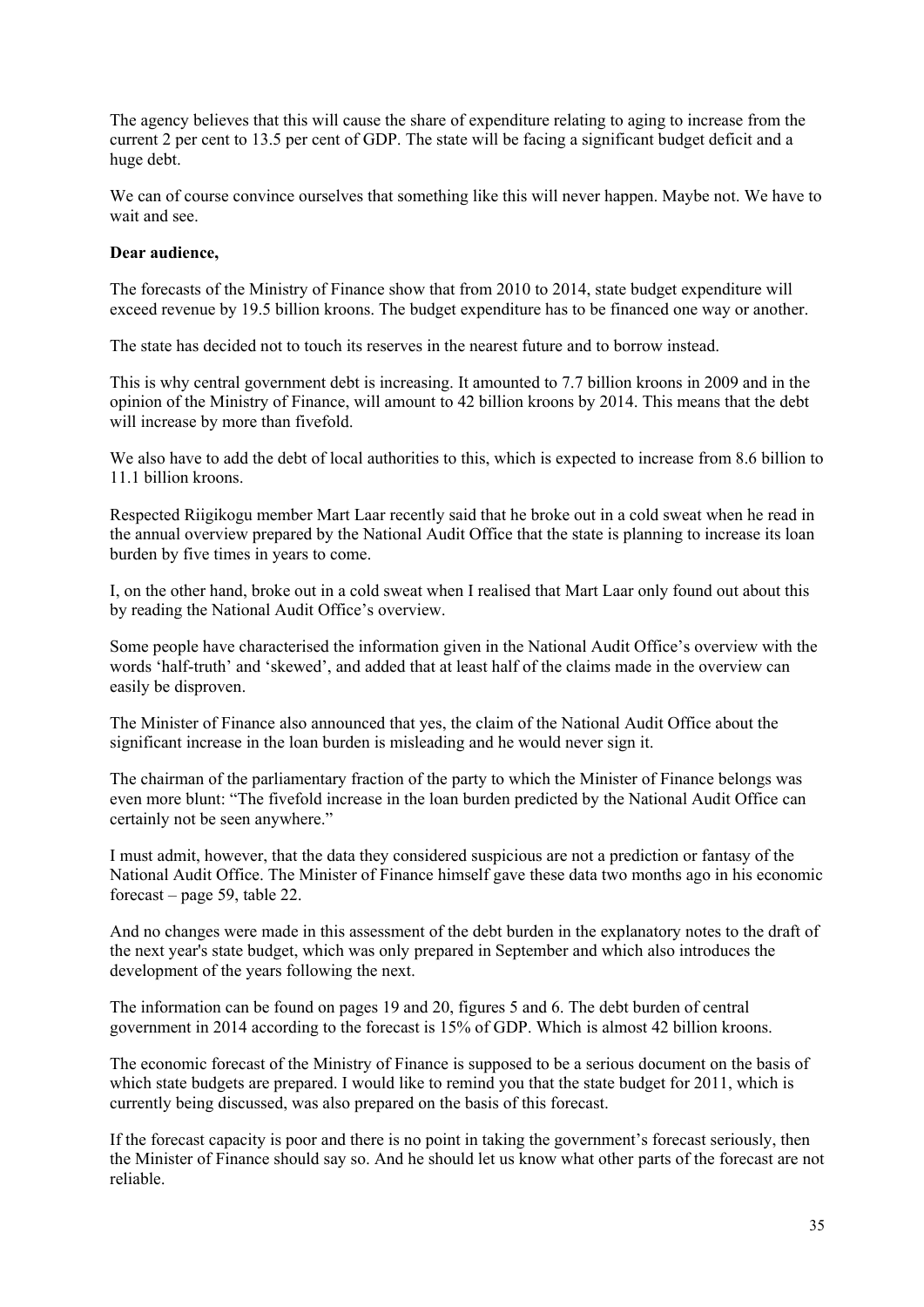It is certainly not a normal situation where the public does not have a single long-term plan that they can believe and members of the government just tell them what their view of things is when they feel like it.

I sincerely hope that the officials who prepared the report will not be asked to make the forecast comply with political statements.

Let me emphasise that if the state is unable to write reliable forecasts, its budget strategy will never be a development plan that is taken seriously and state agencies will find themselves in a situation where the amount of money they can use for the provision of services can change in days.

Saving money on officials who are actually able to prepare forecasts and analyses will cost us all dear in the end. Cuts in the Tax and Customs Board and other similar agencies will also hurt us.

Coming back to the current low debt burden of the state of Estonia, which we are so proud of and justifiably so, we should not forget that the debt burden of our private sector is one of the largest among the new members of the European Union.

It is approximately 101 per cent of GDP or 221 billion kroons. This is an extremely important circumstance, which has a serious impact on domestic consumption, without which we cannot launch our economic development in the long term.

Companies struggle with their loans as their revenue has decreased. There is not enough money to support economic growth, companies have been paying banks more money in loan repayments than they have received in loans for a couple of years now, there is no steam left for development and the continuing insecurity on the markets does not promise anything good.

Estonia did not use the money that flowed into the country during the economic boom for increasing labour productivity, but invested it in property and construction instead. These, however, are not export sectors with high added value.

The high loan burden of the private sectors in Denmark, Germany and Sweden is probably not a problem for them, as their productivity and income are considerably higher than in Estonia.

My goal is not to wear Estonian society out with unpleasant problems, but we have to admit that they exist in order to resolve them. The current revenue and expenditure structure of our state budget is unfortunately not sustainable in the long term.

#### **Dear members of the Riigikogu,**

I am not going to start a discussion about who missed the start of the economic crisis and why, as it would not help us much. It is a fact that our economy was in a substantial crisis long before trust started to go missing on the international financial market.

It expressed itself in our poor skills and stimuli of producing something that would help us to keep bread and butter on the table even in hard times.

The question is, would the state have been able to influence the economic structure in some way, or is it doing it today?

I think that the state needs to use all the levers at its disposal smartly in order to support the competitiveness of our economy.

An economy that generates money is a prerequisite to the functioning of a state and the ability of states to support the development of the competitive ability of their companies better is therefore important.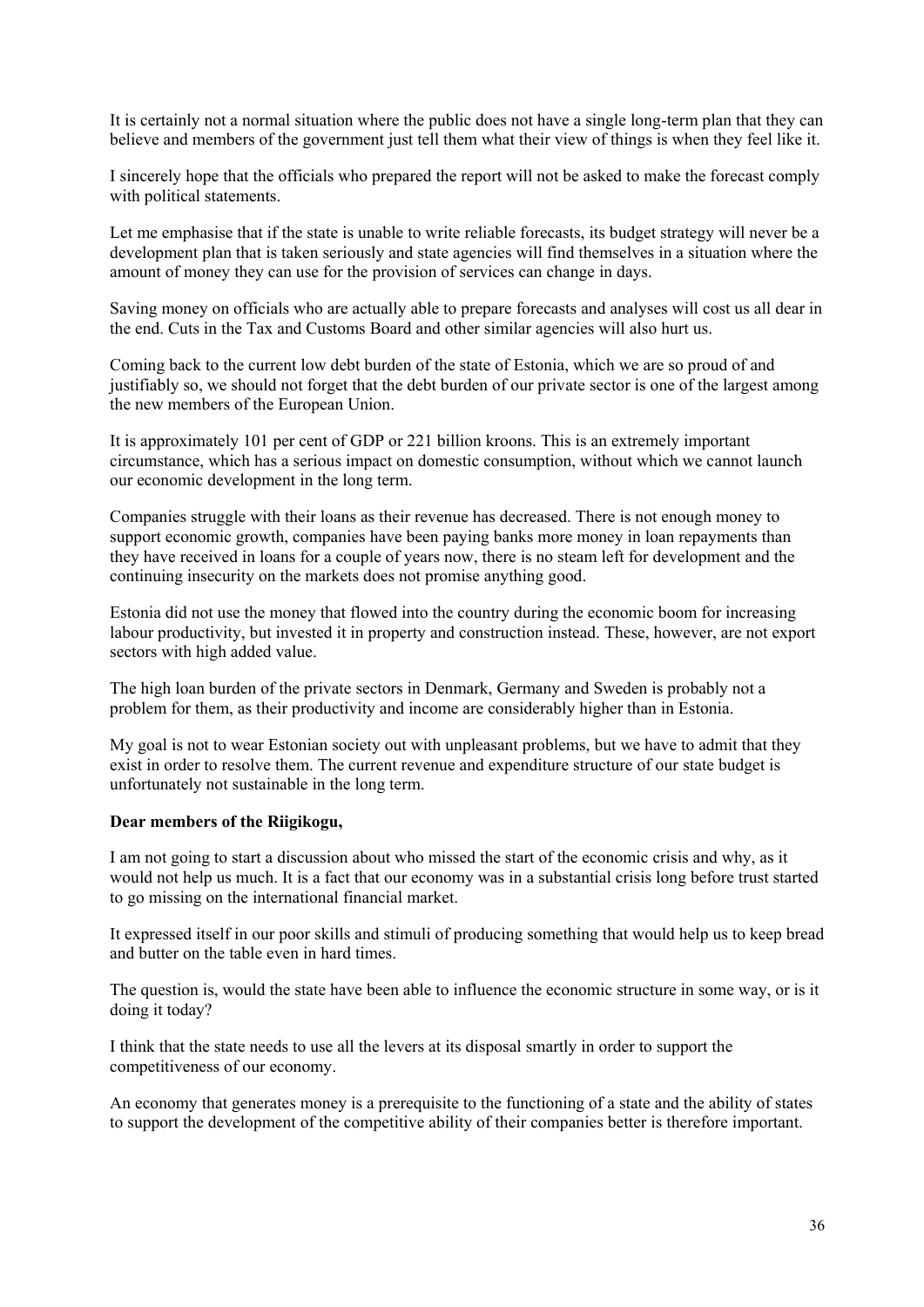This may mean financial support, but also tax policy measures, negotiations in taking over the requirements of the European Union and using public aid, an accurate legal environment that is not too much of a burden, clever education policy or something else.

All these measures must be analysed from the viewpoint of the problems of different entrepreneurs, because development obstacles in various economic sectors are not the same. I can assure you: not everybody needs money, some still lack qualified workforce, others are held back by certain legislation.

In an audit completed this year the National Audit Office found that the state does not have an enterprise policy, which would cover all the above components as a whole.

Because of this audit, we were accused of claiming that Estonia has no enterprise policy on the basis of just one component of the enterprise policy – enterprise support.

We have not claimed anything like that and anyone who says otherwise is lying. We are talking about a system that is fully comprehensive and considers various elements in their confluence.

The state can develop only if its revenue increases and the only thing that can generate revenue for us is real economy, which means that we have to create an environment for our entrepreneurs that promotes producing maximum revenue and development.

I find stories about quick recovery hard to believe if people's purchase power does not increase for the next year due to the current and maybe even increasing pace of inflation.

Unemployment will also remain high in the nearest future. I see no significant changes in our economic structure when forecasts show that in 2014, the labour of the Estonian people will still be worth just two-thirds of the EU average. This is the forecast of the Ministry of Economic Affairs.

#### **Dear audience,**

Although our failure to recognise the crisis made cost-cutting even more difficult, we cannot deny that such a small budget deficit in Estonia in 2009 was unique in Europe. The heads of our state had the courage to strive for the euro and people had the patience to tolerate their decisions.

But do we know what the price of this effort is?

Look, taxpayers' money is not handed over to the government just like that. At least theoretically not. The Government of the Republic approves an action plan at the start of every year where all ministers explain what they plan to do with the money they get from the state budget. At the end of the year, ministers have to report how they did.

Actually, the action plan is changed during the year often and without explanation, and ministers do not speak about approved goals when reporting.

Let me give you an example: the Ministry of Economic Affairs and Communications adjusted the expected labour productivity rate without any explanation from 68 per cent to 60 per cent immediately before the end of the year and a couple of months later, it declared in its report that they have achieved their goal brilliantly – productivity was 60.3 per cent or 0.3 per cent more than planned.

I am once again telling you about the quality of the government's management report and its connection to money, as it is an extremely serious matter.

The government has to assess the impact of its activities. It should do all it can to prevent the emergence of a situation where goals are forgotten or seemingly always achieved.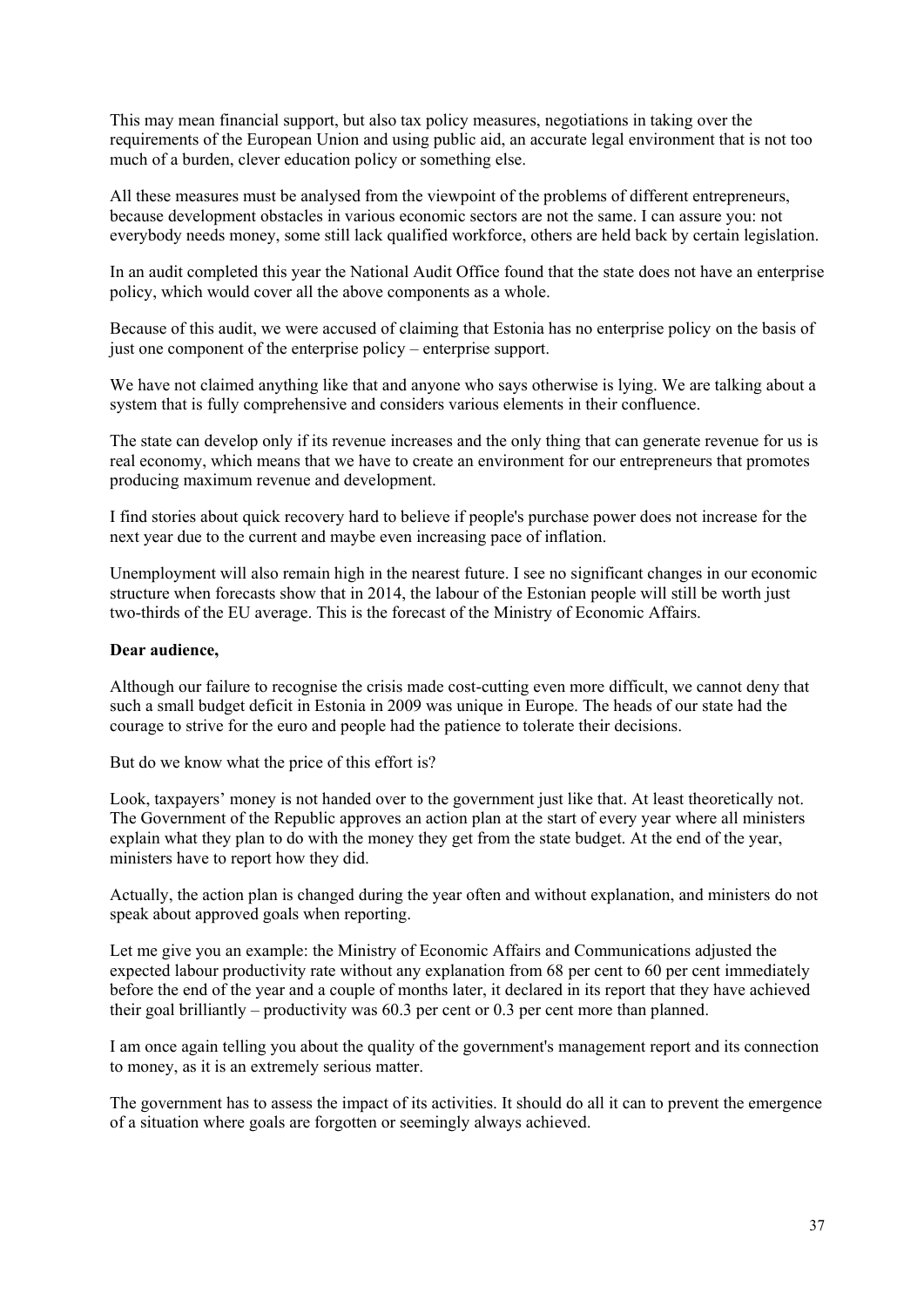Of course, we should not be creating artificial activity criteria, which we can then heroically achieve. Only certain things can be measured. We also need preliminary and follow-up analyses of the impact of laws and action plans.

I urge you to demand an action plan from the government that is comprehensive and accompanied by explanations.

We could then see how the 10 billion kroons saved in the state budget have affected the functioning of the state and people.

#### **Dear audience,**

The information offered by the National Audit Office cannot come as a surprise to anyone, because we send all of our reports to the parliament, where the state budget control committee and all others should discuss them thoroughly. The reports are also available to everyone on our website.

Although our Riigikogu has sat together for 18 years after the restoration of Estonia"s independence, I get the feeling that the nature of the National Audit Office and its relationship with the parliament has remained unclear for many members of the Riigikogu.

I still get the feeling that many members of the parliament look at me with reproach, believing that the National Audit Office should fix one thing or another. This is wrong, wrong, wrong.

The National Audit Office is an independent analyser and collector of information, which works for you and in a broader sense for the state and the taxpayers, but you as the representatives elected by the taxpayers are responsible for acting on the information we give you.

Of course, our respected representatives have the right to do nothing at all. It is your right, but also your responsibility to the taxpayers.

The National Audit Office is one of the information channels of the parliament. We have tried to perform this role for almost two decades now.

My predecessors and myself have received sincere praise as well as constructive criticism for our work in the National Audit Office at the time of different governments and parliament compositions. We are very grateful for this.

As far as I am concerned, this constructive feedback outweighs by a hundred times the cases where some politician announces that a report by the National Audit Office makes them sick or that all we do is drag people through the dirt.

However, there is a certain concern that I simply have to mention – I must admit that in my seven years in this position, I have never experienced such a defensive stance taken by the executive power no matter what the problem that the National Audit Office highlights.

One by one the conclusions drawn from various audits have been declared unusable. And this is done without giving any credible explanations.

Many officials have admitted to us off the record that when asked to prepare a response to an audit conducted by the National Audit Office, they have been given clear politically motivated instructions – deny everything, do not agree with anything.

However, I do not believe that all this comes from some evil plans plotted against the National Audit Office or the fact that politicians are always anxious before impending elections.

It seems to me that it is just a reflection of the broader trends of society and politics on the agencies that I have taken a good look at.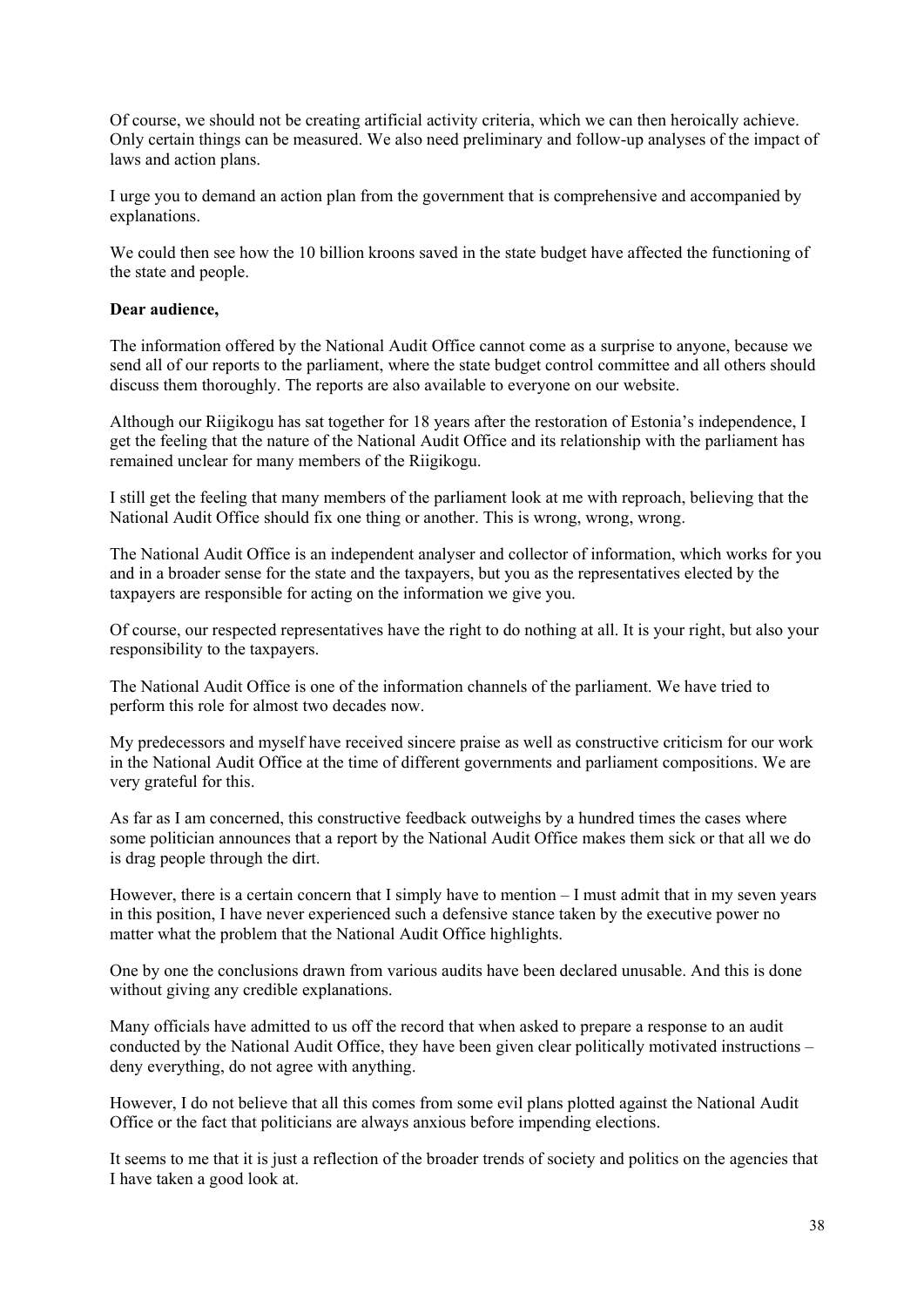It makes me sad that the prevailing trend in society and political circles is to subconsciously fend off any expressions of thought that are not in line with certain dogmas.

It makes no difference whether they are social, political or something else.

If you dare to say anything that contradicts the slogans of political parties or the comprehension of people who have no analytical skills, you may end up facing the question: so you don"t like the Republic of Estonia, do you? Unfortunately, this is a very common level of discussion.

It is extremely regrettable that we keep encountering people whose attitude is to dismiss everything, claiming it's not worthy of discussion. Smash it up and throw it in the bin. I believe this to be a cul-desac.

The society of Estonia cannot base its future development on those who tell people what to think or the dogmas of political parties.

Ideas must be analysed and decisions on them should be based on comprehensive and rational analyses of their impact and our possibilities. The attitude that we have no intention of discussing one thing or another is not going to help us progress.

We should discuss education, medicine, taxes, immigration, social welfare, the organisation of state and many other issues calmly, without any hysterics.

We have to lose the legacy of old and inflexible standpoints and free our minds.

However, we should not get carried away with endless discussions, as there always comes a moment when we have to make a decision.

Reforms which are essential for the development of Estonia are currently on hold as people lack the courage to act. You can read more about this in our overview, which was sent to you all two weeks ago. It also gives you information about the situation of local authorities.

In conclusion, I have to say that although our expectations of the development of the state and society of Estonia have been much higher than the results we have seen in actual life, we still have reason to be content.

Our Prime Minister recently said that in comparison to countries that have shared our fate, Estonia has done better than anyone else. I can assure you that this is not an illusion of the Prime Minister. This is the truth. But this knowledge alone is not going to help us go further. Thinking that the state is to blame for everything is also not going to help. Everyone has to take some responsibility. We have to be realistic about what the state of Estonia can do.

I hope we all have enough objectivity and common sense to make Estonia a success. You will be meeting the voters soon.

I thank the present Riigikogu for its cooperation. Thank you!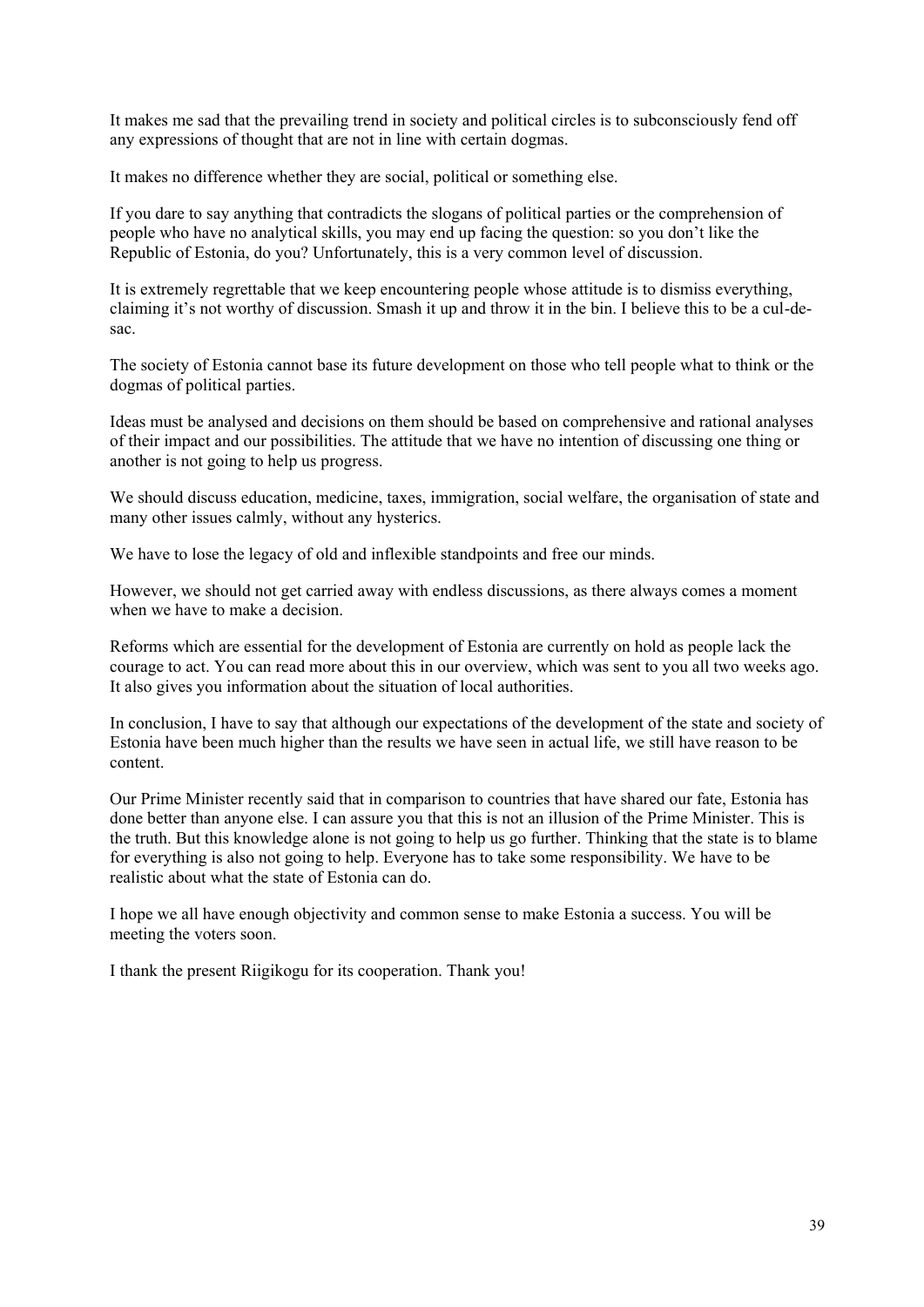### <span id="page-39-0"></span>**2.2. Response of the Auditor General Mihkel Oviir to the Riigikogu regarding the Climate and Energy Agency on 20 September 2010.**

#### **Dear Chairman, honourable Members of the Riigikogu,**

Members of the Riigikogu Kadri Simson, Kalle Laanet, Kalev Kallo, Lauri Laasi, Tiit Kuusmik, Inara Luigas and Toivo Tootsen sent me a query about the Climate and Energy Agency created with the approval of the Riigikogu on 2 June.

The NAO analysed the documents of the agency in order to respond to the query. We also interviewed the director of the agency, the members of the advisory committee and the officials of the Ministry of Economic Affairs and Communications who work in the area of energy. Before I answer your questions, I will briefly explain how the department called the Climate and Energy Agency was established by the KredEx Foundation.

On 18 June 2009 the Riigikogu adopted the resolution with which it made the Government of the Republic the proposal to create the Climate and Energy Agency. According to the resolution, the Government was supposed to submit the programme and foundation documents of the agency to the Riigikogu before its establishment.

The Riigikogu approved the second supplementary budget of the 2009 state budget on the same day. It allocated the Ministry of Economic Affairs and Communications 86 million kroons for energy saving programmes.

The allocated funds were not used in 2009 and the money was transferred to the 2010 state budget. The Minister of Economic Affairs and Communications was inspired by the resolution of the Riigikogu and wanted to speed up the establishment of the agency. At the end of 2009 the minister approved the 15 member advisory committee that gives advice to the Climate and Energy Agency and entered into a contract with the state-owned KredEx Foundation.

A department called the Climate and Energy Agency was founded in the state-owned foundation with the contract. The agreement entered into on 5 January 2010 gave the newly-created KredEx department ca. 86 million kroons from the 2010 state budget.

In the contract, the Minister of Economic Affairs and Communications and the director of KredEx agreed that the Climate and Energy Agency will become an independent institution by the end of the second quarter of 2010 at the latest. The agency has not become independent yet.

The goal set to the agency or the department of KredEx in the contract was to instigate and coordinate research and development activities in the area of energy and climate, to improve the manner in which the state"s energy and climate policy is carried out, to develop and implement sustainable development measures and to initiate sample projects.

#### **Now, the first question: What is your opinion of the fact that state budget funds were allocated for the creation of such an agency in the conditions of the current economic crisis? Is it ethical to create an agency that has no clear vision or mission at a time when the unemployment rate in the state is 19.8%?**

Let me answer this. The decision on whether or not to allocate money from the state budget, irrespective of the economic situation, is a political choice made by the decision-makers. The NAO cannot express an opinion of this.

All of you here in this hall actually know very well why this idea suddenly came about and why finances were found for it. The NAO evaluates whether the money of taxpayers is used in the best possible manner, i.e. lawfully and effectively.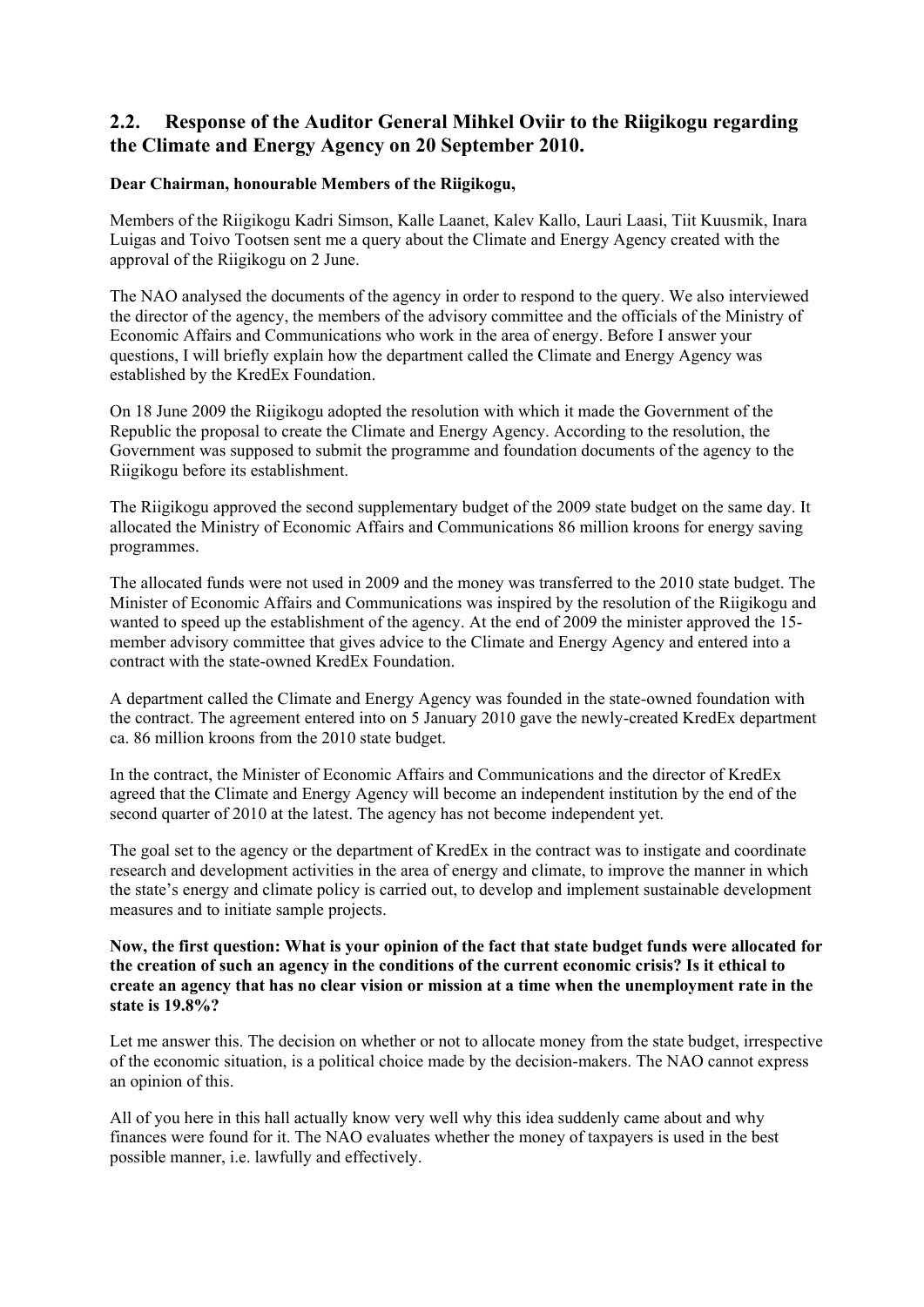The NAO has noted in its audits that the lack of truthful information and analysis of the impact of various policies is a significant obstacle in making decisions on important energy policy issues.

The NAO believes that Estonia needs an independent centre of excellence in the area of energy that would have a complete picture of the area and that would also help resolve cross-sectoral problems.

When we evaluate the effectiveness of the Climate and Energy Agency, we have to admit that the kind of agency that was promised in the course of the discussions held in the Riigikogu has not been created.

A department called the Climate and Energy Agency was created in the state-owned KredEx Foundation instead of an agency that could comprehensively manage the area of energy in Estonia.

Although eight months is not long enough for any final conclusions, we unfortunately have to admit that the agency has mainly been looking for projects that it could support. Its main goal, which the creation of the capacity to manage the area of energy comprehensively, has not been achieved.

People who are directly connected to the agency have said that the purpose of granting support is to become an expert in energy-efficient construction via sample projects. At the same time, the agency has not even started dealing with the area of climate. It has still not been explained what the agency"s role and cooperation with the ministries that deal with the energy and climate sector and other agencies that distribute support should be.

The director of KredEx who became responsible for the performance of the agency when the contract was signed is responsible for this poor performance. But, as the Minister of Finance Jürgen Ligi also said: nobody knows what this agency is really about.

#### **Question two: Do you believe that such use of the taxpayers' money is rational and in compliance with good public administration practice?**

Let me answer this. When we look at the manner in which money was allocated, we have to admit that 86 million kroons was granted for the establishment and operations of the agency without anyone having a clear understand of which tasks it would perform and how it would perform them.

According to the resolution on the establishment of the agency, the Government had to submit the principles of establishment, source documents and the description of the role of the Energy and Climate Agency to the Riigikogu by 15 December 2009 at the latest. The resolution of the Riigikogu was basically ignored. The Government has never discussed the principles, source documents and duties of the Climate and Energy Agency, not to mention their submission to the Riigikogu.

The Riigikogu has therefore allocated money without a clear goal and deprived itself of the option of evaluating whether or not the money is used expediently and effectively. The Riigikogu itself has also reduced the transparency of the state's financial decisions.

#### **Question three: How much has the NAO observed the expedient use of the allocated 86 million kroons?**

Let me answer this. In July and August this year the NAO reviewed the resolutions made in the Climate and Energy Agency about the use of money and analysed the organisation of the use of money.

All in all, what we saw was rather worrying.

The advisory committee of the agency had approved the agency"s vision document by August. The objectives set therein included the agency becoming an advisory centre on energy and climate policy and a partner of the Government of the Republic and the Riigikogu in energy and climate issues. However, there is no clear action plan or budget for carrying out these good objectives.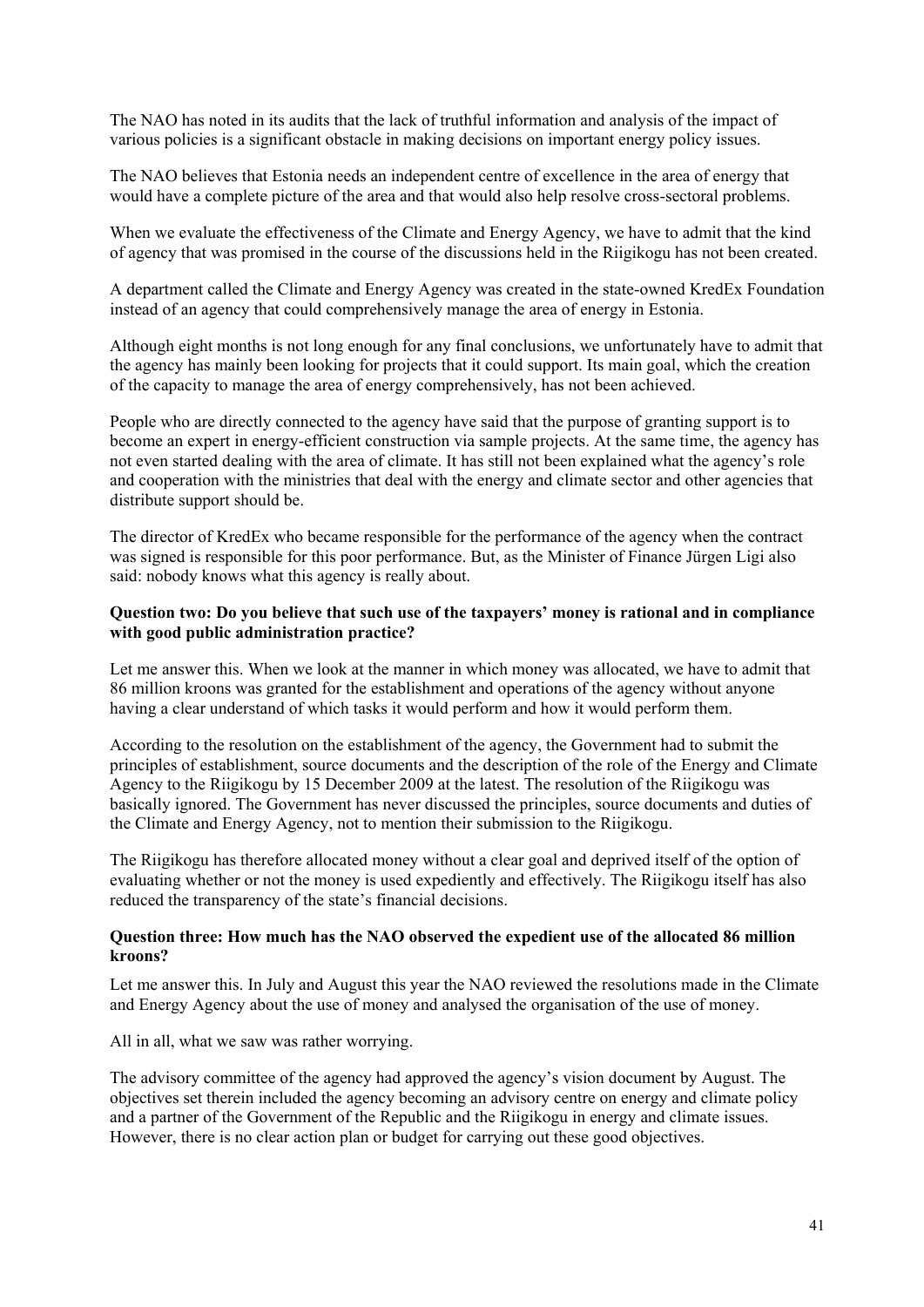Speaking of the budget, I would like to note that the advisory committee has approved the budget, but it does not reflect the use of all 86 million kroons. The decision-making competency of the CEO and the advisory committee has also not been determined.

Projects have generally been supported without the organisation of public competitions and the decisions to support some of the projects are questionable. For example, the advisory committee of the agency decided to use 4.6 million kroons worth of taxpayers" money to build two passive detached houses at the Jõelähtme Golf Centre, which will allegedly be sold later.

4.3 million kroons or 5% of the allocated 86 million kroons has so far been spent or paid out by KredEx. These are the data of the Climate and Energy Agency itself.

The Climate and Energy Agency also sent the NAO an overview of its development and cooperation projects and its contracts as they were in August. This overview indicates that the agency plans to spend ca. 60 million kroons on financial various projects.

#### **Question four: What is your opinion of the election of the agency's director, where the members of the advisory committee of the Climate and Energy Agency only had one candidate to choose from?**

Let me answer this. The fact that there was only one candidate for the position of the agency's director does not automatically mean that the advisory committee was deprived of any choice. The advisory committee has the right to not support the candidate. I must say though that I certainly do not approve of the practice where the chairman of the advisory committee suggests that the CEO be appointed without a competition and then presents a candidate who belongs to the same political party as the chairman.

Only one of the eight employees of the agency, the office manager, was hired as a result of a competition, which in the opinion of the NAO is in contravention to good administration practice.

Authorisation contracts have been entered into with two employees. Although these authorisation contracts are basically employment contracts, the costs associated therewith are not recognised as the agency"s labour costs.

As we all know from the press, one of the authorisation contracts was entered into with the partner of the chairman of the agency"s advisory committee. This person was hired as a development adviser and paid 600 to 1,000 kroons per hour.

I would like to add that the maximum paid by the agency to the adviser for one month so far is 27,000 kroons and in return, the agency has received about a week"s worth of work. The report for the working hours in July and August has not been received yet.

I would like to emphasise on the basis of this case that such problematic employment relationships should always be avoided. The fact that everything is actually fair and proper is not enough. Things must also look fair and proper!

#### **Question five: What do you think are the most important duties of the Climate and Energy Agency and why can they not be performed by an institution that already exists?**

Let me answer this. The NAO has recommended the establishment of the Climate and Energy Agency in several audits. Similar organisations operate in most European countries, as resolving energy issues comprehensively at the level of ministries is difficult.

First of all, the Climate and Energy Agency should be a centre of excellence that would look at the area of energy and climate as a whole; that could supply quality data and recommendations to policy-makers, who could use that data as the basis of their decisions; who would organise the necessary research, evaluate the effectiveness of energy grants and create a complete vision in significant energy issues. There is currently no institution in Estonia that could perform these duties.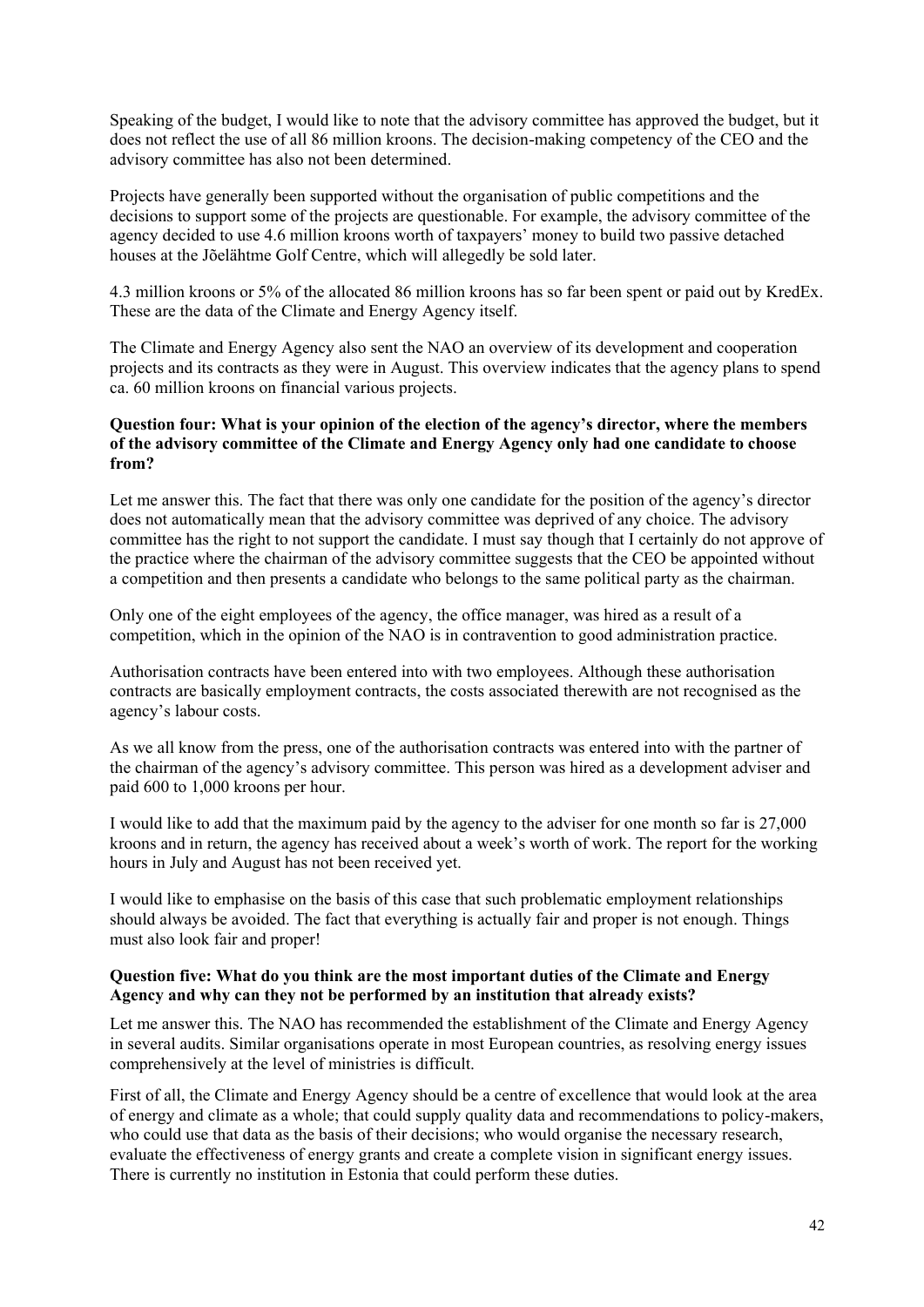Distributing grants should certainly not be the main activity of the agency. There are enough agencies like that in the state and maintaining another institution that distributes grants would be a waste of taxpayers' money.

However, the agency should help those who distribute money to create such grants and such conditions for granting them that would help the state achieve its energy goals.

There is no reason to hope that these duties could be performed by an agency that operates as a department of a state-owned foundation, and that was established and is basically managed by one political party. Ministries do not want to cooperate with a politicised agency. And this is not my claim, this concern was confirmed to the NAO by the people who are connected with the agency. I guess we have to agree – it is certainly difficult for a cliquey agency to be the policy-maker in the area of energy and climate.

Thank you for your attention.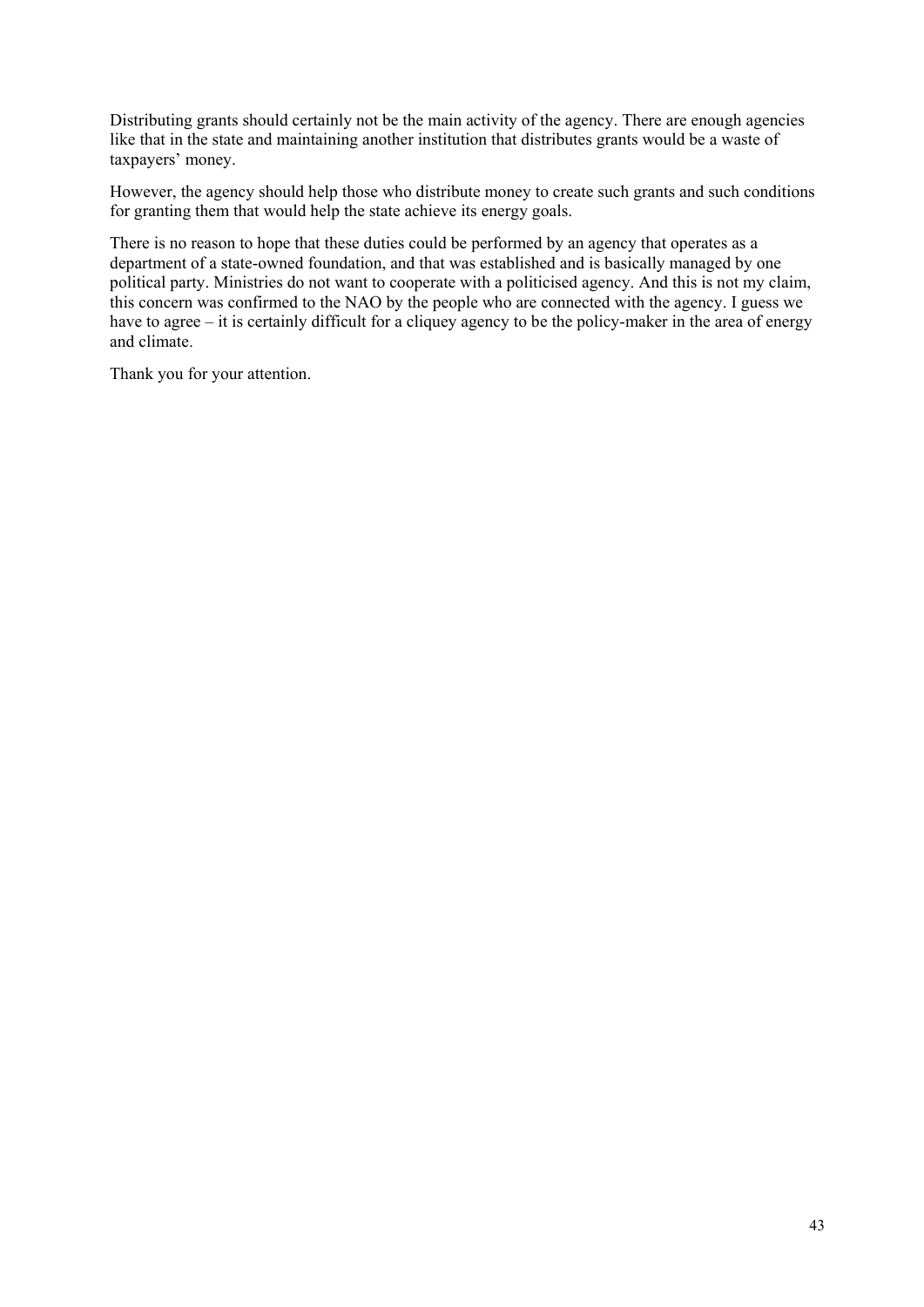### **2.3. Response of Auditor General Mihkel Oviir to the Riigikogu regarding the election advertisement allegedly financed by the Estonian Confederation of Owners on 8 November 2010.**

Dear Chairman, honourable Members of the Riigikogu,

A group of Riigikogu members – Helle Kalda, Marika Tuus, Inara Luigas, Vladimir Velman, Nelli Privalova, Olga Sõtnik, Toivo Tootsen, Nikolai Põdramägi and Ain Seppik – have submitted to me a query about the alleged connection between the Estonian Confederation of Owners and the election campaign of the Pro Patria and Res Publica Union. I am going to answer the questions in the order in which they were asked.

#### **Question one: What are the conditions under which the National Audit Office audits the associations financed by the state and has the use of money by the Estonian Confederation of Owners caught the attention of the National Audit Office?**

Pursuant to the National Audit Act, the NAO has the right to take procedural steps with regard to persons who receive earmarked allocations granted from the state budget. This is how it can verify the existence of the circumstances serving as the prerequisite for the allocations and the legality of the use of the allocations. Among others, the NAO verifies during its annual financial audits that the allocations granted from the state budget are used for the purpose for which they were granted.

The selection of the audited transactions depends on their importance as well as our risk assessments.

24 million kroons has been prescribed for such allocations in the 2010 budget of the Ministry of Economic Affairs and Communications. The Estonian Confederation of Owners has received allocations from the budget of the Ministry of Economic Affairs and Communications for a total amount of 6.4 million kroons from 2008 to 2010, 2.4 million kroons of this in 2008, 2 million in 2009 and another 2 million kroons this year. In addition to the state budget allocations in the total amount of 6.4 million kroons, the Estonian Confederation of Owners earned revenue in the total amount of 179,200 kroons from 2008 to 2009.

The Confederation of Owners also received a grant of 450,000 kroons from the National Foundation of Civil Society from 2008 to 2009. The payments made to the Estonian Confederation of Owners have not ended up among the transactions audited by the NAO from 2008 to 2010. The NAO took procedural steps after the receipt of the query to verify the circumstances of the use of the allocations granted by the state.

#### **Question two: How does the National Audit Office evaluate the ability of the Ministry of Economic Affairs and Communications to check that the money allocated to the Estonian Confederation of Owners is used correctly both in financial as well as substantive terms?**

According to the explanatory memorandum to the Draft 2008 State Budget Act, money was allocated to the Confederation of Owners for the purpose of strengthening civil society. The same reason was also given in the explanatory memorandum to the draft budget act of the subsequent year. All in all, the object of the contracts entered into from 2008 to 2010 was to support the expansion of the Confederation of Owners, protection of the interests of owners and provision of information. The Confederation of Owners and the Ministry of Economic Affairs and Communications had entered into contracts regarding the use of allocations granted from the state budget, which followed the procedure stipulated in the State Budget Act. The Estonian Confederation of Owners did not submit reports on the use of the allocation to the Ministry even thought this was required under the contracts. The State Budget Act requires a person who is granted an allocation to keep account of the money allocated from the state budget pursuant to the Accounting Act. The Confederation of Owners has done that.

Pursuant to the State Budget Act, the Ministry has the right to verify the reports, the existence of the circumstances serving as the prerequisite for the allocation and the legality and effectiveness of the use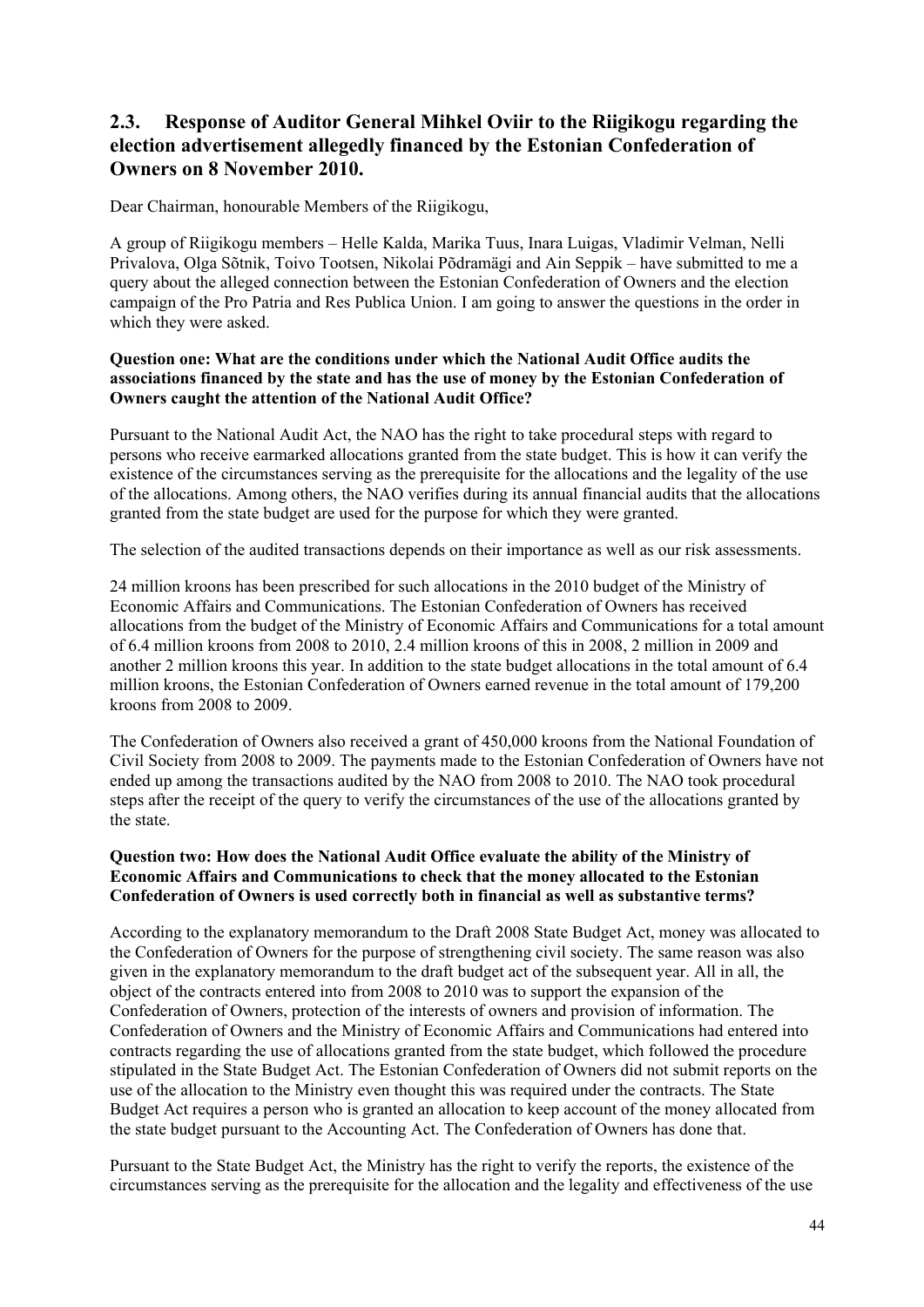of the allocation. The Minister of Economic Affairs and Communications approved the procedure for financing the projects of non-profit organisations and foundations with a directive. This procedure does not regulate the verification of the reports to be submitted, i.e. it does not set forth how the expedience of the use of money must be evaluated. The responsible officials of the Ministry confirm that they have checked the compliance of the submitted reports with the established formal requirements. As far as the NAO knows, the Ministry has not identified any inexpedient use of the money.

#### **Question three: Is an association financed from the state budget permitted to distribute material that introduces the members of its management board with the recommendation to vote for them in the upcoming elections?**

Allocations granted from the state budget must be used for the activities agreed in the allocation contract or for the achievement of the agreed goals. The person who received the allocation must submit reports on the performance of the contract and in the event of breach of contract, the person who was granted the allocation may be required to return the money. Effective political party law does not prohibit associations to make non-monetary or concealed donations to parties or candidates. However, the Political Parties Act does prohibit political parties from accepting concealed donations and donations from legal entities.

The Political Parties Act stipulates that the sources of a political party"s assets and funds are the membership fees established by the political party in its articles of association, donations from natural persons and income on the party"s assets. A political party may not accept concealed donations. Concealed donation means giving any goods, services, proprietary and non-proprietary rights to a political party under conditions that are not accessible to other persons. A political party may not accept donations made by legal entities.

All in all, it can be said that an association financed from the state budget is responsible for the use of the money received from the state budget for the purposes agreed in the state budget allocation contract. If any associations has used or uses the allocations granted from the state budget for any purpose other than the one for which it was granted, then this cannot be tolerated.

#### **Last question: Has the Estonian Confederation of Owners financed the election campaign of the Pro Patria and Res Publica Union?**

The NAO asked the Estonian Confederation of Owners to provide data about the use of the allocations granted from 2008 to 2010. The information received also covered extracts from accounting documents, bank statements, expense documents and contracts.

The Confederation of Owners submitted bank statements to the NAO. The allocation granted from the state budget was paid to the bank account of the Estonian Confederation of Owners from which payouts were made for the performance of contracts. The revenue earned by the Estonian Confederation of Owners itself and the grant received from the National Foundation of Civil Society were also paid into these accounts. The NAO prepared a sample of all larger transactions, i.e. transactions that exceeded 10,000 kroons, on the basis of the bank statements and reviewed the source documents of these transactions.

All of the requested invoices existed and could be tied to banking transactions. However, some of the contracts that served as the basis for economic transactions had not been entered into in writing, or it was impossible to review their content retroactively.

As a result of the audit, we found that product samples and additional explanations of what had been ordered or distributed, incl. the delivery and receipt certificates of works, confirmations of receipt of services and other such information, had not always been enclosed with invoices. The content of the transactions described on invoices and in contracts was often not specific enough. Product samples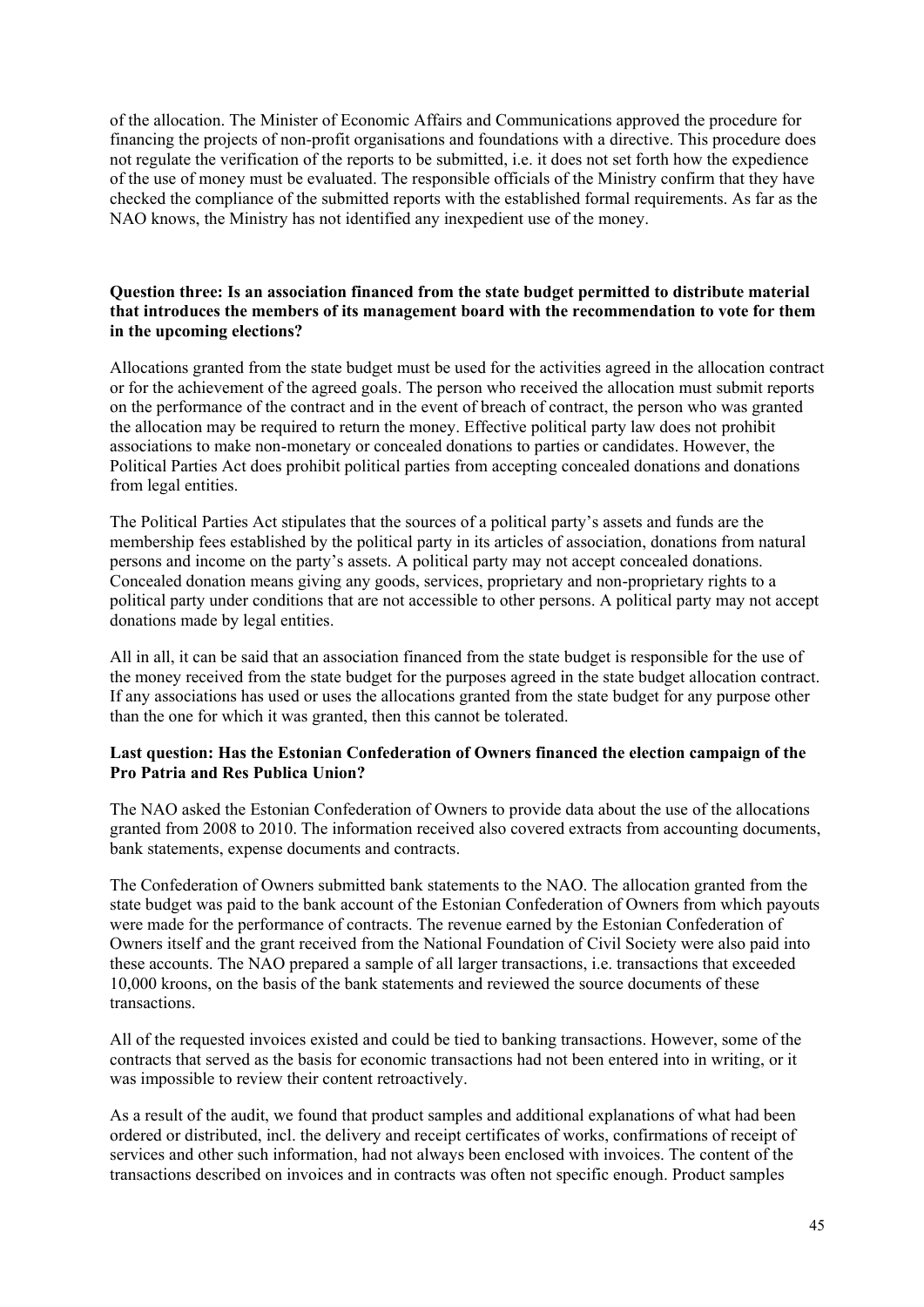existed on site and they were submitted to the NAO, but in many cases these could not be retroactively linked to any contracts or invoices, i.e. by noting the order or contract list on the invoice or product sample.

The secretary-general of the Estonian Confederation of Owners explained to the NAO which product had been made on the basis of which contract. In the interest of clarity, the NAO advises to consider the implementation of the practice where a description of the ordered work or information of the service is presented with the related invoices and contracts. The secretary-general of the Estonian Confederation of Owners gave an explanation to the auditors of the NAO pursuant to which the association has not used the money allocated by the state to support the election campaign of any political party or candidate either directly or indirectly. No logos of political parties were depicted on any of the printed material submitted to the NAO.

Also, the *Koduomanik* newspaper did not mention which political party the persons who wrote in the newspaper belonged to. The NAO found no evidence that the Confederation of Owners has used the money allocated by the state to finance the election campaign of a political party or candidate.

As for the leaflets that displayed photos of Riigikogu members Urmas Reinsalu and Ken-Marti Vaher that were distributed at the end of summer, which led to the submission of this query, then these members of the Riigikogu have voluntarily submitted expense documents to the NAO, which prove that they paid for their advertising materials themselves.

Thank you for your attention!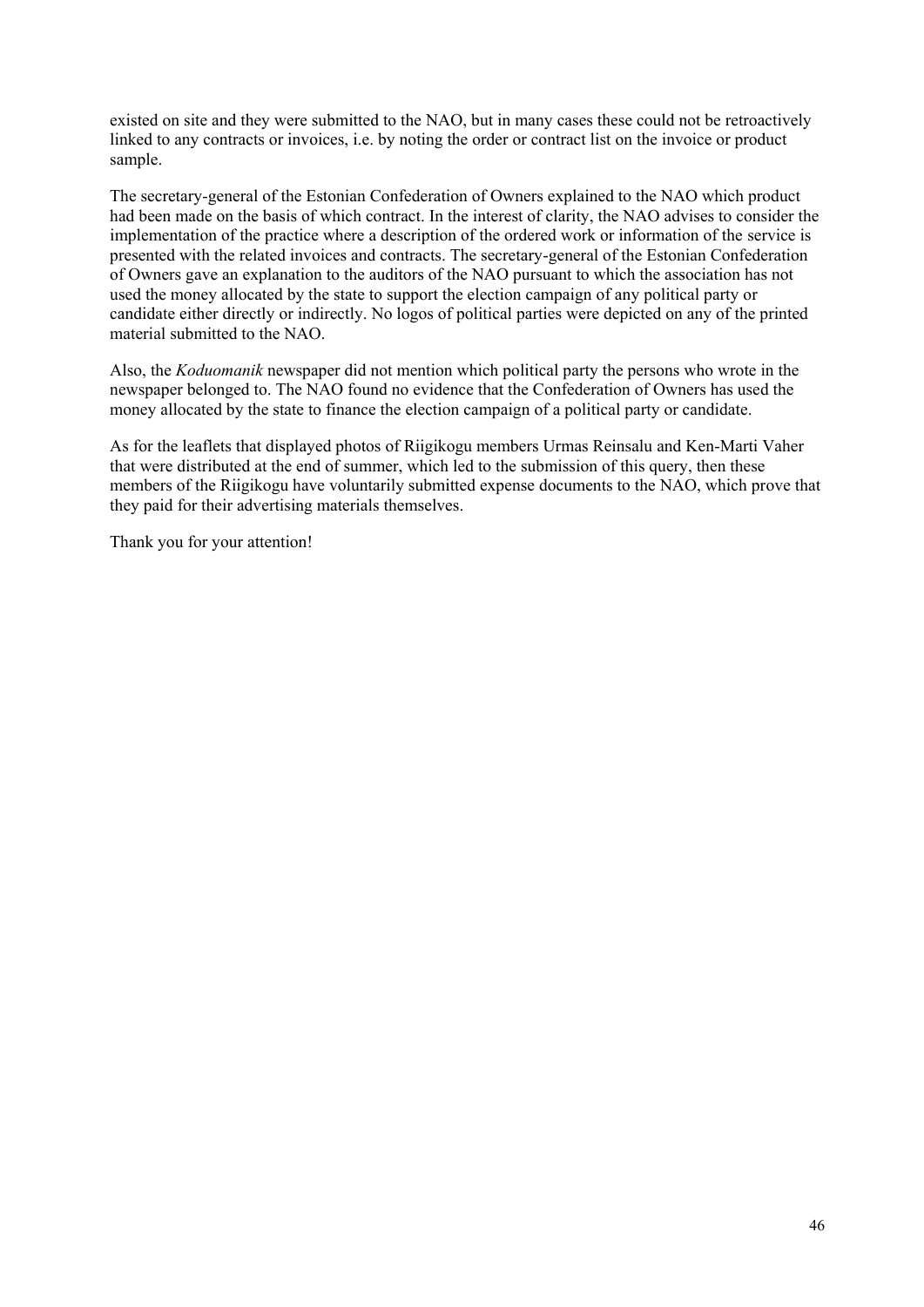# <span id="page-46-0"></span>**3. ANNUAL ACCOUNTS**

### **Balance sheet**

|                                            |                |                  | (thousand kroons) |
|--------------------------------------------|----------------|------------------|-------------------|
|                                            | <b>Note</b>    | 31.12.2010       | 31.12.2009        |
| <b>Assets</b>                              |                |                  |                   |
| <b>Current</b> assets                      |                |                  |                   |
| Other receivables and prepayments          | 4, 5           | 2 2 3 4          | 1508              |
| <b>Total current assets</b>                |                | 2 2 3 4          | 1508              |
|                                            |                |                  |                   |
| <b>Fixed assets</b>                        |                |                  |                   |
| Tangible fixed assets                      | 6              | 626              | 445               |
| Intangible fixed assets                    | $\overline{7}$ | 54               | 600               |
| <b>Total fixed assets</b>                  |                | 680              | 1 0 4 5           |
| <b>Total assets</b>                        |                | 2914             | 2 5 5 3           |
|                                            |                |                  |                   |
| Difference between assets and liabilities  |                | 93 109           | 86 849            |
|                                            |                |                  |                   |
| <b>Payables</b>                            |                |                  |                   |
| <b>Current liabilities</b>                 |                |                  |                   |
| <b>Trade creditors</b>                     | 5              | 155              | 87                |
| Employee-related payables                  | 5              | 3 7 3 4          | 3 4 0 2           |
| Other payables and prepayments<br>received | 3, 5           | 1588             | 1 3 5 7           |
| Provisions                                 | 5, 8           | 4 4 6 7          | 4 3 3 8           |
| <b>Total current liabilities</b>           |                | 9944             | 9 1 8 4           |
|                                            |                |                  |                   |
| Long-term liabilities                      |                |                  |                   |
| Provisions                                 | 5, 8           | 86 079           | 80 218            |
| <b>Total noncurrent liabilities</b>        |                | 86 079           | 80 218            |
| <b>Total liabilities</b>                   |                | 96 023           | 89 402            |
|                                            |                |                  |                   |
| <b>Net assets</b>                          |                | $\boldsymbol{0}$ | $\boldsymbol{0}$  |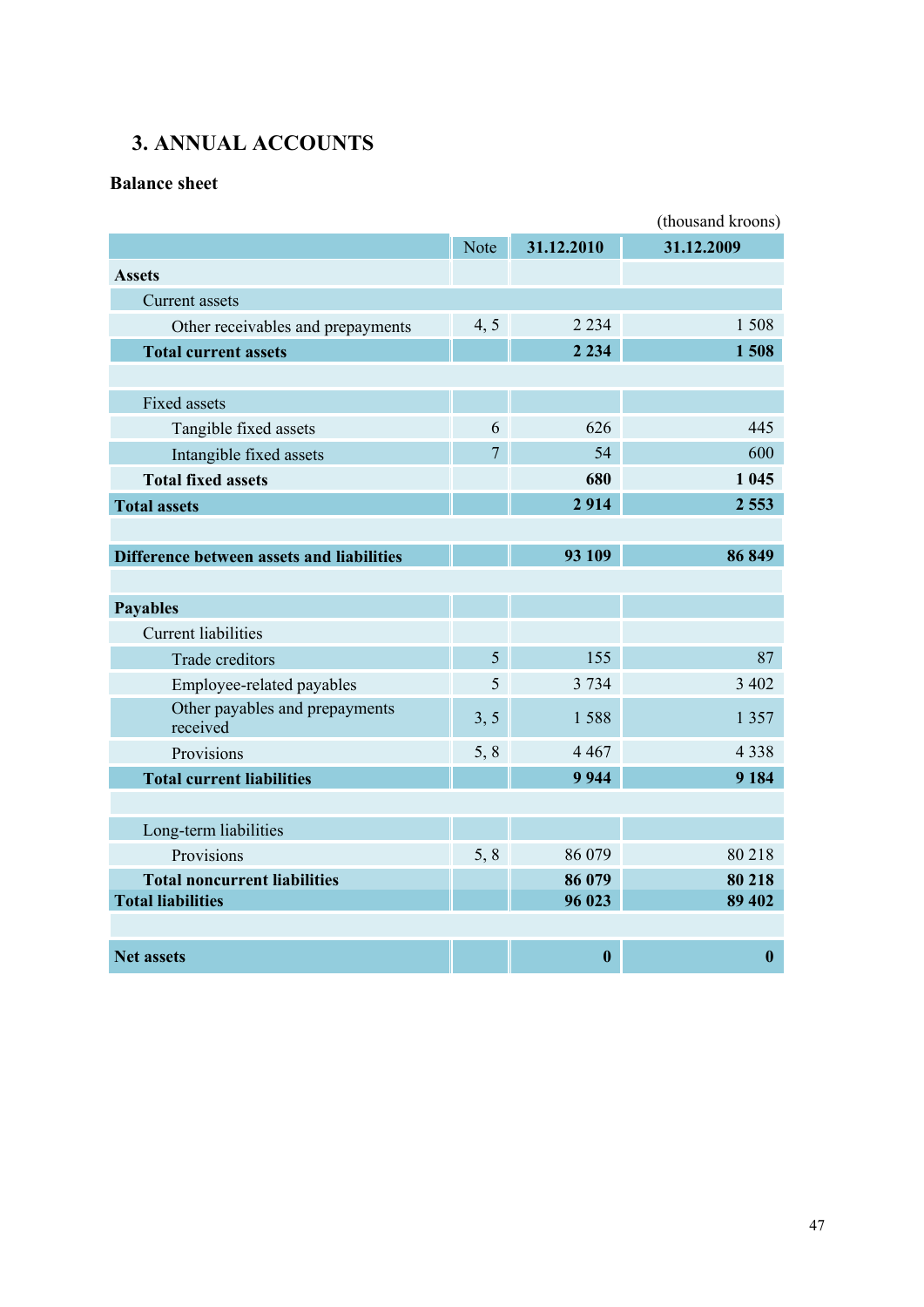### **Income statement**

|                                      |             |          | (thousand kroons) |
|--------------------------------------|-------------|----------|-------------------|
|                                      | <b>Note</b> | 2010     | 2009              |
| <b>Operating income</b>              |             |          |                   |
| Targeted financing related to        |             |          |                   |
| operating expenses                   |             | 468      | 46                |
| <b>Total operating revenue</b>       |             | 468      | 46                |
|                                      |             |          |                   |
| <b>Operating expenses</b>            |             |          |                   |
| Grants awarded                       | 9           | $-14$    | $-14$             |
| <b>Staff</b> costs                   | 10          | $-47282$ | $-47217$          |
| Management costs                     | 11          | $-13655$ | $-10923$          |
| Other operating expenses             | 12          | $-2117$  | $-1676$           |
| Depreciation of fixed assets         | 13          | $-870$   | $-1030$           |
| <b>Total operating expenses</b>      |             | $-63938$ | $-60860$          |
|                                      |             |          |                   |
| <b>Operating profit</b>              |             | $-63470$ | $-60814$          |
|                                      |             |          |                   |
| <b>Financial income and expenses</b> |             | $-4813$  | $-4364$           |
| <b>Interest expenses</b>             | 8           | $-4813$  | $-4364$           |
|                                      |             |          |                   |
| Profit/loss for financial year       |             | $-68283$ | $-65178$          |
| Net financing from state             |             |          |                   |
| budget                               | 14          | 68 283   | 65 178            |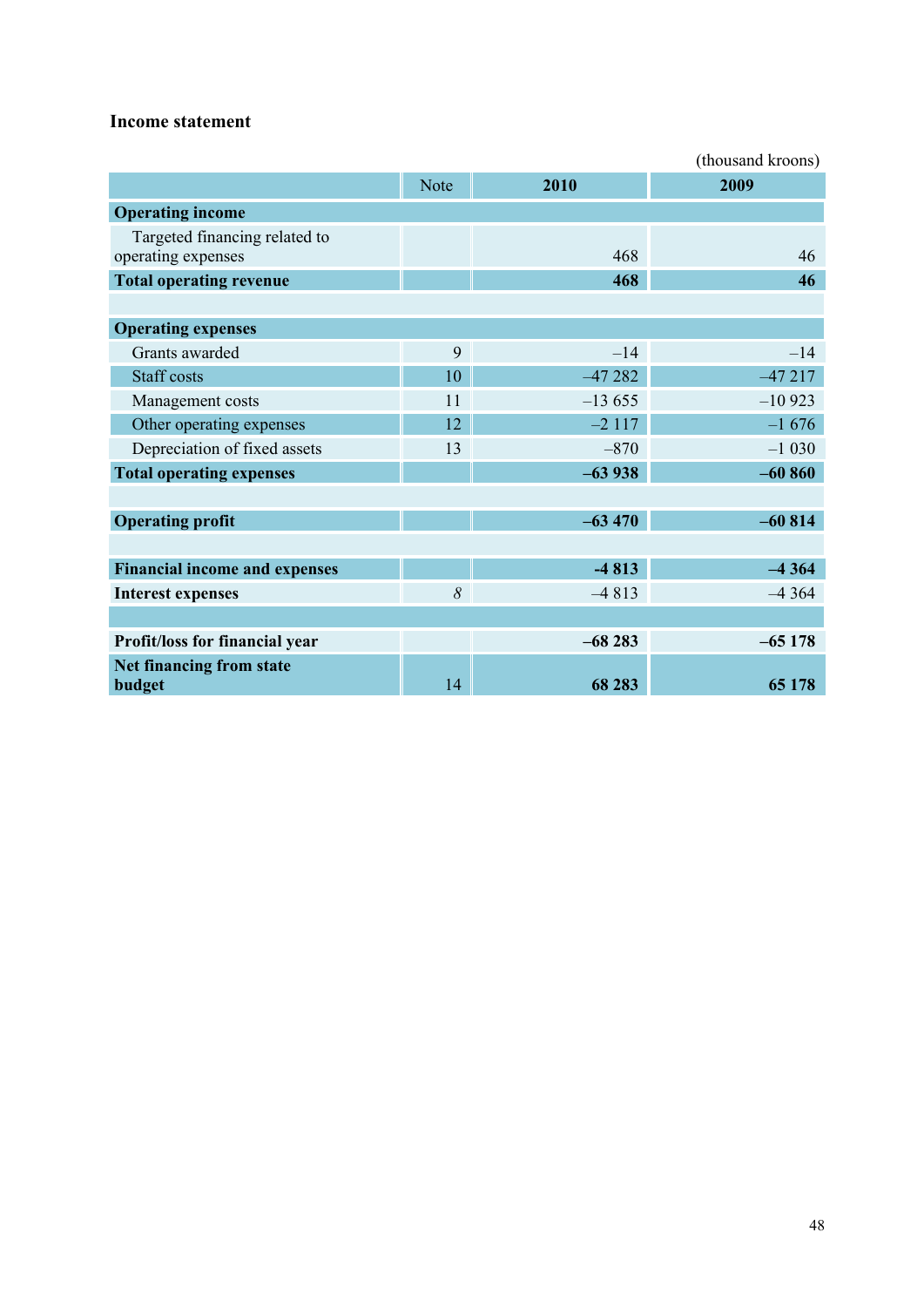### **Cash flow statement**

|                                                                |             |                  | (thousand kroons) |
|----------------------------------------------------------------|-------------|------------------|-------------------|
|                                                                | <b>Note</b> | 2010             | 2009              |
| <b>Cash flow from operating activities</b>                     |             |                  |                   |
| Operating profit                                               |             | $-63,470$        | $-60814$          |
| Adjustments                                                    |             |                  |                   |
| Depreciation of fixed assets                                   | 6, 7        | 870              | 1 0 3 0           |
| Total adjusted operating result                                |             | $-62600$         | $-59784$          |
| Net change in current assets                                   |             | $-725$           | 1790              |
| Net change in liabilities                                      |             | 1678             | $-2955$           |
| <b>Total cash flow from operating activities</b>               |             | $-61647$         | $-60949$          |
|                                                                |             |                  |                   |
| <b>Cash flow from investing activities</b>                     |             |                  |                   |
| Paid on acquisition of tangible and intangible<br>fixed assets | 6, 7        | $-506$           | $-169$            |
| Total cash flow from investing activities                      |             | $-506$           | $-169$            |
|                                                                |             |                  |                   |
| <b>Cash flow from financing activities</b>                     |             |                  |                   |
| Net financing from state budget                                | 14          | 62 153           | 61 118            |
| <b>Total cash flow from financing activities</b>               |             | 62 153           | 61 118            |
|                                                                |             |                  |                   |
| <b>Net cash flow</b>                                           |             | $\boldsymbol{0}$ | $\boldsymbol{0}$  |
|                                                                |             |                  |                   |
| Cash and cash equivalents at beginning of<br>period            |             | $\boldsymbol{0}$ | $\boldsymbol{0}$  |
| Cash and cash equivalents at end of period                     |             | $\boldsymbol{0}$ | $\boldsymbol{0}$  |
| Change in cash and cash equivalents                            |             | $\bf{0}$         | $\bf{0}$          |

#### **Report on changes in net assets**

(thousand kroons) **Note Total Balance as of 31.12.2009** –79 977 Changes in accounting policies and procedures –2 812 Transfer from elimination of result 14 –4 060 **Total changes** –6 872 **Balance as of 31.12.2009** –86 849 Changes in accounting policies and procedures –10 Transfer from elimination of result 14 –6 250 **Total changes** –6 260 **Balance as of 31.12.2010** – **1** –93 109

Pension provisions are recognised under changes in accounting policies and procedures.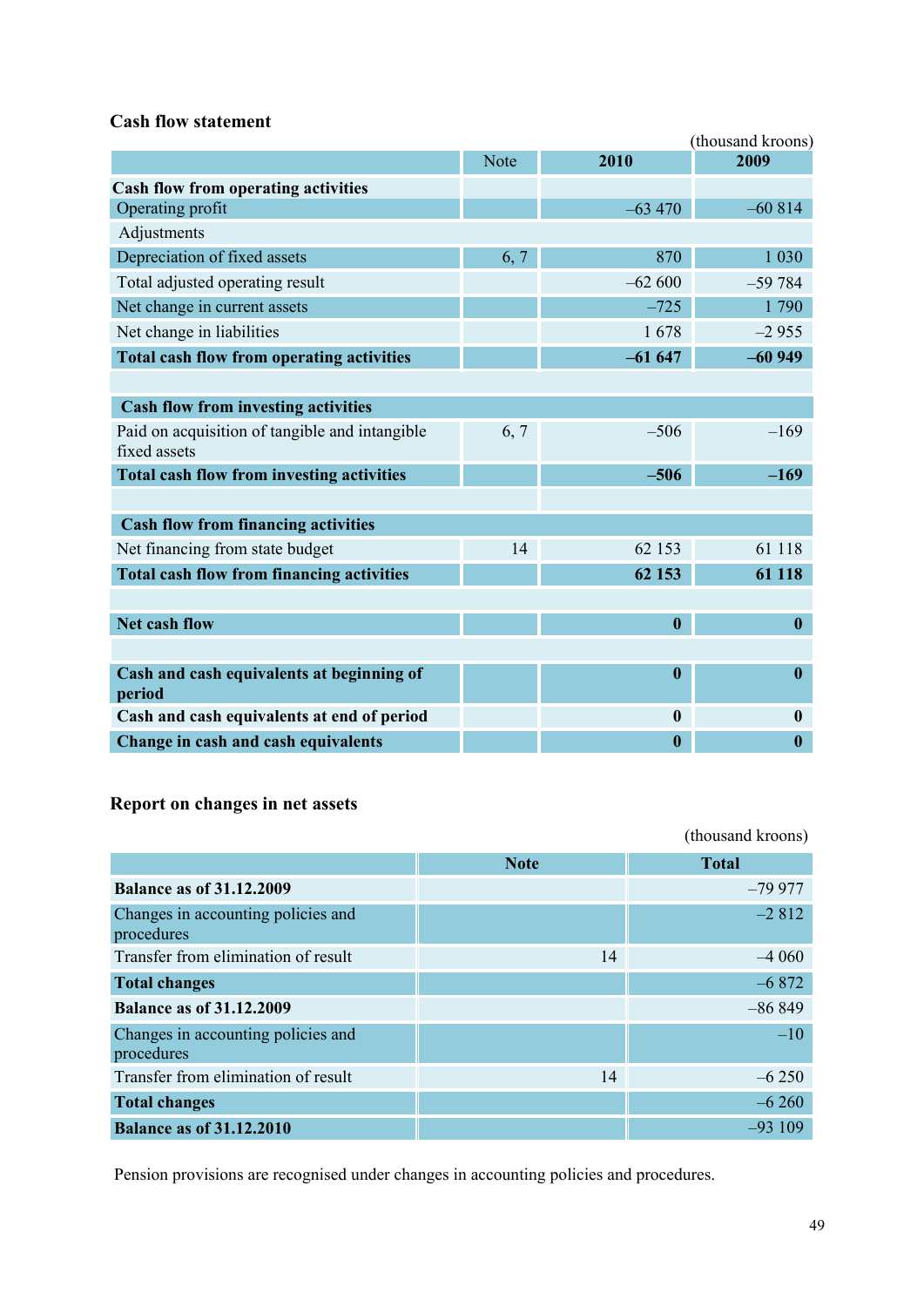### **State budget execution report**

| (thousand kroons)      |                                                                    |                              |                          |                                                   |                                          |                               |
|------------------------|--------------------------------------------------------------------|------------------------------|--------------------------|---------------------------------------------------|------------------------------------------|-------------------------------|
| Code                   | Name                                                               | Estimate<br>d budget<br>2010 | Actual<br>budget<br>2010 | Impleme<br>ntation of<br>actual<br>budget<br>2010 | Actual<br>execution less<br>final budget | <b>Transferred</b> to<br>2011 |
|                        |                                                                    | $\overline{A}$               | $\boldsymbol{B}$         | $\mathcal{C}$                                     | $C-B$                                    | $\overline{D}$                |
| Receipt of income      |                                                                    |                              |                          |                                                   |                                          |                               |
| 35                     | Grants received                                                    | $\overline{0}$               | 468                      | 468                                               | $\overline{0}$                           | $\theta$                      |
| Total revenue received |                                                                    | $\boldsymbol{0}$             | 468                      | 468                                               | $\mathbf{0}$                             | $\overline{0}$                |
|                        | Payment of expenses                                                |                              |                          |                                                   |                                          |                               |
| 15                     | Acquisition and<br>renovation of tangible<br>and intangible assets | $-670$                       | $-670$                   | $-607$                                            | 63                                       | $-63$                         |
| $\overline{4}$         | Provisions                                                         | $-14$                        | $-14$                    | $-14$                                             | $\mathbf{0}$                             | $\theta$                      |
| 50                     | Operating expenses                                                 | $-57421$                     | $-59208$                 | $-57882$                                          | 1 3 2 6                                  | $-1295$                       |
|                        | Total payment of expenses                                          | $-58105$                     | $-59892$                 | $-58503$                                          | 1 3 8 9                                  | $-1358$                       |
|                        | Financing from state budget                                        |                              |                          | 58 990                                            |                                          | $\boldsymbol{0}$              |
|                        | Transfers to state budget                                          |                              |                          | $-955$                                            |                                          | $\theta$                      |
| of period              | Cash and cash equivalents at end                                   |                              |                          | $\boldsymbol{0}$                                  |                                          | $\mathbf{0}$                  |

Own revenue in 2010 comprised of 397,600 kroons received in 2010 from the Government Office under the Development of an Organisation sub-measure of the Increased Administrative Capacity project and a grant of 70,093 kroons received from the INTOSAI Development Initiative.

The report on the cash-based execution of the budget is not comparable to the income statement in terms of expenditure. The income statement is prepared according to the requirements of accrual-based accounting.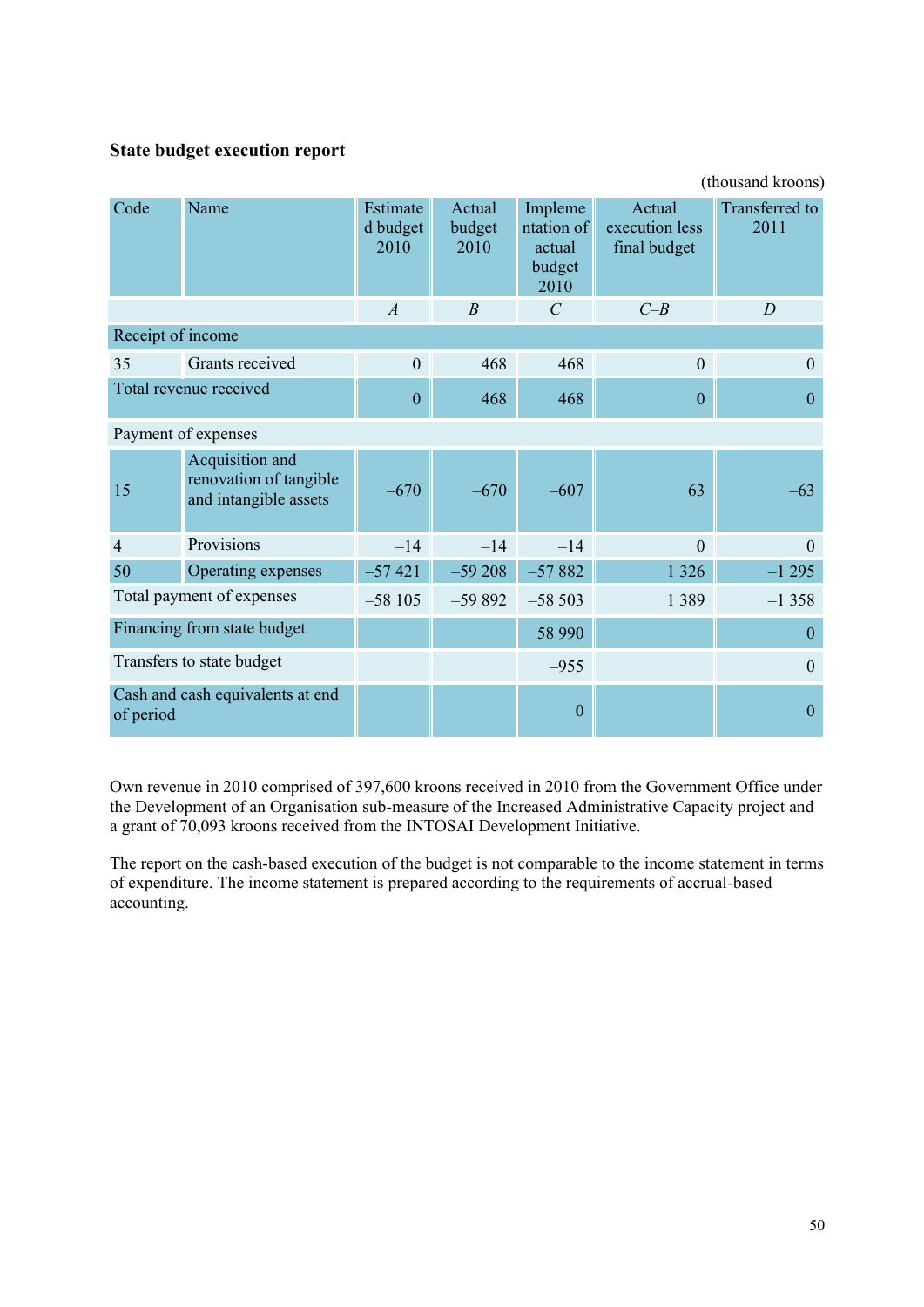#### **Notes to annual accounts**

#### **Note 1. Accounting policies and procedures used in preparation of the annual accounts**

The annual accounts of the National Audit Office are prepared in compliance with the State Budget Act and the accounting principles generally accepted in Estonia. The generally accepted accounting principles are based on internationally recognised accounting policies (EU directives on accountancy, international standards of financial accounting and international standards of state accountancy) and their main requirements are established in the Accounting Act of the Republic of Estonia, which are supplemented by the guidelines issued by the Accounting Standards Board as well as the requirements set out in the general rules on state accountancy.

The acquisition cost principle is used in the preparation of the annual accounts.

The estimates set out in the annual accounts are presented in thousands of Estonian kroons.

#### **Classification of assets and liabilities as current and non-current**

Assets and liabilities are classified as current or non-current on the balance sheet depending on whether the expected possession of the asset or liability in question is expected to last for up to one year or longer after the balance sheet date.

#### **Taxes, fees, fines and other receivables**

Taxes, fees, fines and other claims are recognised on the balance sheet using the adjusted acquisition cost method. Receivables are recognised at the moment the right of claim emerges and are estimated in consideration of the amounts likely to be received.

#### **Tangible fixed assets**

Tangible fixed assets are assets whose estimated useful lives exceed one year and whose acquisition cost is at least 30,000 kroons. Tangible fixed assets whose acquisition cost is 10,000 to 29,999 thousand kroons that are registered as tangible fixed assets are written off the balance sheet via depreciation expenses in 2010 on the basis of Regulation No. 71 of the Minister of Finance dated 28 December 2009. Assets with a useful life of more than one year and with an acquisition cost of less than the limit set for registration of fixed assets are immediately put into use and written off as of the moment they are put into service.

The acquisition cost of fixed assets includes expenses which are necessary for utilising the assets, except the taxes, fees, credit, training and travel expenses related to the acquisition of fixed assets, which are recognised as expenses for the financial year when incurred.

Fixed asset reconstruction expenditure, which complies with the definition of tangible fixed assets, is added to the cost of fixed assets.

Fixed assets are recognised at their acquisition cost less accumulated depreciation and any possible write-downs resulting from impairment. The linear method is used for depreciation. Depreciation rates are set separately for all items of fixed assets depending on their useful lives.

The annual depreciation rates applied to fixed asset groups are as follows.

| $\blacksquare$ | structures                   | $7\%$ |
|----------------|------------------------------|-------|
|                | • machinery and equipment    | 20%   |
|                | $\blacksquare$ ICT equipment | 33%   |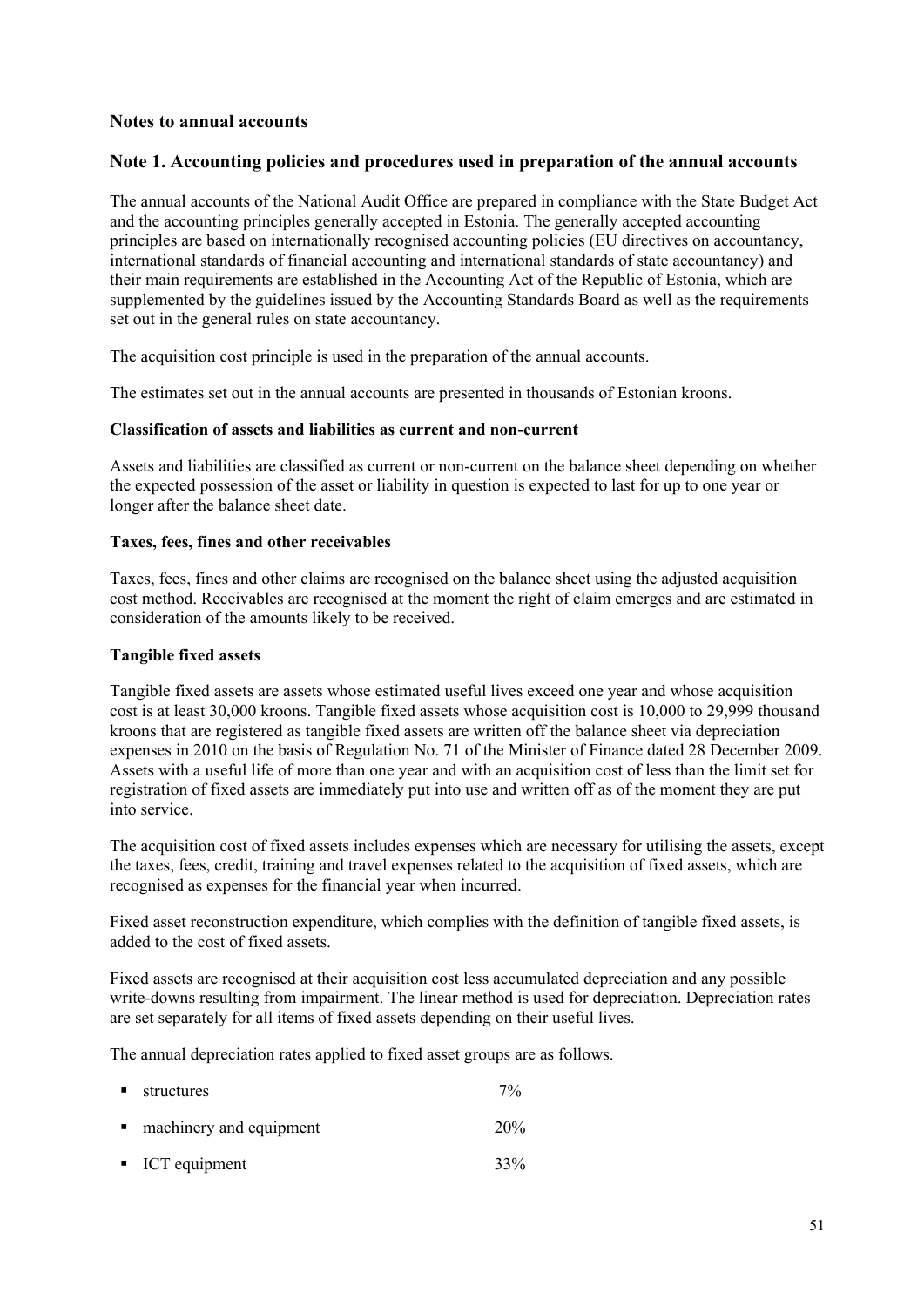• other fixtures, tools and fittings 20%

#### **Intangible fixed assets**

Intangible fixed assets are assets without physical substance whose estimated useful lives exceed one year and whose acquisition cost is at least 30,000 kroons. Intangible fixed assets whose acquisition cost is 10,000 to 29,999 thousand kroons that are registered as tangible fixed assets are written off the balance sheet via depreciation expenses in 2010 on the basis of Regulation No. 71 of the Minister of Finance dated 28 December 2009. Assets with a useful life of more than one year and with an acquisition cost of less than the limit set for registration of fixed assets are immediately put into use and written off as of the moment they are put into service. Intangible fixed assets are recognised at their acquisition cost less accumulated depreciation and any possible write-downs resulting from impairment. Intangible fixed assets are generally depreciated within four years using the linear method.

#### **Assets taken on lease**

Capital lease is a lease where all significant risks and benefits related to the ownership of the asset in question are transferred to the lessee. Other leases are recognised as operating leases.

Operating lease payments are recognised evenly as expenses during the lease period.

#### **Provisions and contingent liabilities**

Liabilities incurred before the balance sheet date which have a legal or contractual basis or arise from the current practice of the accounting entity and require the relinquishment of assets and the amount of which can be determined in a reliable manner, but the final cost or payment deadline of which has not been fixed, are recognised as provisions on the balance sheet. Provisions are assessed on the basis of the management's assessments and experience and, if necessary, opinions of independent experts. Longterm allocations are discounted at a rate of 6%.

Special occupational pension benefits and pension increases guaranteed to employees on the basis of law are recognised as pension provisions. The amount of pension provisions as of the balance sheet date is calculated separately for retired employees and current employees. Occupational pensions and pension increases are recognised as expenses using the proportional crediting method, according to which each period of service generates an additional unit for receiving a pension pursuant to the length of service required for receiving the pension. The data of Statistics Estonia regarding the average life expectancy and the evaluations of the Ministry of Finance regarding changes in average pensions in the periods to come are used for the calculation of pension provisions. In respect of employees, it is also assessed how many leave work before they qualify for a special pension or pension increase.

As of 31 December 2008, occupational pensions earned by the balance sheet date but unpaid to former and working public servants were recognised as provisions on the balance sheet of the state accounting entity from whom they earned the benefit (§ 48 of the General Rules of State Accountancy). These were previously recognised in the balance sheet of the Social Insurance Board. Pension increases for current employees are calculated on the basis of § 57 of the Public Service Act as of 31 December 2009.

Promises, guarantees and other commitments that can become liabilities in the future under certain circumstances are disclosed as contingent liabilities in the notes to the annual accounts.

#### **Recognition of foreign currency transactions**

Foreign currency transactions are recognised using the official exchange rates quoted by the Bank of Estonia on the date of the transaction. Monetary financial assets and liabilities denominated in foreign currencies and non-monetary financial assets and liabilities recognised at fair value are restated in Estonian kroons on the balance sheet date, using the official exchange rates of the Bank of Estonia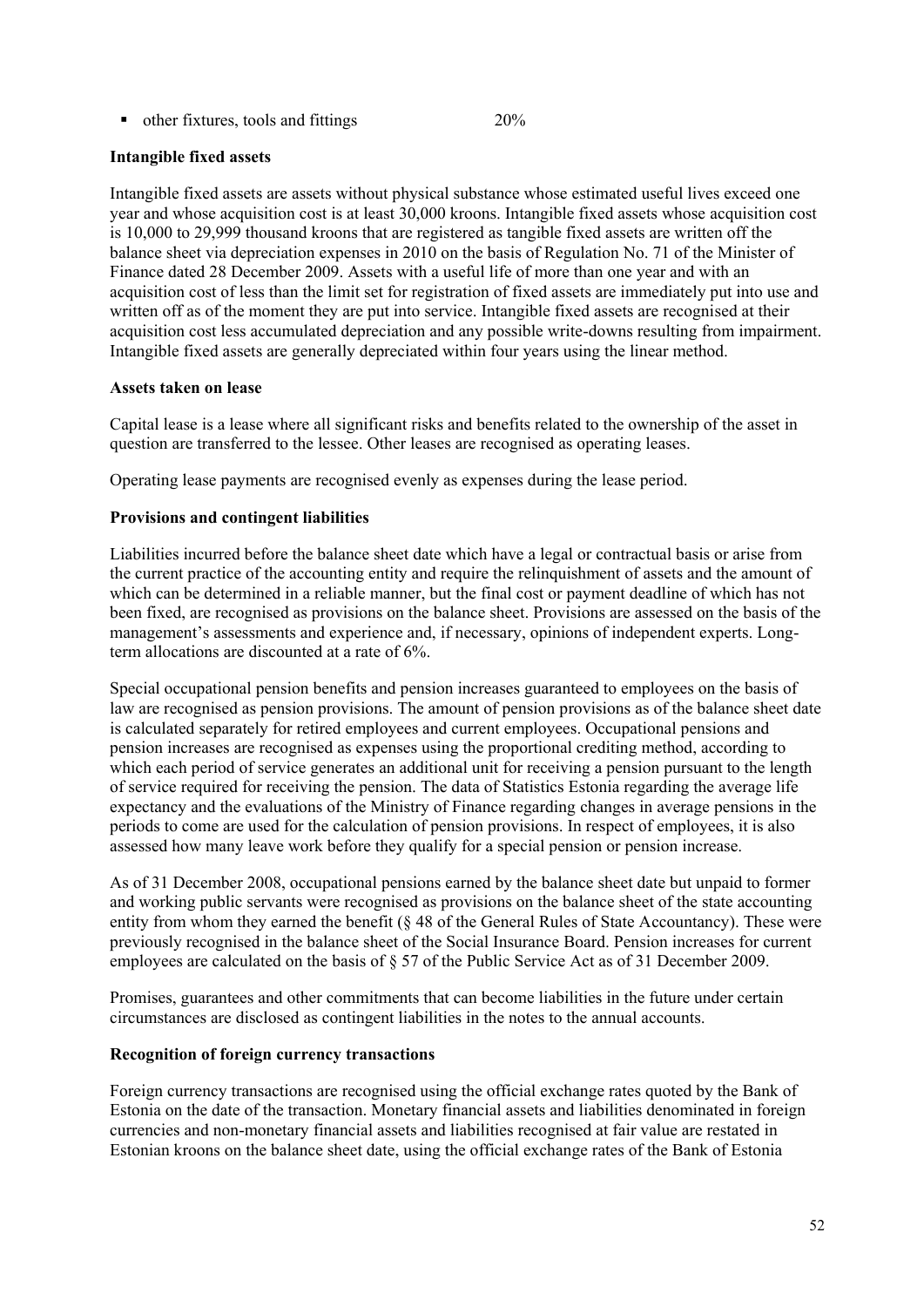quoted on the balance sheet date. Gains and losses on foreign currency transactions are recognised on the income statement as income and expenses for the period.

#### **Expense records**

Expenses are recognised on the accrual basis. Non-refundable taxes and fees related to the acquisition of fixed assets or inventories are recognised at the moment of acquisition as expenditure, not as the acquisition cost of assets or inventories.

#### **Net financing from state budget and net assets**

The state's financial resources are managed by the State Treasury of the Ministry of Finance, which grants money to state agencies to make transfers and obtains the money received by state agencies from them. The respective transfers are recognised as net financing from the state budget. Other mutual transfers of assets, liabilities, revenue and expenditure with other state accounting entities are also considered net financing from the state budget.

Additional non-monetary transfer with the State Treasury, which takes the income statement to zero, is recognised for full transfer of the profit or loss. It is also recognised as a change in net assets (alternative between assets and liabilities). The revenue and expenditure not recognised on the income statement (such as revaluation of fixed assets) is recognised directly as a change in net assets (with the difference between assets and liabilities as the alternative).

#### **Events after the balance sheet date**

The annual accounts recognise the material circumstances which influence the evaluation of assets and liabilities and which occurred between the balance sheet date and the preparation date of the annual accounts, which is 31 March 2010, but which relate to transactions that occurred during the accounting period or previous periods.

Events after the balance sheet date which were not considered in the evaluation of assets and liabilities but may have a considerable impact on the results of the next financial year are disclosed in the notes to the annual accounts.

#### **State budget execution report**

The state budget execution report is prepared on the basis of the data in the e-State Treasury programme on a cash basis. The statement is based on the principles considered in the preparation of the state budget, which may differ from accounting policies and procedures. The main differences in addition to the cash-based principle are as follows:

- no internal eliminations are made in the state accounting entity;
- the value added tax payable on the acquisition of goods and services is recognised with the costs of the goods and services i.e. as management expenses as well as acquisition of fixed assets, not separately as other expenses;
- acquisition of tangible and intangible fixed assets is recognised as expenditure and the income earned on sales of these assets is recognised as revenue, while depreciation of fixed assets, reevaluations and other non-monetary movements are not recognised; and
- money transferred to other state agencies and money received from them is recognised as provisions and as grants received (in accrual-based reporting as net financing from the state budget).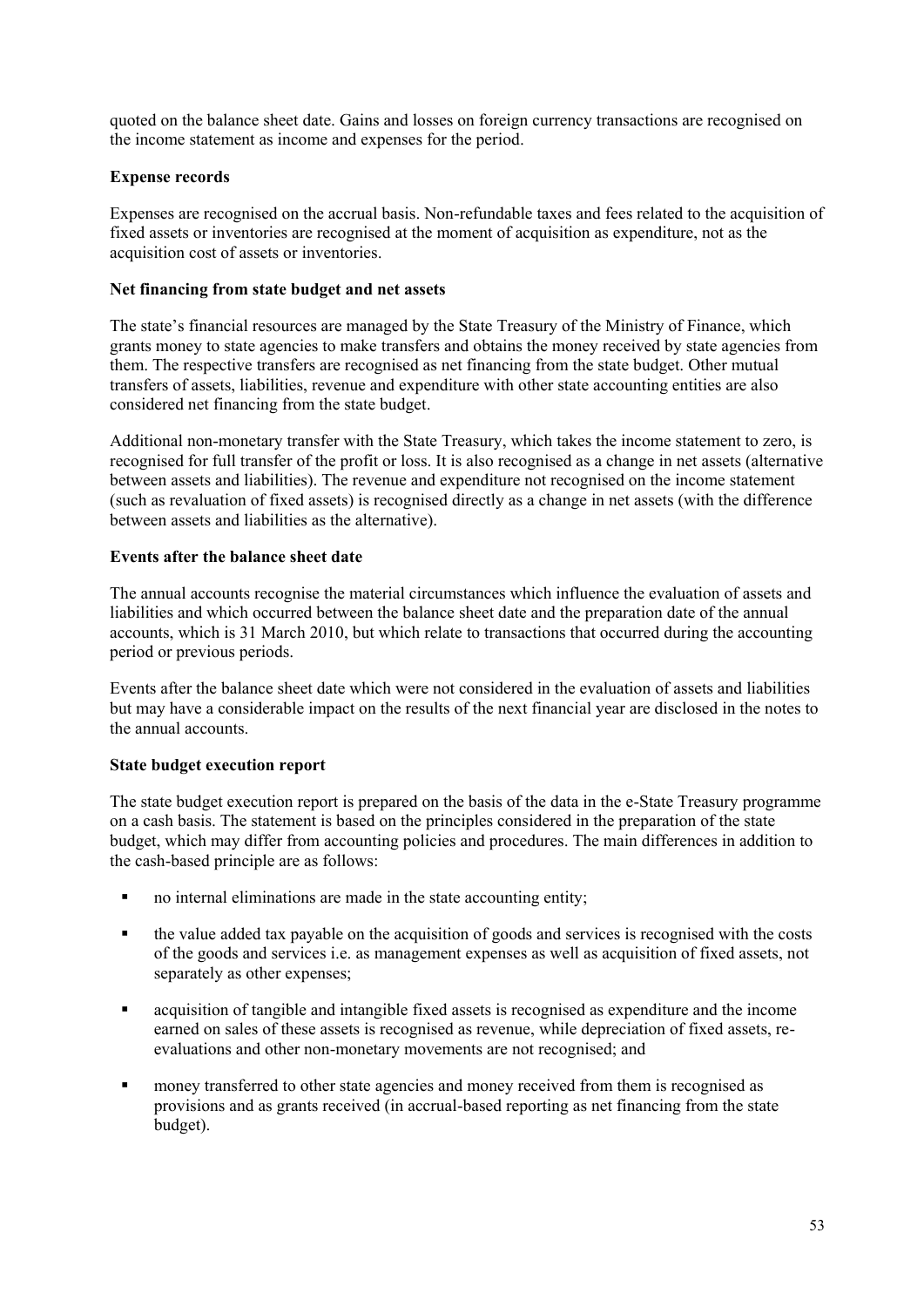### **Note 2. Cash and cash equivalents**

The State Treasury makes transfers from the NAO"s budget and services all receipts belonging to the NAO. The NAO did not use any accounts outside of the group account in 2010.

### **Note 3. Transactions with public sector and associated entities**

### **3.A. Claims and liabilities**

|                                                                       |                            | (thousand kroons)          |
|-----------------------------------------------------------------------|----------------------------|----------------------------|
|                                                                       | <b>Current receivables</b> | <b>Current liabilities</b> |
| As of 31.12.2009                                                      |                            |                            |
| State accounting entities (see Note 4, 5)                             | 616                        | 1 3 3 8                    |
| Foundations, NGOs and companies<br>belonging to the government sector | 75                         |                            |
| <b>Total public sector entities</b>                                   | 691                        | 1 3 3 9                    |
| Total public sector and associated<br>entities                        | 691                        | 1 3 3 9                    |
| As of 31.12.2010                                                      |                            |                            |
| State accounting entities (see Note 4, 5)                             | 915                        | 1585                       |
| <b>Total public sector entities</b>                                   | 915                        | 1585                       |
| Total public sector and associated<br>entities                        | 915                        | 1585                       |

### **3.B. Revenue and expenditure**

| TULUUSALIU INTUULIST                                                  |                    |                       |                     |                       |
|-----------------------------------------------------------------------|--------------------|-----------------------|---------------------|-----------------------|
|                                                                       | 2010               |                       | 2009                |                       |
|                                                                       | Operating<br>mcome | Operating<br>expenses | Operating<br>income | Operating<br>expenses |
| State accounting entities                                             | 398                | 2 1 9 9               | $\mathbf{0}$        | 1672                  |
| Local authorities                                                     | $\bf{0}$           | 31                    | $\boldsymbol{0}$    | 14                    |
| Other legal persons in public law                                     | $\mathbf{0}$       | 922                   | $\mathbf{0}$        | 222                   |
| Foundations, NGOs and companies<br>belonging to the government sector | 0                  | 5 1 5 1               | $\bf{0}$            | 3 0 9 3               |
| <b>Total public sector entities</b>                                   | 398                | 8 3 0 3               | $\mathbf{0}$        | 5 001                 |
| <b>Associated entities</b>                                            | $\bf{0}$           | $\boldsymbol{0}$      | 0                   | 184                   |
| Total public sector and associated<br>entities                        | 398                | 8 3 0 3               | 0                   | 5 1 8 5               |

### **(thousand kroons)**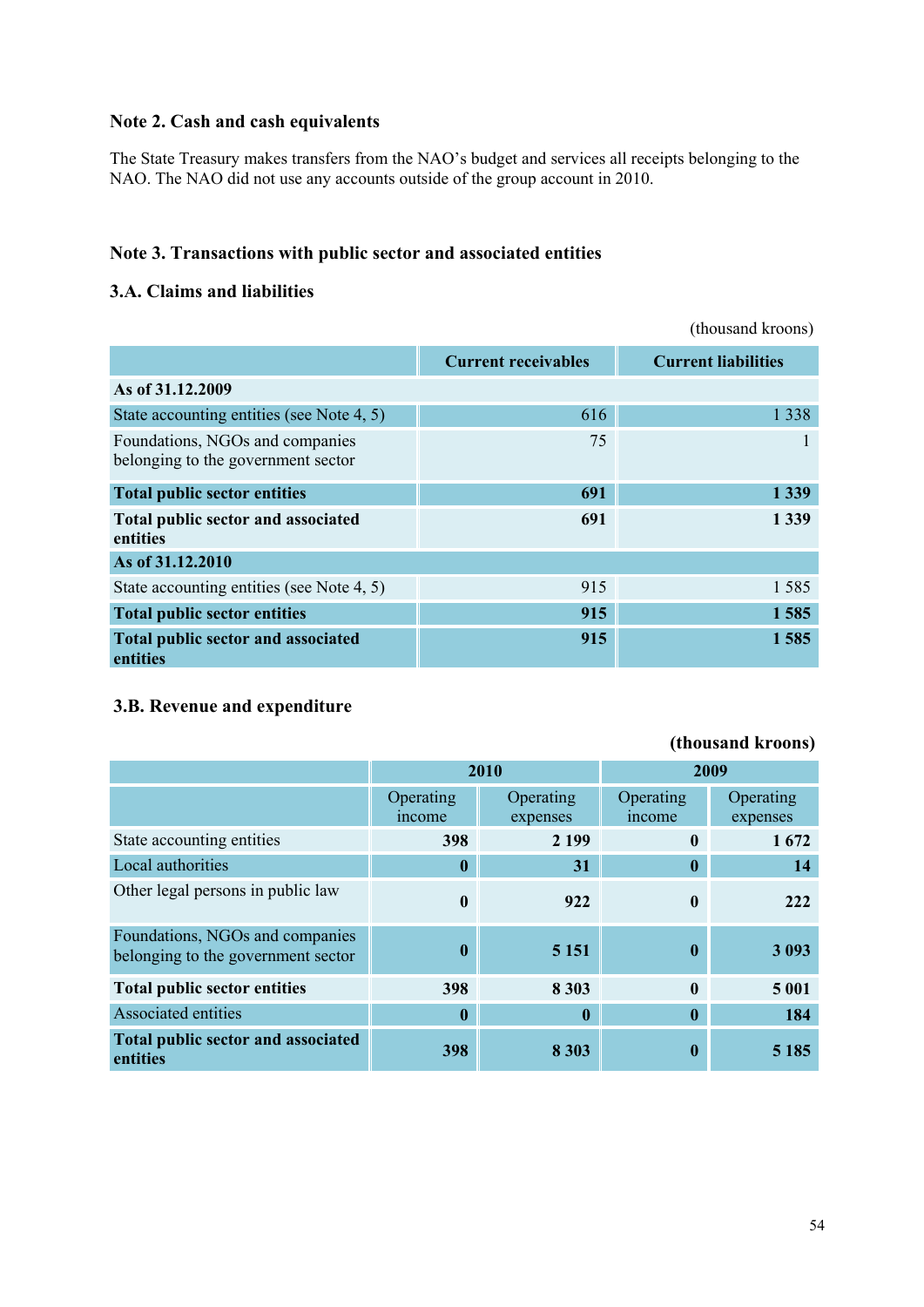**Note 4. Taxes, fees and fines receivable and payable**

|                                |                    | (thousand kroons)          |
|--------------------------------|--------------------|----------------------------|
|                                | <b>Prepayments</b> | <b>Current liabilities</b> |
| As of 31.12.2009               |                    |                            |
| <b>Taxes</b>                   |                    |                            |
| Social security tax            | $\overline{0}$     | 792                        |
| Income tax                     | $\overline{0}$     | 433                        |
| Unemployment insurance premium | $\overline{0}$     | 91                         |
| Income tax on fringe benefits  | $\overline{0}$     | 22                         |
| Prepaid                        | 616                | $\theta$                   |
| Total taxes (see Note 3.A, 5)  | 616                | 1 3 3 8                    |
| As of 31.12.2010               |                    |                            |
| <b>Taxes</b>                   |                    |                            |
| Social security tax            | $\overline{0}$     | 924                        |
| Income tax                     | $\boldsymbol{0}$   | 506                        |
| Unemployment insurance premium | $\theta$           | 107                        |
| Funded pension                 | $\overline{0}$     | 24                         |
| Income tax on fringe benefits  | $\mathbf{0}$       | 24                         |
| Prepaid                        | 915                | $\mathbf{0}$               |
| Total taxes (see Note 3.A, 5)  | 915                | 1585                       |

# **Note 5. Other receivables and payables**

| (thousand kroons)                                       |                           |                        |                           |                            |
|---------------------------------------------------------|---------------------------|------------------------|---------------------------|----------------------------|
|                                                         | 31.12.2010                |                        | 31.12.2009                |                            |
|                                                         | <b>Current</b><br>portion | Non-current<br>portion | <b>Current</b><br>portion | Non-<br>current<br>portion |
| Receivables and prepayments made                        |                           |                        |                           |                            |
| Prepaid taxes (see Note 3.A, 4)                         | 915                       | $\overline{0}$         | 616                       | $\theta$                   |
| Prepaid expenses                                        | 1 3 1 9                   | $\Omega$               | 892                       | $\Omega$                   |
| <b>Total other receivables and</b><br>prepayments made  | 2 2 3 4                   | $\bf{0}$               | 1508                      |                            |
| Liabilities and prepayments received                    |                           |                        |                           |                            |
| Taxes payable (see Note 4)                              | 1585                      | $\overline{0}$         | 1 3 3 8                   | $\Omega$                   |
| Trade creditors and employee-related<br>payables        | 156                       | $\Omega$               | 87                        | $\Omega$                   |
| Holiday pay payable                                     | 3 7 3 3                   | $\overline{0}$         | 3 4 0 2                   | $\Omega$                   |
| Other payables (see Note 8)                             | 4 4 7 0                   | 86 079                 | 4 3 5 7                   | 80 218                     |
| <b>Total other payables and prepayments</b><br>received | 9 9 4 4                   | 86 079                 | 9 1 8 4                   | 80 218                     |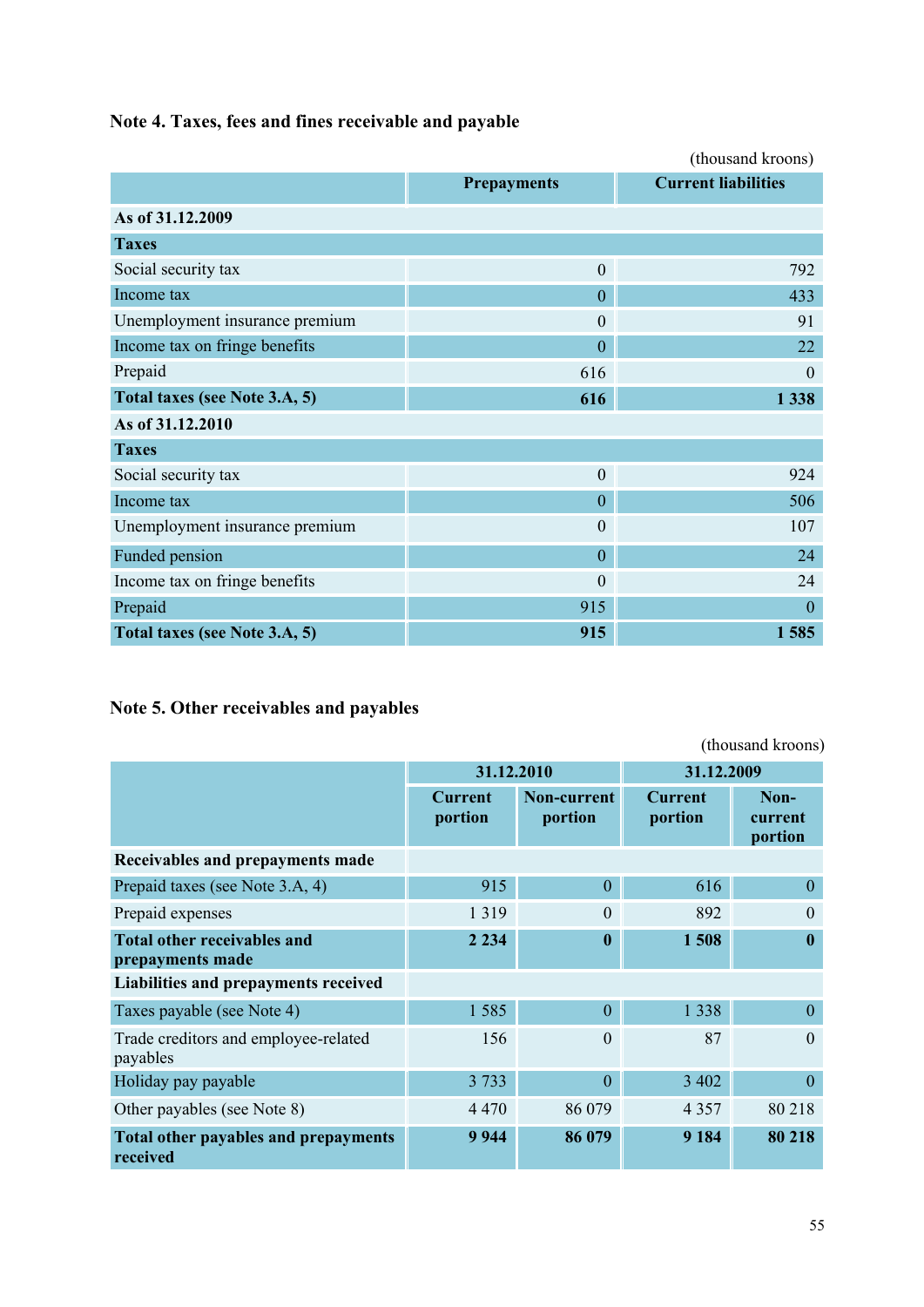The holiday pay payable includes social tax and the unemployment insurance premium.

The current portion of other payables in 2009 comprises pension provisions payable next year to retired employees in the amount of 3,999,744 kroons and to current employees in the amount of 338,688 kroons, and credit card expenses for December.

The non-current portion of other payables consists of pension provisions payable, where 48,124,006 kroons has been calculated for retired employees and 29,282,111 for current employees, and the pension increase for current employees of 2,811,704 kroons as stipulated in the Public Service Act.

The current portion of other payables in 2010 contains pension provisions payable next year to retired employees in the amount of 4,128,768 kroons and to current employees in the amount of 338,688 kroons, and credit card expenses for December.

The non-current portion of other payables consists of pension provisions payable, where 52,863,335 kroons has been calculated for retired employees and 34,266,927 for current employees, and the pension increase for current employees of 3,415,813 kroons as stipulated in the Public Service Act.

### **Note 6. Tangible fixed assets**

|                                    |                   |                                   |                                     | (thousand kroons) |
|------------------------------------|-------------------|-----------------------------------|-------------------------------------|-------------------|
|                                    | <b>Structures</b> | <b>Machinery</b><br>and equipment | <b>Other fixed</b><br><b>assets</b> | <b>Total</b>      |
| <b>Book value as of 31.12.2009</b> |                   |                                   |                                     |                   |
| Acquisition cost                   | 303               | 1 9 0 3                           | 2 1 6 4                             | 4 3 7 0           |
| Accumulated depreciation           | $-152$            | $-1688$                           | $-2085$                             | $-3925$           |
| Residual value                     | 151               | 215                               | 79                                  | 445               |
| Changes in 2010                    |                   |                                   |                                     |                   |
| Acquisitions and improvements      | $\overline{0}$    | 451                               | $\mathbf{0}$                        | 451               |
| Write-off                          | $\overline{0}$    | $-760$                            | $-413$                              | $-1173$           |
| Depreciation (see Note 13)         | $-60$             | $-178$                            | $-31$                               | $-269$            |
| Reclassification of depreciation   | $\theta$          | 760                               | 412                                 | 1 1 7 2           |
| <b>Total changes</b>               | $-60$             | 273                               | $-32$                               | 181               |
| <b>Book value as of 31.12.2010</b> |                   |                                   |                                     |                   |
| Acquisition cost                   | 303               | 1 5 9 4                           | 1751                                | 3 6 4 8           |
| Accumulated depreciation           | $-212$            | $-1106$                           | $-1704$                             | $-3022$           |
| Residual value                     | 91                | 488                               | 47                                  | 626               |

#### **Machinery and equipment**

The virtual server platform and data storage were purchased in 2010.

Machinery and equipment whose acquisition cost totalled 760,813 kroons were written off in 2010. These included four serves whose acquisition cost totalled 691,321 kroons and assets that had been registered earlier and whose acquisition cost ranged from 10,000 to 29,999 kroons and totalled 69,492 kroons.

#### **Other fixed assets**

Other fixed assets with an acquisition cost of 413,634 kroons were written off in 2010. These include a door locking system with an acquisition cost of 48,000 kroons, unusable furniture with an acquisition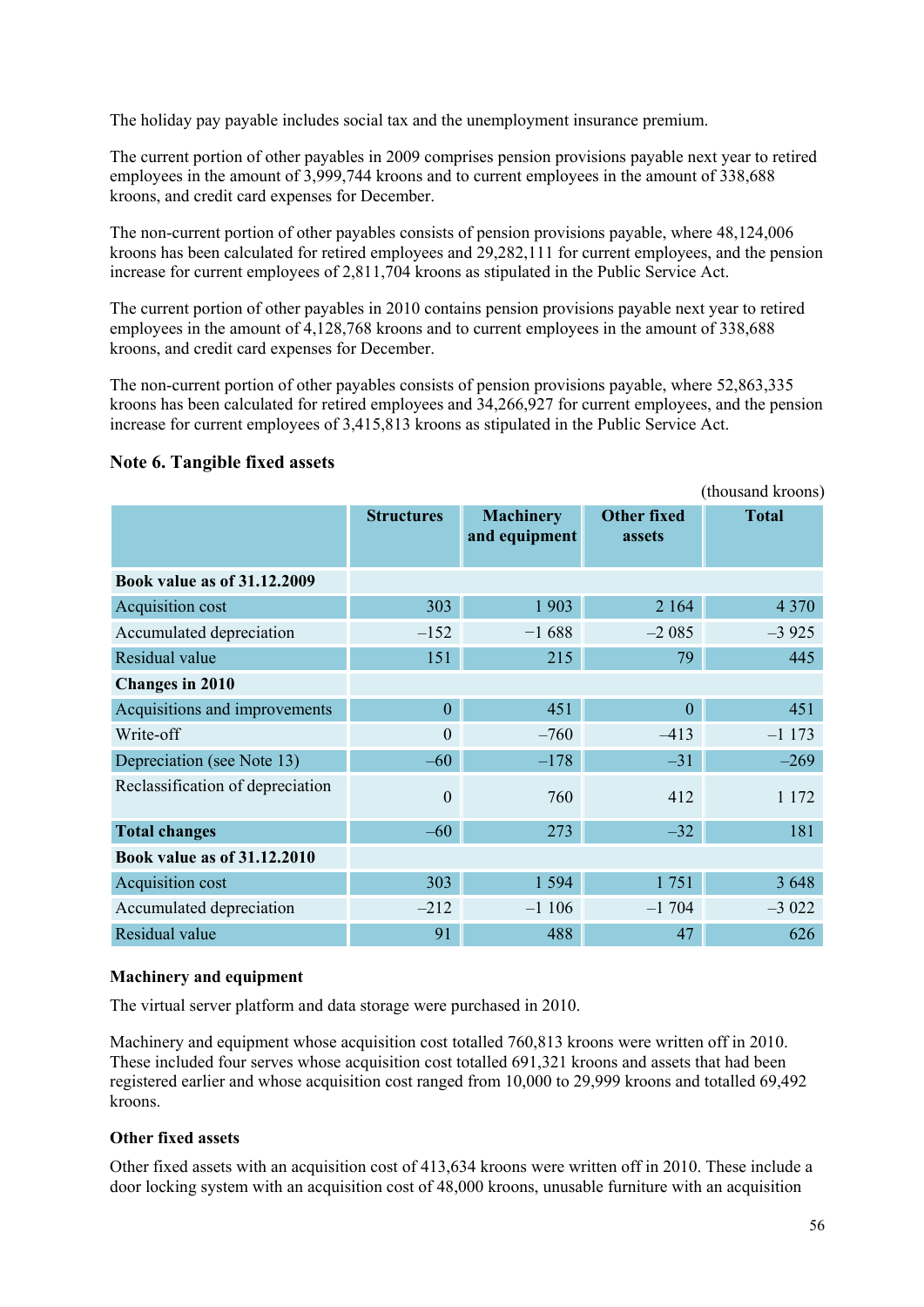cost of 17,780 kroons and previously registered assets whose acquisition cost ranged from 10,000 to 29,999 kroons and totalled 347,854 kroons.

### **Note 7. Intangible fixed assets**

|                                    |                 | (thousand kroons) |
|------------------------------------|-----------------|-------------------|
| <b>Intangible fixed assets</b>     | <b>Software</b> | <b>Total</b>      |
| <b>Book value as of 31.12.2009</b> |                 |                   |
| Acquisition cost                   | 2 5 8 0         | 2 5 8 0           |
| Accumulated depreciation           | $-1980$         | $-1980$           |
| Residual value                     | 600             | 600               |
| <b>Changes in 2010</b>             |                 |                   |
| Acquisitions and improvements      | 55              | 55                |
| Write-off                          | $-13$           | $-13$             |
| Depreciation (see Note 13)         | $-601$          | $-601$            |
| Reclassification of depreciation   | 13              | 13                |
| <b>Total changes</b>               | $-546$          | $-546$            |
| <b>Book value as of 31.12.2010</b> |                 |                   |
| Acquisition cost                   | 2 6 2 2         | 2 6 2 2           |
| Accumulated depreciation           | $-2,568$        | $-2,568$          |
| Residual value                     | 54              | 54                |

Virtualisation software licenses were acquired in 2010. Old accounting software Tresoor with an acquisition cost of 13,051 kroons was written off in 2010.

### **Note 8. Provisions and contingent liabilities**

|                                                        |                              |                          |                                  |                                    | (thousand kroons)   |
|--------------------------------------------------------|------------------------------|--------------------------|----------------------------------|------------------------------------|---------------------|
| <b>Provisions</b>                                      | At<br>beginning<br>of period | Used<br>during<br>period | Cancelled/added<br>during period | Interest<br>expenses<br>calculated | At end of<br>period |
| 2009                                                   |                              |                          |                                  |                                    |                     |
| Pension provisions,                                    | 77 609                       | 4 2 0 6                  | 6789                             | 4 3 6 4                            | 84 556              |
| incl. provision for public<br>service pension increase | $\theta$                     | $\Omega$                 | 2812                             | $\Omega$                           | 2812                |
| Total,                                                 | 77 609                       | 4 2 0 6                  | 6789                             | 4 3 6 4                            | 84 556              |
| incl. current                                          | 4 8 6 6                      | 4 2 0 6                  | 3678                             | $\Omega$                           | 4 3 3 8             |
| non-current                                            | 72 743                       | $\overline{0}$           | 3 1 1 1                          | 4 3 6 4                            | 80 218              |
| 2010                                                   |                              |                          |                                  |                                    |                     |
| Pension provisions,                                    | 84 556                       | 4 1 1 8                  | 5 2 9 5                          | 4813                               | 90 546              |
| incl. provision for public<br>service pension increase | 2812                         | $\theta$                 | 604                              | $\Omega$                           | 3 4 1 6             |
| Total,                                                 | 84 556                       | 4 1 1 8                  | 5 2 9 5                          | 4813                               | 90 546              |
| incl. current                                          | 4 3 3 8                      | 4 1 1 8                  | 4 2 4 7                          | $\Omega$                           | 4 4 6 7             |
| non-current                                            | 80 218                       | $\overline{0}$           | 1 0 4 8                          | 4813                               | 86 079              |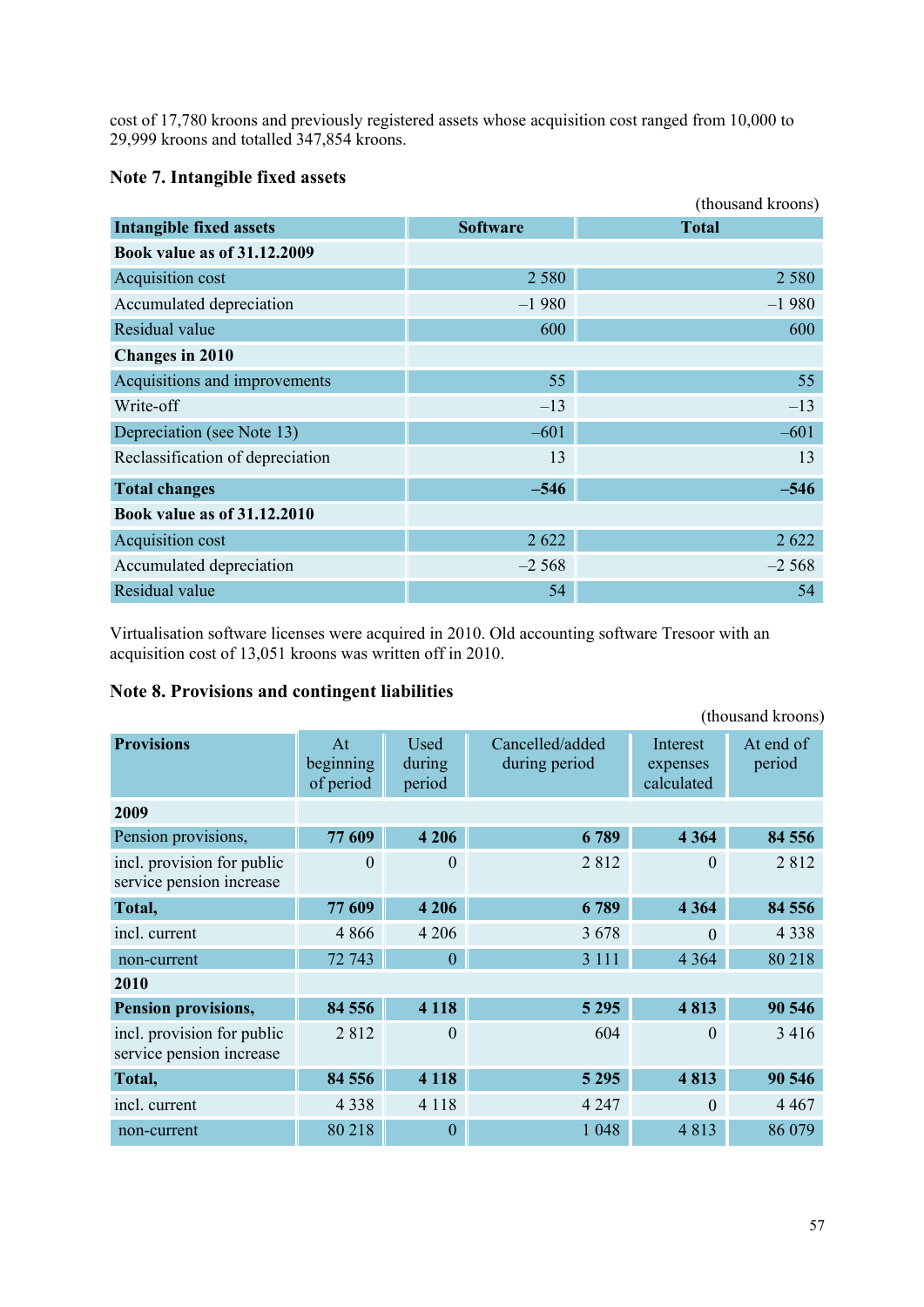The 31 current recipients of the NAO"s occupational pension, the 13 persons who will qualify for the NAO"s occupation pension in future and the 89 current employees for whom a pension increase was calculated on the basis of the Public Service Act were considered in the formation of pension provisions.

The pension to be paid out next year is indicated as a current liability. The non-current liability is discounted by 6%. The interest expenses calculated on the balance of non-current pension provisions registered as of 31 December 2009 is 6%.

| <b>Off-balance sheet contingent liabilities</b> | 31.12.2009 | 31.12.2010 |
|-------------------------------------------------|------------|------------|
| Lease obligations assumed                       | 1.545      | 1412       |
| <b>Total</b>                                    | 1 545      | 1 4 1 2    |

Contingent liabilities comprise the rent for 3 months calculated for Riigi Kinnisvara AS and the contract termination fee payable to Rent Eesti OÜ and ALD Automotive Eesti according to the contract. Riigi Kinnisvara AS was paid rent for the building in the amount of 3,258,276 kroons in 2009 and 5,224,915 kroons in 2010. Lease payments for means of transport amounted to 253,249 kroons in 2009 and to 212,840 kroons in 2010. The compensation payable to the audit general at the end of his term in office, which equals his salary for 6 months, will be added in 2013.

### **Note 9. Grants awarded**

|                              |             | (thousand kroons) |
|------------------------------|-------------|-------------------|
| Average number of employees  | <b>2010</b> | 2009              |
| <b>EUROSAI</b>               |             |                   |
| <b>INTOSAI</b>               | 7           |                   |
| <b>Total membership fees</b> | 14          |                   |

The NAO is INTOSAI member as of 1992 and EUROSAI member as of 1993.

### **Note 10. Labour costs**

|                                                                  |         | (thousand kroons) |
|------------------------------------------------------------------|---------|-------------------|
|                                                                  | 2010    | 2009              |
| Salaries and wages of public servants                            | 29 164  | 30 384            |
| Salaries and wages of employees                                  | 178     | 224               |
| Salaries and wages of elected and appointed<br>officials         | 817     | 766               |
| Salaries and wages of temporary staff working<br>under contracts | 628     | 466               |
| Non-staff salaries and wages                                     | 15      | 13                |
| Occupational pensions and pension increases                      | 5 1 6 4 | 3 9 7 7           |
| <b>Total salaries and wages</b>                                  | 35 966  | 35 830            |
| Fringe benefits                                                  | 421     | 343               |
| Social security tax                                              | 10 351  | 10 669            |
| Unemployment insurance premium                                   | 417     | 272               |
| Income tax on fringe benefits                                    | 127     | 103               |
| <b>Total labour costs</b>                                        | 47 282  | 47 217            |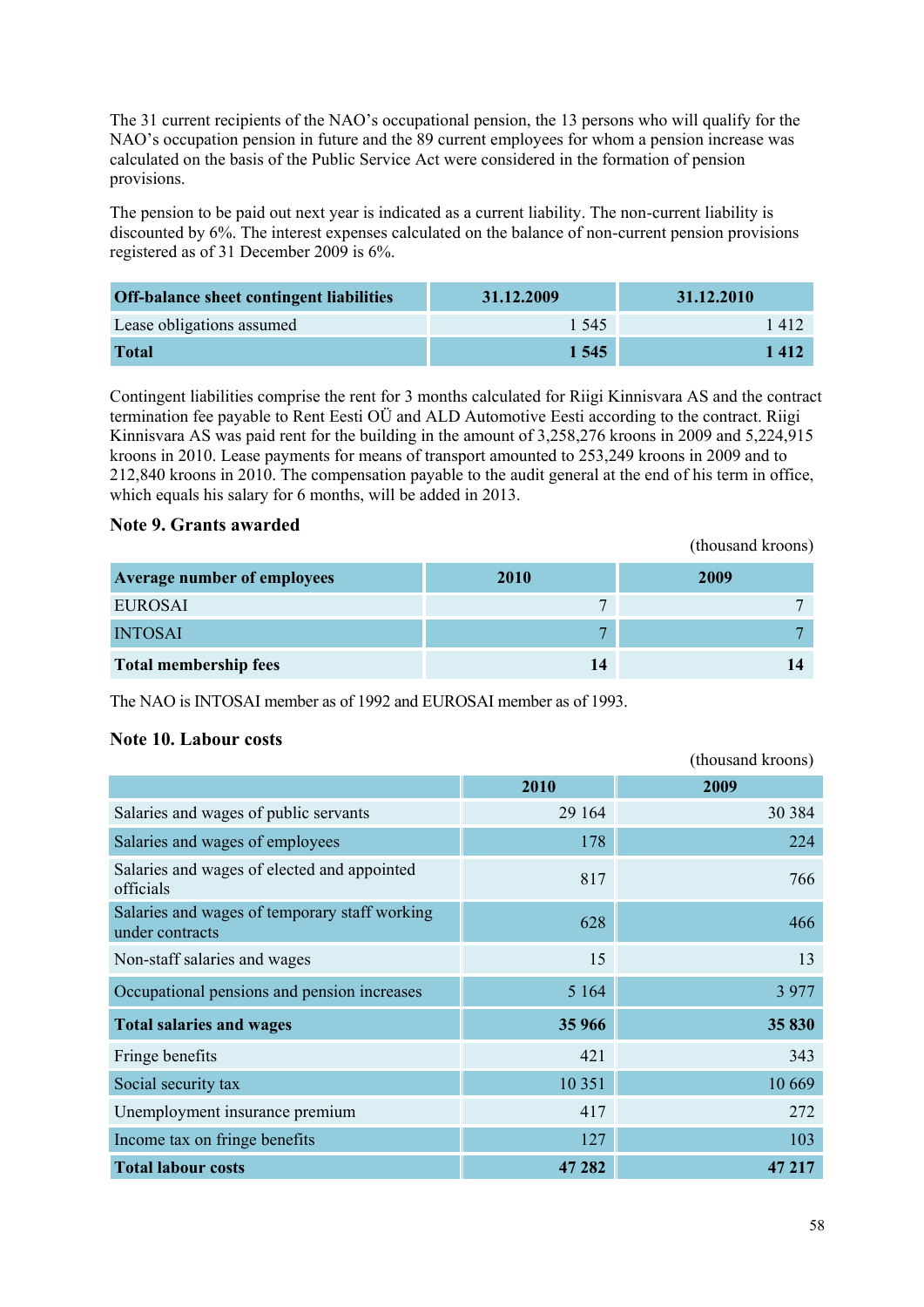| <b>Average number of employees</b> | <b>2010</b> | 2009 |
|------------------------------------|-------------|------|
| Officials in public service        | 8           |      |
| Employees                          |             |      |
| Elected and appointed officials    |             |      |
| <b>Total</b>                       | 83          |      |

### **Pay calculated for top executives and management**

| 1 ay canculated for top executives and management |             |                   |  |
|---------------------------------------------------|-------------|-------------------|--|
|                                                   |             | (thousand kroons) |  |
| Positions                                         | <b>2010</b> | 2009              |  |
|                                                   | Pay         | Pay               |  |
| <b>Auditor General</b>                            | 787         | 826               |  |
| Director                                          | 843         | 672               |  |
| Directors of audit                                | 1979        | 1910              |  |
| <b>Total</b>                                      | 3 6 0 9     | 3 4 0 8           |  |

Staff costs contain the holiday pay payable to employees.

### **Note 11. Management costs**

|                                                              |         | (thousand kroons) |
|--------------------------------------------------------------|---------|-------------------|
|                                                              | 2010    | 2009              |
| Administration expenses                                      | 2 2 5 8 | 2 3 4 5           |
| Research and development                                     | 324     | 518               |
| Travel expenses                                              | 1 4 4 8 | 1 3 1 9           |
| Training expenses                                            | 1 0 8 1 | 343               |
| Cost of managing registered immovables,<br>building premises | 5 0 0 8 | 2866              |
| Vehicle maintenance expenses                                 | 416     | 442               |
| <b>ICT</b> costs                                             | 2 5 8 4 | 2857              |
| Costs of managing fixtures, fittings and tools               | 376     | 207               |
| Medical expenses                                             | 160     | 26                |
| <b>Total</b>                                                 | 13 655  | 10 923            |

### **Note 12. Other operating expenses**

|                           |         | (thousand kroons) |
|---------------------------|---------|-------------------|
|                           | 2010    | 2009              |
| Exchange rate differences |         |                   |
| Value added tax           | 2 1 1 1 | 1672              |
| <b>Total</b>              | 2 1 1 7 | 1676              |

### **Note 13. Depreciation and revaluation of fixed assets**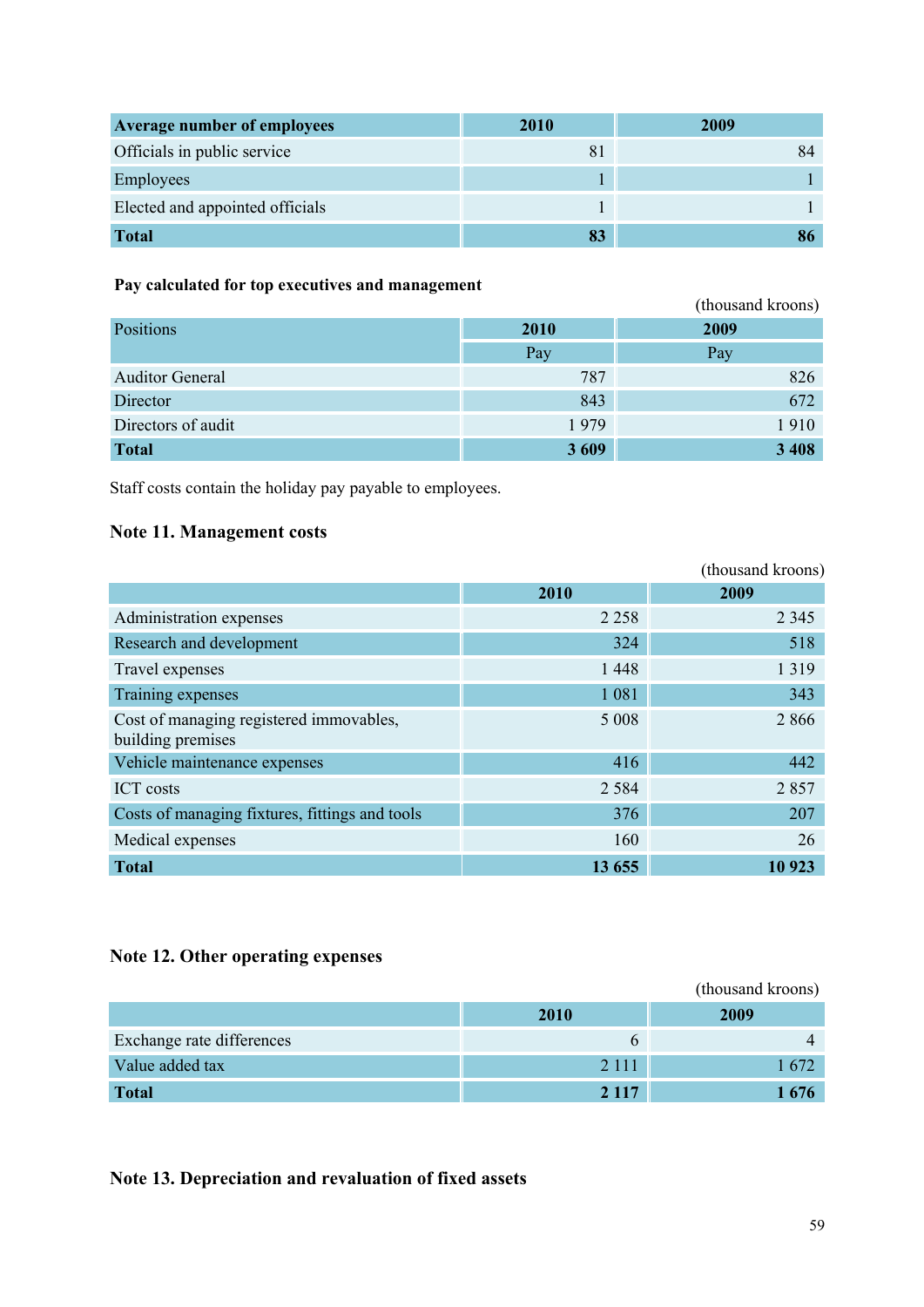|                                                    |      | (thousand kroons) |
|----------------------------------------------------|------|-------------------|
|                                                    | 2010 | 2009              |
| Depreciation of tangible fixed assets (see Note 6) | 269  | 305               |
| Depreciation of intangible fixed assets (see Note) | 601  | 725               |
| <b>Total</b>                                       | 870  | 1 030             |

### **Note 14. Net financing from state budget**

|                                                         |         | (thousand kroons) |
|---------------------------------------------------------|---------|-------------------|
|                                                         | 2010    | 2009              |
| Net financing from state budget                         |         |                   |
| Received from State Treasury for transfers              | 58 990  | 56 977            |
| Transfers to state budget                               | $-955$  | $-65$             |
| Intra-entity transfers received                         | 4 1 1 8 | 4 2 0 6           |
| <b>Total net financing from state budget</b>            | 62 153  | 61 118            |
| Non-cash transfers with other state accounting entities |         |                   |
| Received from other state accounting entities           | 20      | $\mathbf{0}$      |
| Transferred to other state accounting entities          | $-140$  | $\Omega$          |
|                                                         |         |                   |
| <b>Total non-cash transfers</b>                         | $-120$  | $\bf{0}$          |
| Net financing from state budget for                     |         |                   |
| elimination of operating result                         | 6 2 5 0 | 4 0 6 0           |
| <b>Total net financing from state budget</b>            | 68 283  | 65 178            |

### **Note 15. Formation of the final budget**

|                                |        | (thousand kroons)  |
|--------------------------------|--------|--------------------|
|                                | Income | <b>Expenditure</b> |
| Initial budget                 |        | $-58105$           |
| Transferred from previous year |        | $-1319$            |
| Grants actually received       | 468    | –468               |
| Total final budget             | 468    | $-59892$           |

### **Note 16. Events after balance sheet date**

Estonia joined the Eurozone on 1 January 2011 and the Estonian kroon was replaced with the euro. Accounting data were converted into euros as of this date. Financial statements are prepared in euros from 2011. Reference data are converted using the official exchange rate of 15.6466 Estonian kroons for one euro.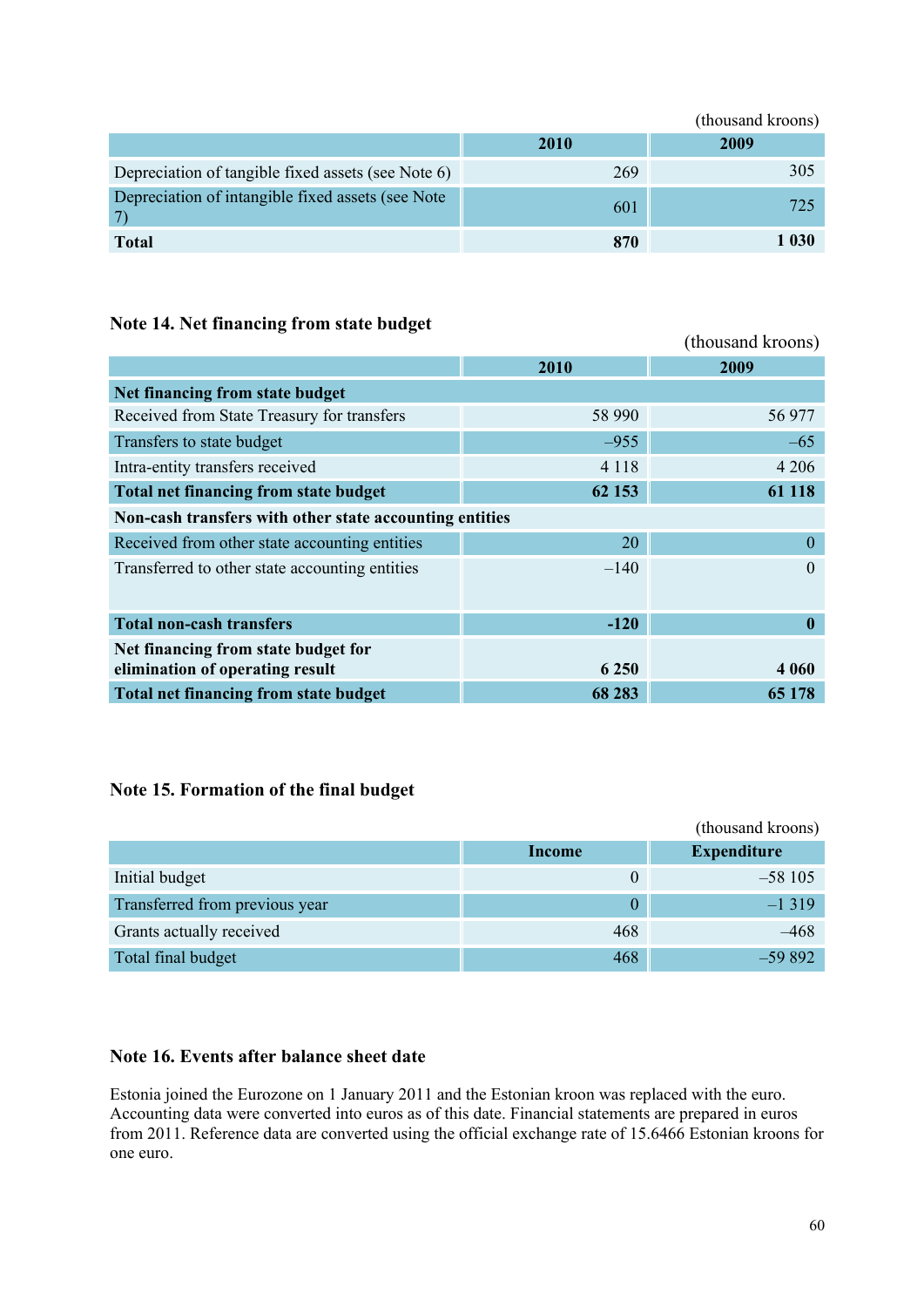## <span id="page-60-0"></span>**4. OPINION OF THE NAO'S INTERNAL CONTROL SYSTEM**

As the Auditor General, I find that the NAO"s internal control system is efficient i.e. the system is effectively operational, conforms to the rules of procedure and guarantees the agency"s legitimate and economic performance and protection of resources.

The NAO"s internal control system covers the NAO"s structure, management attitudes, applicable procedures and other measures, which give reasonable assurance that:

- $\blacksquare$  the NAO's operations are legitimate;
- the NAO's assets are protected from damage resulting from squandering, inexpedient use, fraud, incompetent management etc.;
- the NAO conducts its business economically, efficiently and effectively, and the high quality of services is guaranteed; and
- the management and financial information about the NAO"s business is reliable, accurate and timely.

The NAO has established statutory and internal rules of procedure which are adhered to and monitored as to compliance. Separation of duties is ensured in the performance of the NAO"s functions and in the documentation and authorisation of its transactions, and supervision is exercised.

Mihkel Oviir Auditor General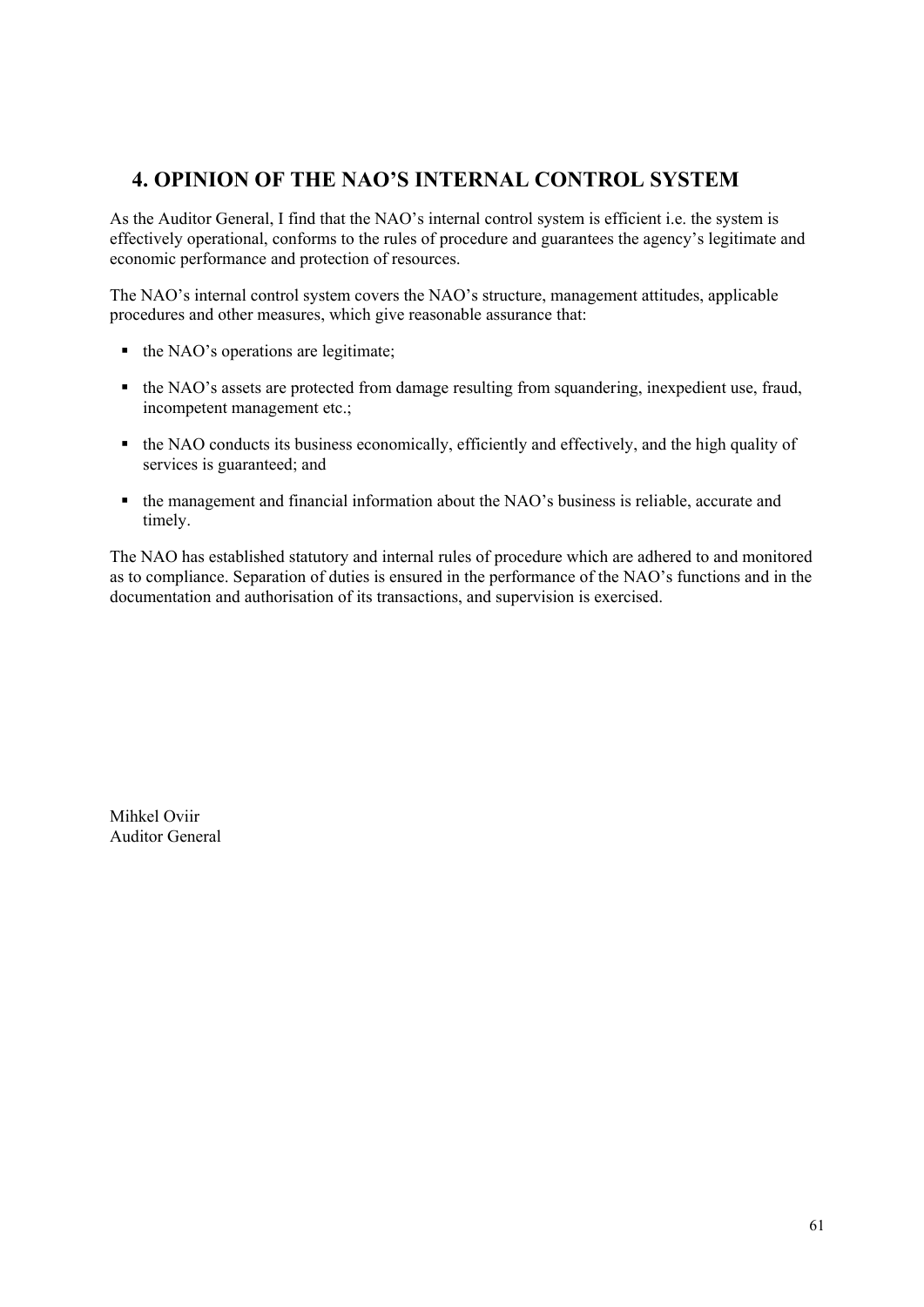# <span id="page-61-0"></span>**5. SIGNATURES TO THE ANNUAL REPORT**

The Annual Report of the NAO for the financial year ended on 31 December 2010 consists of the management report, annual accounts and an opinion on the accuracy of the report and the legality of transactions.

The executive management of the NAO prepared the management report and the annual accounts. The Auditor General and the Director have examined the report and approved it for submission to the Riigikogu.

Mihkel Oviir Auditor General

Tõnis Saar Director of the National Audit Office

18 April 2011